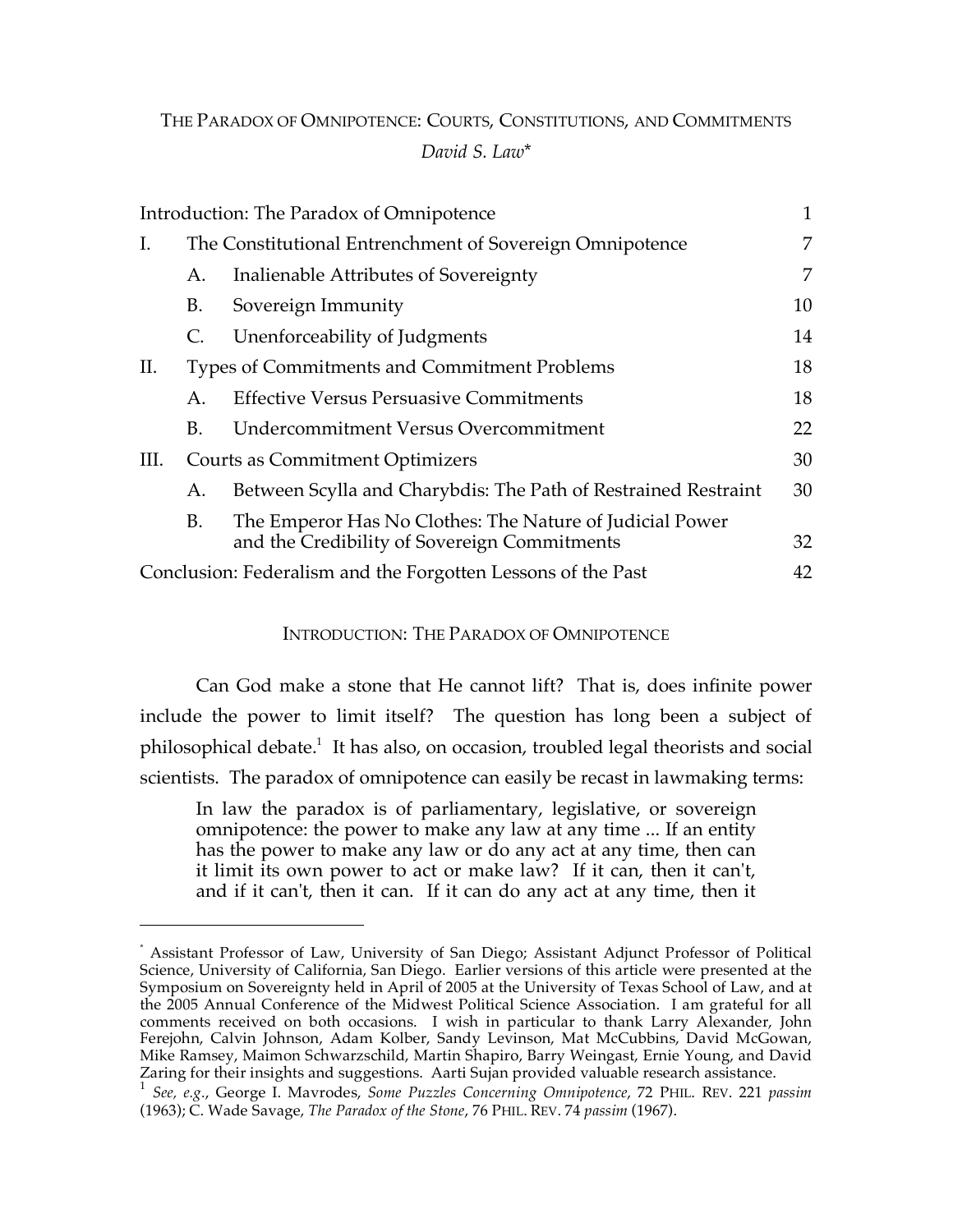can limit or destroy itself, because that is an act; but it cannot do so, because doing it means it cannot and could not do any act at any time. In the legal version we can say that either there is a law that the sovereign cannot make or a law that it cannot repeal.<sup>2</sup>

It has been the insight of social scientists that sovereign omnipotence, of the type that cannot impair itself, can be a source of considerable practical difficulty for sovereigns themselves. In an influential article, Douglass North and Barry Weingast tell the story of the English and French monarchies in the seventeenth and eighteenth centuries.<sup>3</sup> Each regime confronted a practical challenge created by the paradox of its own omnipotence. One flourished, because it developed limits upon its own power; the other stagnated, because it remained too powerful for its own good.

North and Weingast frame their account with a pair of closely related observations. First, it is often in a sovereign's best interest to make a credible commitment not to perform certain acts. For example, a sovereign with absolute power can alter property rights for his or her own benefit. Yet people are less likely to engage in productive economic activity or to invest in a particular country if they fear that its ruler will confiscate the fruits of their labor.<sup>4</sup> Similarly, creditors will not voluntarily lend generous amounts at favorable terms to an absolute monarch who can renege upon debts at will.<sup>5</sup> The second observation that North and Weingast make, however, is that sovereigns have historically succumbed to the temptation to break their commitments for shortterm gain. <sup>6</sup> Even the prospect that citizens and lenders will refuse to cooperate

<sup>2</sup> PETER SUBER, THE PARADOX OF SELF-AMENDMENT: A STUDY OF LAW, LOGIC, OMNIPOTENCE, AND CHANGE 12 (1990); *see also, e.g.*, JON ELSTER, ULYSSES UNBOUND: STUDIES IN RATIONALITY, PRECOMMITMENT, AND CONSTRAINTS 147-49 (2000) (identifying and giving political examples of the "paradox of omnipotence"); H.L.A. HART, THE CONCEPT OF LAW 149-52 (2d ed. 1994) (attempting to unravel the paradox by distinguishing between "self-embracing" and "continuing" forms of legislative omnipotence). <sup>3</sup> *See* Douglass C. North & Barry R. Weingast, *Constitutions and Commitment: The Evolution of*

*Institutions Governing Public Choice in Seventeenth-Century England*, *in* THE ORIGINS OF LIBERTY: POLITICAL AND ECONOMIC LIBERALIZATION IN THE MODERN WORLD 16-47 (Paul W. Drake & Mathew D. McCubbins eds., 1998). This essay first appeared in 1989 in the *Journal of Economic*

*History.*<br><sup>4</sup> See id. at 16.<br><sup>5</sup> See id. at 17 (describing the English monarch's resort to "forced loans").<br><sup>6</sup> See id. at 16 (noting that "responsible behavior" on the part of monarchs has been a historical rarity, "in good part because the pressures and continual strain of fiscal necessity eventually led rulers to 'irresponsible behavior'"); *id.* at 20-21; *see also* Kenneth A. Shepsle, *Discretion, Institutions,*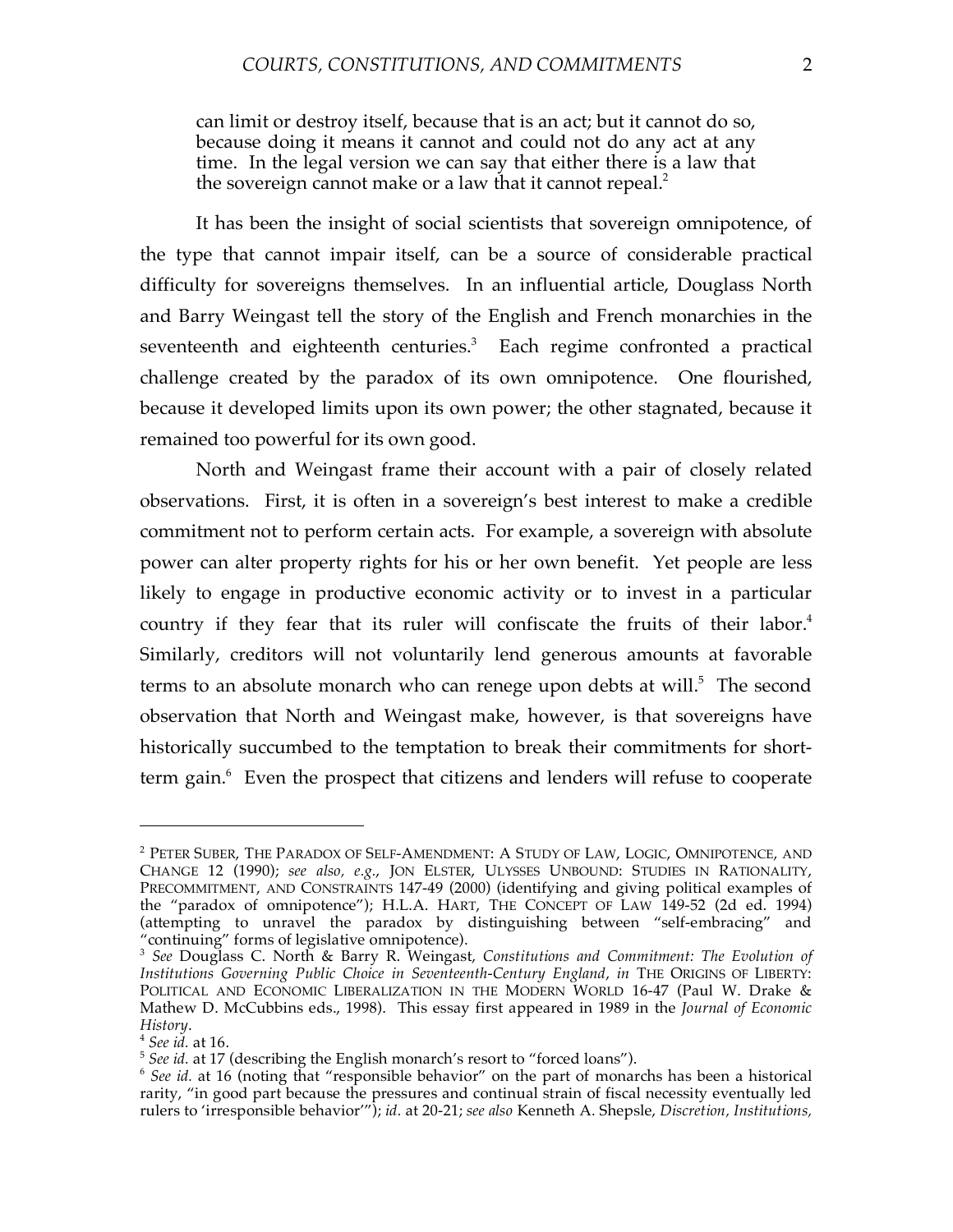In the competitive struggle to expand and sustain their respective empires, the English and French monarchies required vast amounts of capital. At the outset of the seventeenth century, however, neither regime could commit itself credibly to repay debts or to honor property rights. The absence of limitations upon the legal power of kings meant that there was no law a king could make that he could not also unmake or disregard. Consequently, English and French kings alike earned a reputation for expropriating wealth, repudiating debts, and reneging upon commitments, by means ranging from currency manipulation to outright force. <sup>8</sup> Not surprisingly, creditors took such behavior into account and demanded higher interest rates from kings than from their wealthy subjects. <sup>9</sup> In England, the constitutional settlement imposed by the Glorious Revolution of 1688 brought a halt to such faithless conduct. Henceforth, only Parliament could authorize taxes or provide for the financial needs of the Crown. Parliament, in turn, represented commercial interests that would not tolerate governmental disregard for property rights.<sup>10</sup> Meanwhile, English judges became assured of continued tenure during good behavior, and their newfound independence enabled them to vindicate property rights against King and Parliament alike.<sup>11</sup> The Crown's newfound inability to dishonor its commitments to wealth holders translated into a newfound ability to borrow: public borrowing increased vastly, even as interest rates fell dramatically,

*and the Problem of Government Commitment*, *in* SOCIAL THEORY FOR A CHANGING SOCIETY 245, 247 (Pierre Bourdieu & James Coleman eds., 1991); Hilton L. Root, *Tying the King's Hands: Credible Commitments and Royal Fiscal Policy During the Old Regime*, 1 RATIONALITY & SOC'Y 240, 240-41 (1989). <sup>7</sup> *See id.* at 20-21; Douglass C. North & Barry R. Weingast, *Limited Government and Liberal Markets:*

*An Introduction to "Constitutions and Commitment," in* THE ORIGINS OF LIBERTY, *supra* note 4, at 13-

<sup>14.</sup> <sup>8</sup> *See* North & Weingast, *supra* note 3, at 22-25 (describing, inter alia, the English crown's seizure of bullion that merchants had placed in the Tower of London for safekeeping; Root, *supra* note 6, at 246-47 (describing, inter alia, the French crown's use of currency reform to decrease the value of its debts); Shepsle, *supra* note 6, at 250.

of its devis), suppose, suppose of at 253.<br>  $^9$  See Root, suppra note 6, at 253; Shepsle, suppra note 6, at 250.<br>  $^{10}$  See North & Weingast, suppra note 3, at 32.<br>  $^{11}$  See id. at 27, 30, 32-33.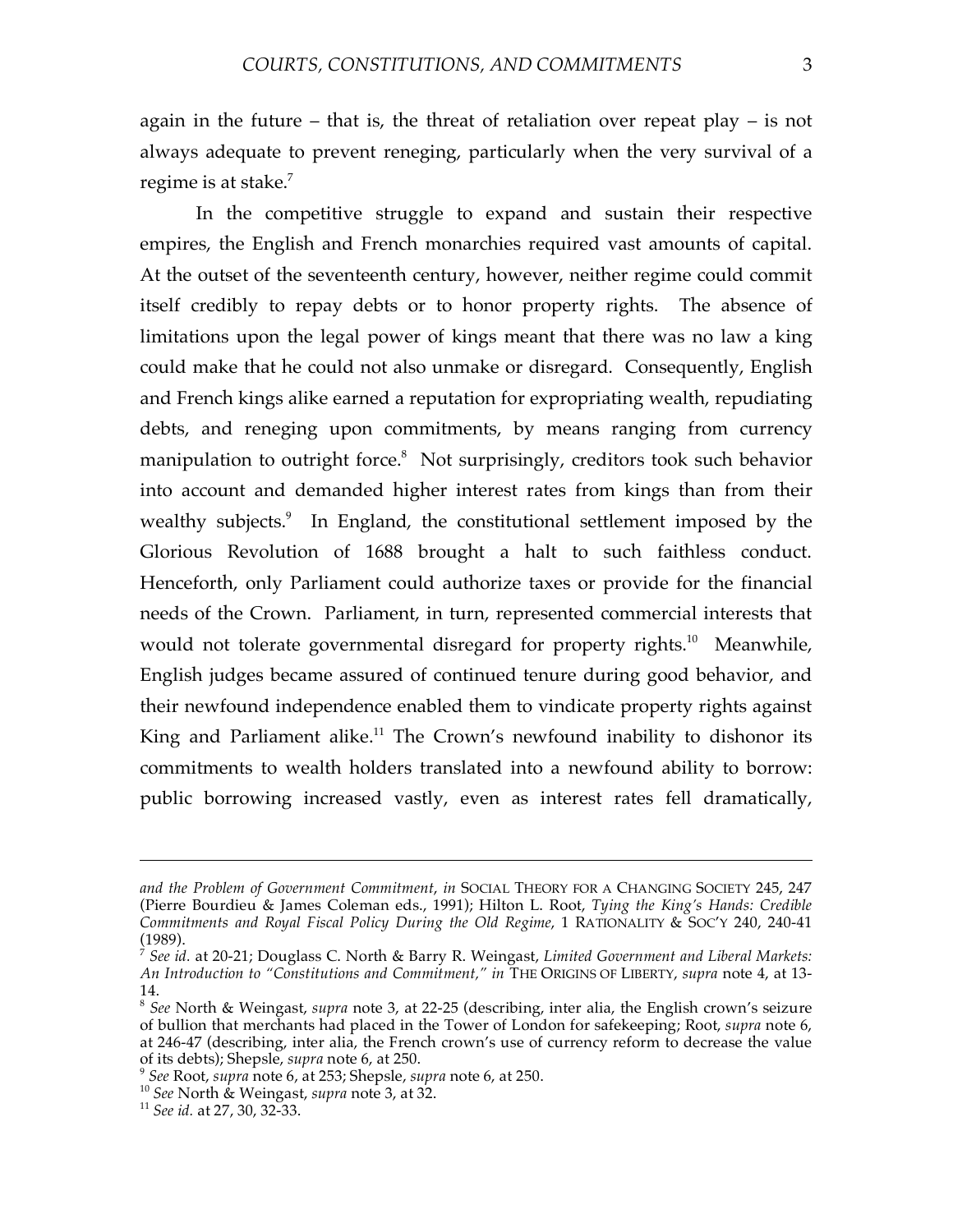because lenders concluded that the Crown would honor its debts.<sup>12</sup> It was the accidental genius of the Glorious Revolution, argue North and Weingast, that the imposition of constitutional restrictions upon the ability of the Crown to obtain capital by coercive means, at the expense of creditors and citizens, enabled it to obtain even greater amounts of capital at favorable terms. The French regime, by comparison, underwent no comparable institutional transformation. Unable to raise war financing on the same scale as its English counterpart, it met ultimately with bankruptcy – and the guillotine.<sup>13</sup>

Thanks to North, Weingast, and others writing in the same vein,<sup>14</sup> it is now fairly conventional to observe that constitutions can and do benefit sovereigns by imposing limits upon their power. This school of thought is well summarized by John Ferejohn and Larry Sager:

Economists, social scientists, and legal theorists sometimes argue that constitutional practices can usefully be understood as commitment devices. By enshrining various aspects of procedure or substance in a written document that announces itself as the supreme source of law, and by making that document difficult to change, a people can achieve a future better than any they could otherwise attain. The usual examples center on using a constitution to commit to protecting private property, to accord political and legal recognition to unpopular minorities, and more generally to respect and further the rule of law and democracy.

...

On this view, a constitutionally-bound government acquires capacity it would not otherwise have by effectively restraining itself[.] A government which is effectively bound to pay back its loans and honor its contracts is thereby made better able to borrow money and enter into contracts. And a government that is

<sup>12</sup> *See id.* at 35-39. <sup>13</sup> *See id.* at 45-46. <sup>14</sup> *See, e.g.*, ELSTER, *supra* note 2, at 88-174; JON ELSTER, ULYSSES AND THE SIRENS: STUDIES IN RATIONALITY AND IRRATIONALITY 87-96 (rev. ed. 1984); STEPHEN HOLMES, PASSIONS AND CONSTRAINT: ON THE THEORY OF LIBERAL DEMOCRACY 134-77 (1995); Russell Hardin, *Why a Constitution?*, *in* THE FEDERALIST PAPERS AND THE NEW INSTITUTIONALISM 100 *passim* (Bernard Grofman & Donald Wittman eds., 1989); Shepsle, *supra* note 6, at 250-51; Samuel Freeman, *Constitutional Democracy and the Legitimacy of Judicial Review*, 9 L. & PHIL. 327, 348-55 (1990) (justifying judicial review as a form of "precommitment among free and equal sovereign citizens" to the ideals underlying "democratic sovereignty"); Cass R. Sunstein, *Constitutionalism and Secession*, 58 U. CHI. L. REV. 633, 635-42 (1991).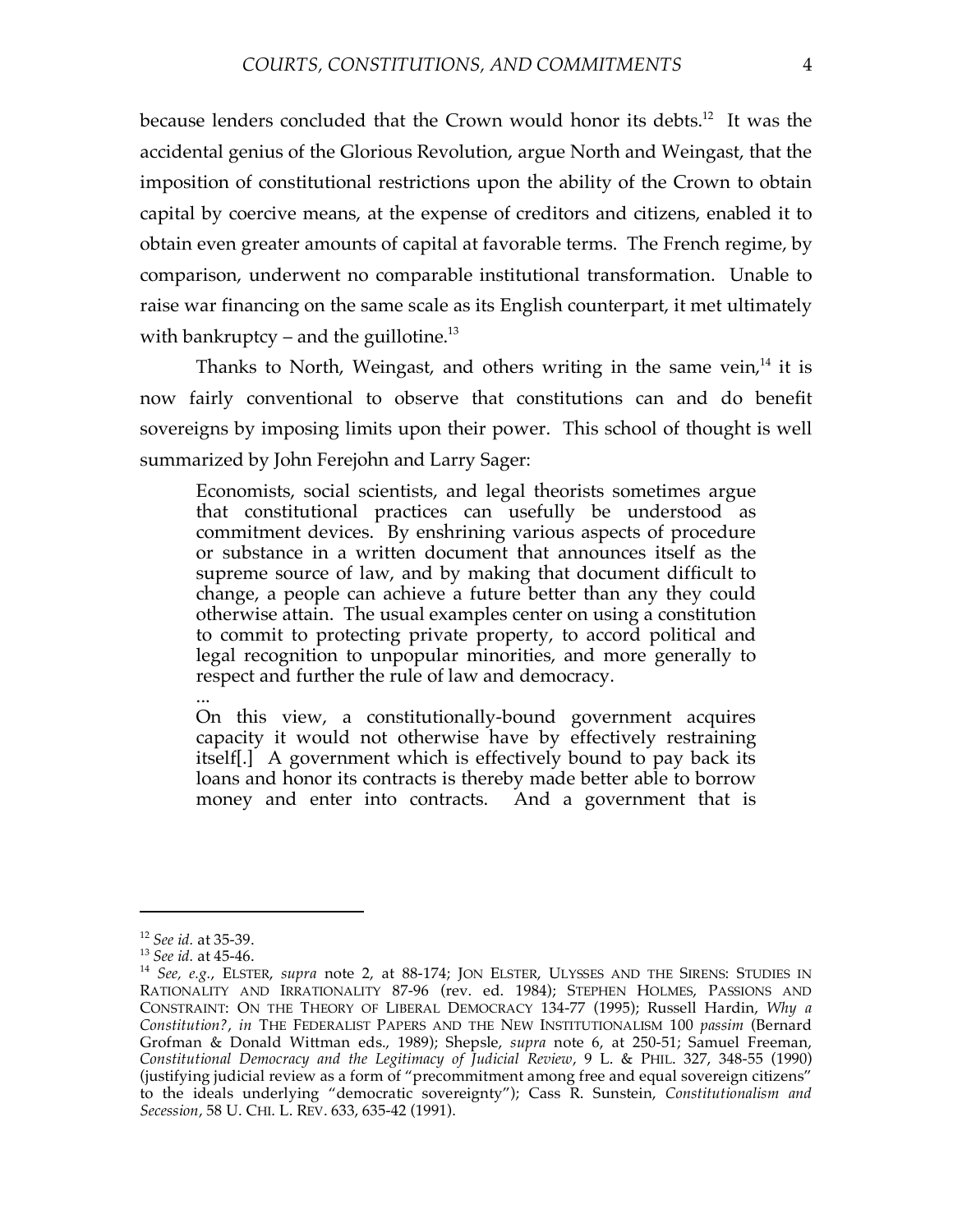constitutionally barred from expropriating property is thereby better able to attract capital.<sup>15</sup>

It is not always the case, however, that constitutions enhance the ability of governments to make commitments. What the literature on constitutions and commitments has neglected is the extent to which constitutions can have precisely the opposite effect. Insofar as they confer inalienable powers and immunities upon governments, constitutions instead *entrench barriers to commitment*. Consider again the example of the United Kingdom. The constitutional settlement imposed by the Glorious Revolution did not solve the paradox of omnipotence so much as it relocated the problem from one organ of government to another: whereas it was once the Crown that lacked the power to bind itself, it is now Parliament that lacks this power. The doctrine of parliamentary sovereignty is a pillar of England's unwritten constitution, and it provides, in effect, that Parliament lacks legal power over the extent of its own legal power. <sup>16</sup> In Dicey's authoritative formulation, "Parliament ... has, under the English constitution, the right to make or unmake any law whatever; and, further, ... no person or body is recognised by the law of England as having a right to override or set aside the legislation of Parliament."17 Such legislative

<sup>15</sup> John Ferejohn & Lawrence Sager, *Commitment and Constitutionalism*, 81 TEX. L. REV. 1929, 1929 (2003); *see also, e.g.*, JEREMY WALDRON, LAW AND DISAGREEMENT 257-60 (describing, then critiquing, "the 'precommitment' view of constitutional constraints"). <sup>16</sup> *See, e.g.*, A.V. DICEY, INTRODUCTION TO THE STUDY OF THE LAW OF THE CONSTITUTION 23–32, 39–

<sup>70</sup> (10th ed. 1959) (defining the English "constitution," and identifying parliamentary sovereignty as one of its components); JEFFREY GOLDSWORTHY, THE SOVEREIGNTY OF PARLIAMENT: HISTORY AND PHILOSOPHY 1 (1999); George Winterton, *The British Grundnorm: Parliamentary Supremacy Reexamined*, 92 L.Q. REV. 591, 612 (1976) (noting that there is "simply no judicial support whatever" for the view that Parliament can "impose limitations on the content or ambit of future legislation").<br><sup>17</sup> DICEY, *supra* note 16, at 39-40. The influential English legal theorist H.L.A. Hart acknowledged

that parliamentary sovereignty posed a paradox of omnipotence, and sought to resolve the paradox by drawing a distinction between continuing and self-embracing omnipotence: selfembracing omnipotence includes the power to limit one's own omnipotence, whereas continuing omnipotence is, as its name suggests, omnipotence that cannot permanently impair itself. *See* HART, *supra* note 2, at 149-52. In practice, British courts have interpreted parliamentary sovereignty as a form of continuing omnipotence, albeit one that arguably permits Parliament to impose heightened procedural requirements upon itself. *See* Winterton, *supra* note 16, at 596-613 (acknowledging Parliament's inability to "impose limitations on the content or ambit of future legislation," but also describing disagreement among scholars over the extent of Parliament's ability to alter the "manner" or "form" by which it exercises legislative power). Thus, for example, if Parliament specifies in legislation that it can only withdraw from the E.U. or repudiate E.U. law upon an unmistakably clear statement of its intent to do so, the courts will honor and enforce that requirement against Parliament. However, if Parliament were to enact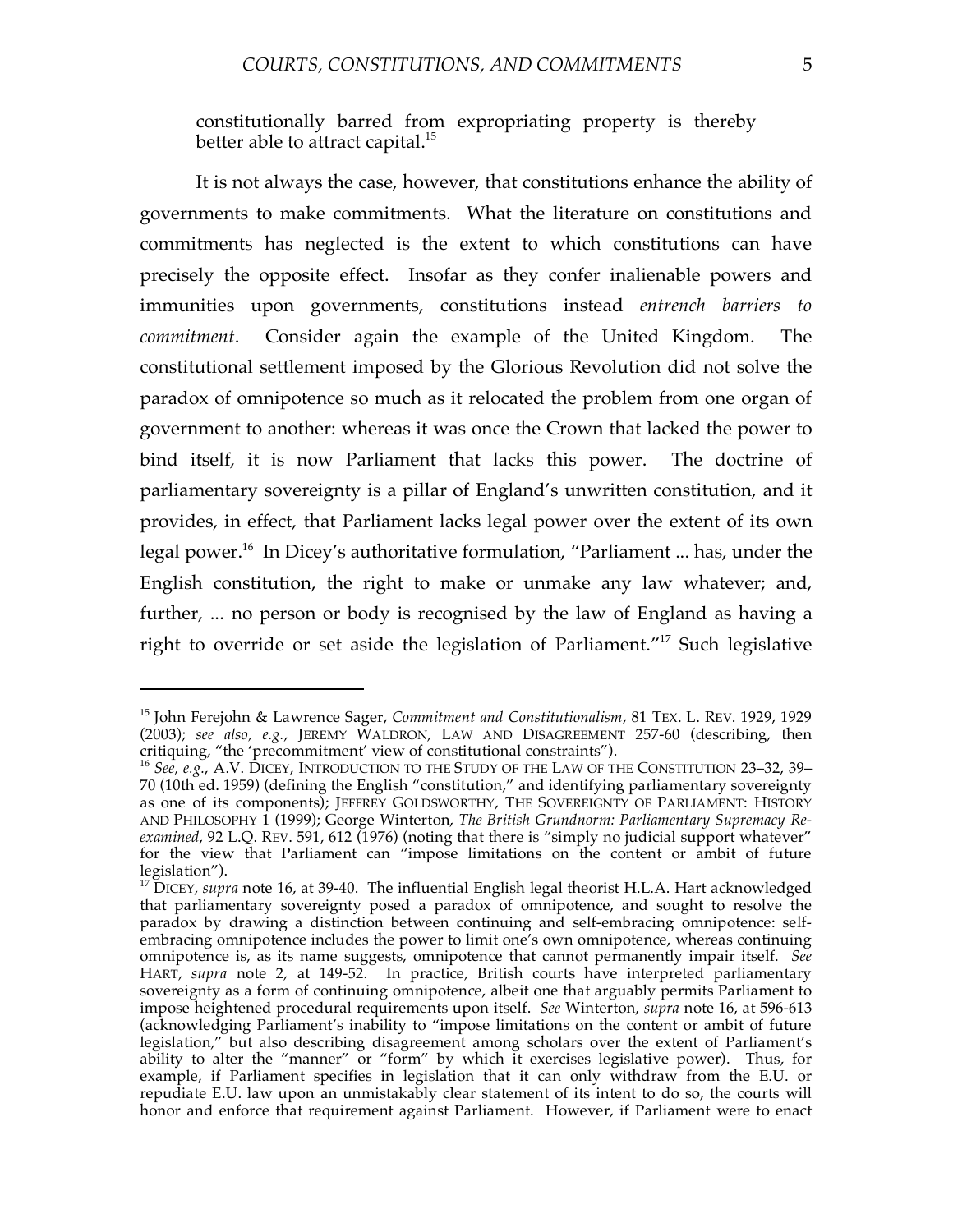omnipotence renders the United Kingdom theoretically incapable, for example, of forever relinquishing its control over Canada or Australia,<sup>18</sup> or of making a binding membership commitment to the European Union.<sup>19</sup>

This article advances several claims about the nature of the commitment problems that governments face, and the role of constitutions and courts in addressing them. Part I elaborates the argument that constitutions do not necessarily solve commitment problems but can instead aggravate them, by entrenching inalienable governmental powers and immunities. Part II argues that sovereigns make different types of commitments that engender more than one variety of commitment problem. I distinguish in particular between *effective* and *persuasive* commitments, on the one hand, and the problems of *undercommitment* and *overcommitment*, on the other. Others have dwelt mainly upon what I term the problem of undercommitment – namely, the inability of sovereigns to make persuasive commitments in the absence of adequate limitations upon their own power. The potential for overcommitment, by comparison, has not been identified by scholars as a problem for governments but ought to be of concern, for any categorical solution to the problem of undercommitment runs the risk of hobbling the government permanently while exceeding what is necessary to ensure the government's ability to make persuasive commitments. Part III explores how courts can navigate a course between these perils and optimize the extent of the sovereign's commitments, even in the face of constitutionally entrenched barriers to commitment. I also

legislation that withdraws the United Kingdom from the European Union, there is little question – for now, at least – that British courts would honor the withdrawal. *See* GOLDSWORTHY, *supra* note 16, at 15, 244-45 (observing that parliamentary sovereignty might fall victim to the passage of time "if it ever comes to be generally accepted by British legal officials that Parliament has lost its authority to withdraw Britain from the European Community").

<sup>&</sup>lt;sup>18</sup> See, e.g., HART, *supra* note 2, at 120-22; PETER W. HOGG, CONSTITUTIONAL LAW OF CANADA, § 3.5(d), at 3-11 to 3-13 (3d ed. 2003) (discussing section 2 of the Canada Act, 1982 and its questionable legality as a matter of British constitutional law); David S. Law, *Generic* Constitutional Law, 89 MINN. L. REV. 652, 664-65 n.37 (2005); Winterton, *supra* note 16, *passim*.

<sup>&</sup>lt;sup>19</sup> See, e.g., GOLDSWORTHY, supra note 16, at 244 (observing that "if Parliament were tomorrow to legislate to terminate Britain's membership ... British courts would almost certainly acquiesce"); Law, *supra* note 18, at 664-65 n.37; O. Hood Phillips, Q.C., *Self-Limitation by the United Kingdom Parliament*, 2 HASTINGS CONST. L.Q. 443, 467 (1975) (deeming it the "strictly constitutional position" that Parliament can "repeal or unilaterally amend" the domestic statute by which the United Kingdom joined the European Union); *see also, e.g.*, Peter Mirfield, *Can the House of Lords Lawfully Be Abolished?*, 95 L.Q. REV. 36 *passim* (1979) (questioning the legal ability of Parliament to abolish the House of Lords).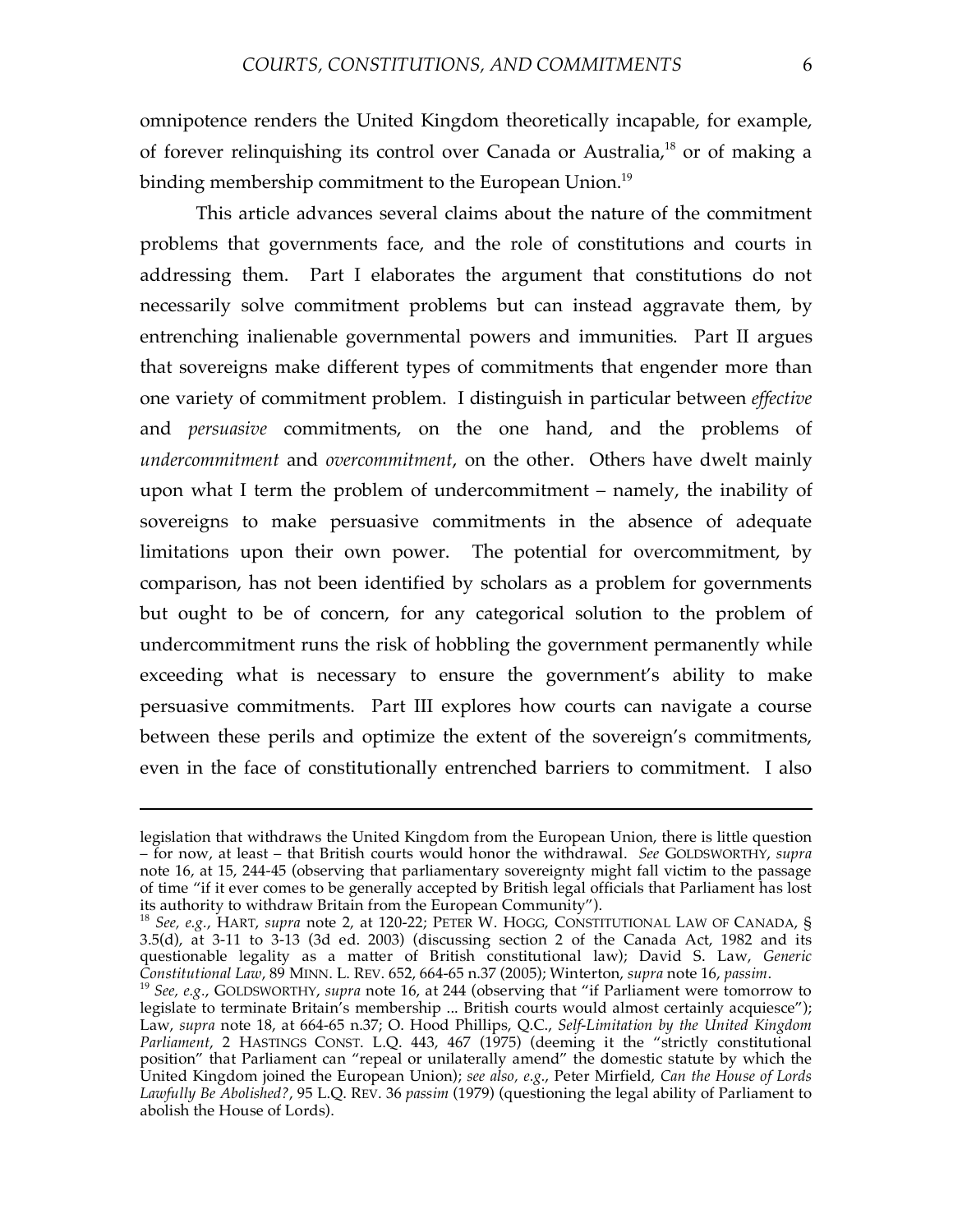suggest, however, that in performing these functions, courts risk damage to the basis of their own power – namely, their reputation for rendering fair and efficacious judgments. I will draw mainly upon Supreme Court decisions to illustrate each of these claims.

# I. THE CONSTITUTIONAL ENTRENCHMENT OF SOVEREIGN OMNIPOTENCE

It is tempting to dismiss the British doctrine of parliamentary sovereignty as the conceptual legacy of governance by monarchs who claimed absolute power as a matter of divine right – a legacy from which Americans freed themselves centuries ago. One might suppose, in particular, that parliamentary sovereignty rests upon a conception of unlimited sovereign power made obsolete in this country by the adoption of written state and federal constitutions that explicitly limit governmental power. But written constitutions do not only limit power; they also *confer* power, and that power may be inalienable. Constitutions set forth both minima *and* maxima of governmental power, and the minima that they define can be as inflexible as the maxima that they impose. That is, constitutions often implement what Stephen Holmes calls the "self-destruction  $taboo''^{20}$ : they can and do render governments incapable of disabling themselves. To render a sovereign incapable of disabling itself, however, is also to ensure that the sovereign can always undo previous acts and unmake prior commitments.

In this country, an assortment of constitutional doctrines guarantees the continuing ability of the state and federal governments to avoid judicial enforcement of their commitments, should they so choose. The doctrines discussed below confer powers that cannot be alienated and immunities from judicial process that cannot be irrevocably waived.

# A. Inalienable Attributes of Sovereignty

The Supreme Court's decision in *United States Trust Company of New York*

<sup>20</sup> HOLMES, *supra* note 14, at 114.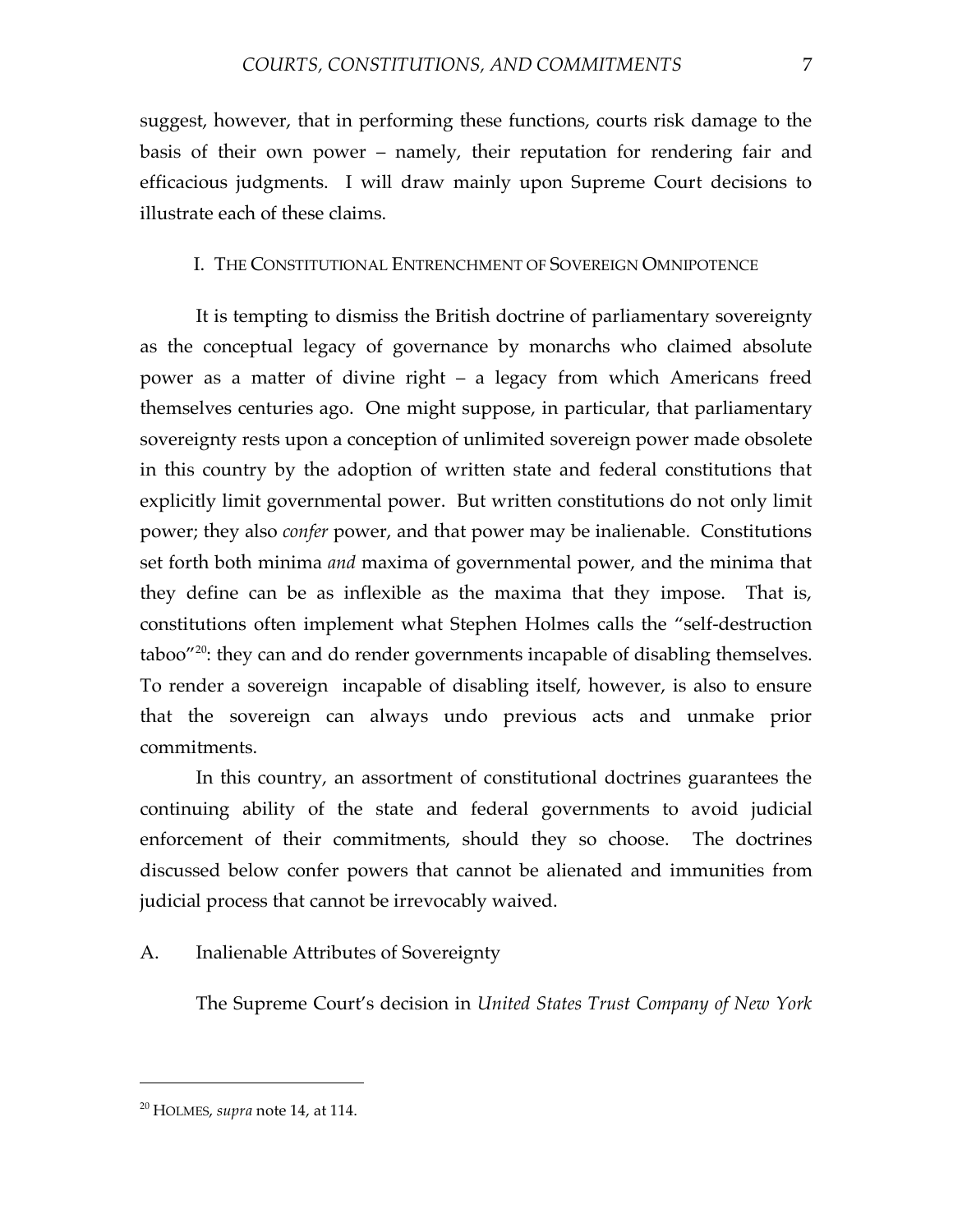*v. New Jersey<sup>21</sup>* illustrates the constitutionalization of the self-destruction taboo. *United States Trust* concerned a deliberate legislative effort to impair the debt obligations of the Port Authority of New York and New Jersey, a public body created by a bi-state compact between New York and New Jersey. The Port Authority finances its operations in part by issuing bonds secured by a "general reserve fund" into which all of its surplus revenues are pooled.<sup>22</sup> In order to promote investor confidence in the Port Authority and thereby reduce its borrowing costs, New York and New Jersey jointly enacted a "statutory covenant" that limited the uses to which the Port Authority's reserves could be applied without bondholder consent. In particular, the 1962 covenant provided that the reserves would not be used without bondholder consent to fund commuter rail operations, except to the extent that specified reserve amounts were met and operating deficits remained within specified limits.<sup>23</sup> By the mid-1970s, however, New York and New Jersey wanted so badly to expand the Port Authority's commuter rail operations that they retroactively repealed the 1962 covenant. <sup>24</sup> Port Authority bondholders brought suit in state court challenging the repeal of the covenant as a violation of the Contract Clause, which forbids any state from passing a "Law impairing the Obligation of Contracts."<sup>25</sup> The New Jersey courts rejected the claim. 26

The Supreme Court looked more favorably upon the argument and struck down the repeal of the covenant. For the dissenters, the majority's use of the Contract Clause to invalidate state legislation reeked unacceptably of the *Lochner* era.<sup>27</sup> Both sides agreed, however, that as a matter of federal constitutional law, there are certain powers that states cannot alienate and, therefore, certain contractual commitments that states cannot be forced to observe.<sup>28</sup> In the

<sup>&</sup>lt;sup>21</sup> 431 U.S. 1 (1977).<br><sup>22</sup> See United States Trust, 431 U.S. at 7.<br><sup>23</sup> See id. at 10-11.<br><sup>24</sup> See id. at 13-14.<br><sup>25</sup> U.S. CONST. art. I, § 10.<br><sup>26</sup> See United States Trust, 431 U.S. at 3-4.<br><sup>27</sup> See id. at 60-61 (Brenna which this Court has seen fit to invalidate purely economic and social legislation on the strength of the Contract Clause," and accusing the majority of a return to *Lochner*-era "economic due process" and "substantive constitutional review" of state policy). <sup>28</sup> *See Glidden*, <sup>431</sup> U.S. at 23-24; *id.* at 46-49 (Brennan, J., dissenting).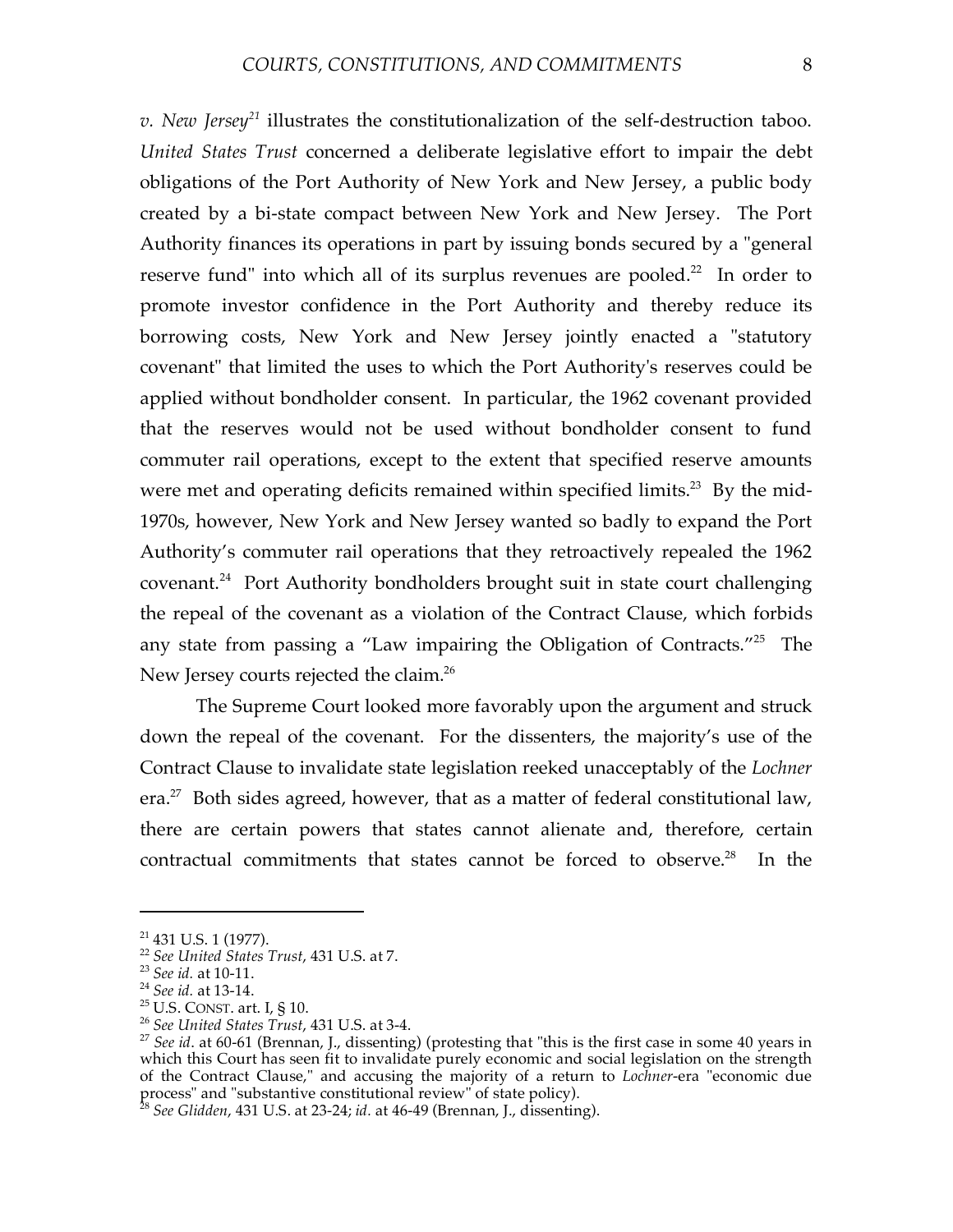majority's formulation, "the Contract Clause does not require a State to adhere to a contract that surrenders an essential attribute of its sovereignty."<sup>29</sup> The Court's task, therefore, was "to reconcile the strictures of the Contract Clause with the 'essential attributes of sovereign power' necessarily reserved by the States to safeguard the welfare of their citizens."<sup>30</sup> On the one hand, the Court deemed it beyond question that states possess "the power to enter into effective financial contracts"<sup>31</sup>: states reserve no "sovereign right to withhold payment" when they "borrow money and contract to repay it." $32$  On the other hand, Justice Blackmun's opinion for the majority stressed that the police power and the power of eminent domain could not be "contracted away."<sup>33</sup> Deliberate impairment of a contractual obligation remains constitutional "if it is reasonable and necessary to serve an important public purpose"<sup>34</sup>: a state cannot, for example, be forced to honor a financial commitment that would prevent it from acting for "health or safety reasons."35 The Court warned, however, that "complete deference" to a state's judgment as to the "reasonableness and necessity" of a contractual impairment is not appropriate when "the State's selfinterest is at stake."36

The notion that there are constitutional limits upon the ability of a sovereign to contract away certain powers has come to be known in American jurisprudence as the "reserved powers" doctrine, <sup>37</sup> but the concept is hardly unique to this country. As Gillian Hadfield has observed, the doctrine of parliamentary sovereignty also imposes analogous limits upon the capacity of

<sup>&</sup>lt;sup>29</sup> *Id.* at 15 (Blackmun, J.).<br><sup>30</sup> *Id.* at 21 (quoting Home Building & Loan Ass'n v. Blaisdell, 290 U.S. 398, 435 (1934)).<br><sup>31</sup> *Id.* at 24.<br><sup>32</sup> *Id.* at 25 n.23 (quoting Murray v. Charleston, 96 U.S. 432, 445 (1878)

<sup>1988)</sup> ("Despite the Framers' evident inattention to the danger that states might be even more tempted to break their own promises than to help private debtors break theirs, the Court seems correct in stressing the heightened need for judicial oversight when 'the State's self-interest is at stake, and hence in adopting 'a dual standard of review,' with stricter scrutiny of state (or federal) abrogations of governmental obligations than of legislative interference in the contracts of private parties."). <sup>37</sup> *See* United States v. Winstar Corp., <sup>518</sup> U.S. 839, 874, 888-89 (1996) (plurality opinion of Souter,

J.) (recounting the history of the doctrine, and assuming, without holding, that it applies to contracts made by the federal government as well as to those made by states).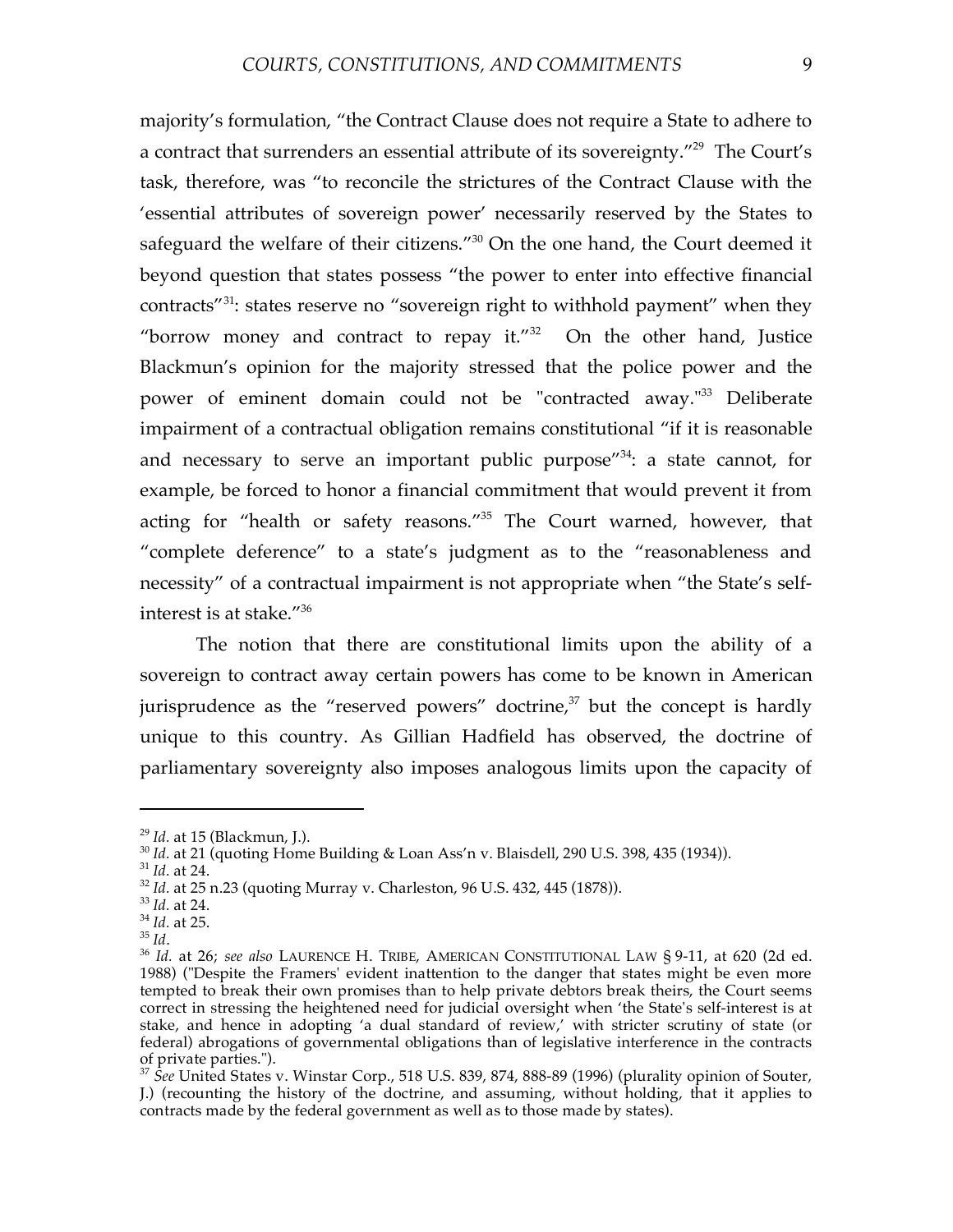governments in other jurisdictions, such as Canada and the United Kingdom, to bind themselves via contract.<sup>38</sup> Of all the attributes of sovereignty that cannot be surrendered, however, perhaps none poses a greater obstacle to the enforcement of sovereign commitments than the sovereign's immunity from suit.

#### B. Sovereign Immunity

The plaintiff bondholders in *United States Trust* were fortunate to have been able to bring suit against New Jersey at all, much less to have prevailed upon appeal to the Supreme Court. Anyone in this country who seeks judicial enforcement of a commitment made by the government must contend with the formidable constitutional obstacle of sovereign immunity.<sup>39</sup> In its simplest form, sovereign immunity refers to the rule that a sovereign is immune from suit in its own courts unless it gives consent. <sup>40</sup> Sovereign immunity ensures the ability of the state and federal governments to escape judicial enforcement of their contractual obligations and debts $41$  for the same conceptual reason that Parliament cannot irrevocably commit the United Kingdom to membership in the European Union<sup>42</sup> – namely, the paradoxical inability of sovereign power to restrict itself. A sovereign has the power to subject itself to suit in its own courts

<sup>38</sup> *See* Gillian Hadfield, *Of Sovereignty and Contract: Damages for Breach of Contract by Government*, 8 S. CAL. INTERDISC. L.J. 467, 471-79 , 490-93 (1999) (comparing American, British, and Canadian approaches to sovereign contractual liability, and observing that the same "principle of legislative supremacy" that underlies the doctrine of parliamentary sovereignty is also "bedrock in American law").

American law"). <sup>39</sup> *See* Louis L. Jaffe, *Suits Against Governments and Officers: Sovereign Immunity*, <sup>77</sup> HARV. L. REV. 1, 19-39 (1963) (identifying the enforcement of government contracts as one of the few contexts in

which sovereign immunity has traditionally operated to bar suit).<br><sup>40</sup> *See, e.g.,* Hans v. Louisiana, 134 U.S. 1, 16-17 (1890) ("The suability of a State without its consent was a thing unknown to law. This has been so often laid down and acknowledged by courts that it is hardly necessary to be formally asserted."); Kawananakoa v. Polyblank, 205 U.S. 349, 353 (1907) (Holmes, J.) ("A sovereign is exempt from suit ... on the logical and practical ground that there can be no legal right as against the authority that makes the law on which the right depends."); THE FEDERALIST NO. 81, at 455 (Alexander Hamilton) (Clinton Rossiter ed., 1961) (deeming it "inherent in the nature of sovereignty not to be amenable to the suit of an individual without its consent").

<sup>&</sup>lt;sup>41</sup> See, e.g., JOHN V. ORTH, THE JUDICIAL POWER OF THE UNITED STATES: THE ELEVENTH AMENDMENT IN AMERICAN HISTORY 58-80 (1987) (discussing the largely successful efforts of Louisiana and other states to avoid federal judicial enforcement of their debts); Hadfield, *supra* note 38, at 471- 73, 479 (describing how Congress can, by withdrawing consent to suit or eliminating jurisdiction in pending suits, prevent courts from adjudicating the contractual obligations of the federal government). <sup>42</sup> *See supra* note 19.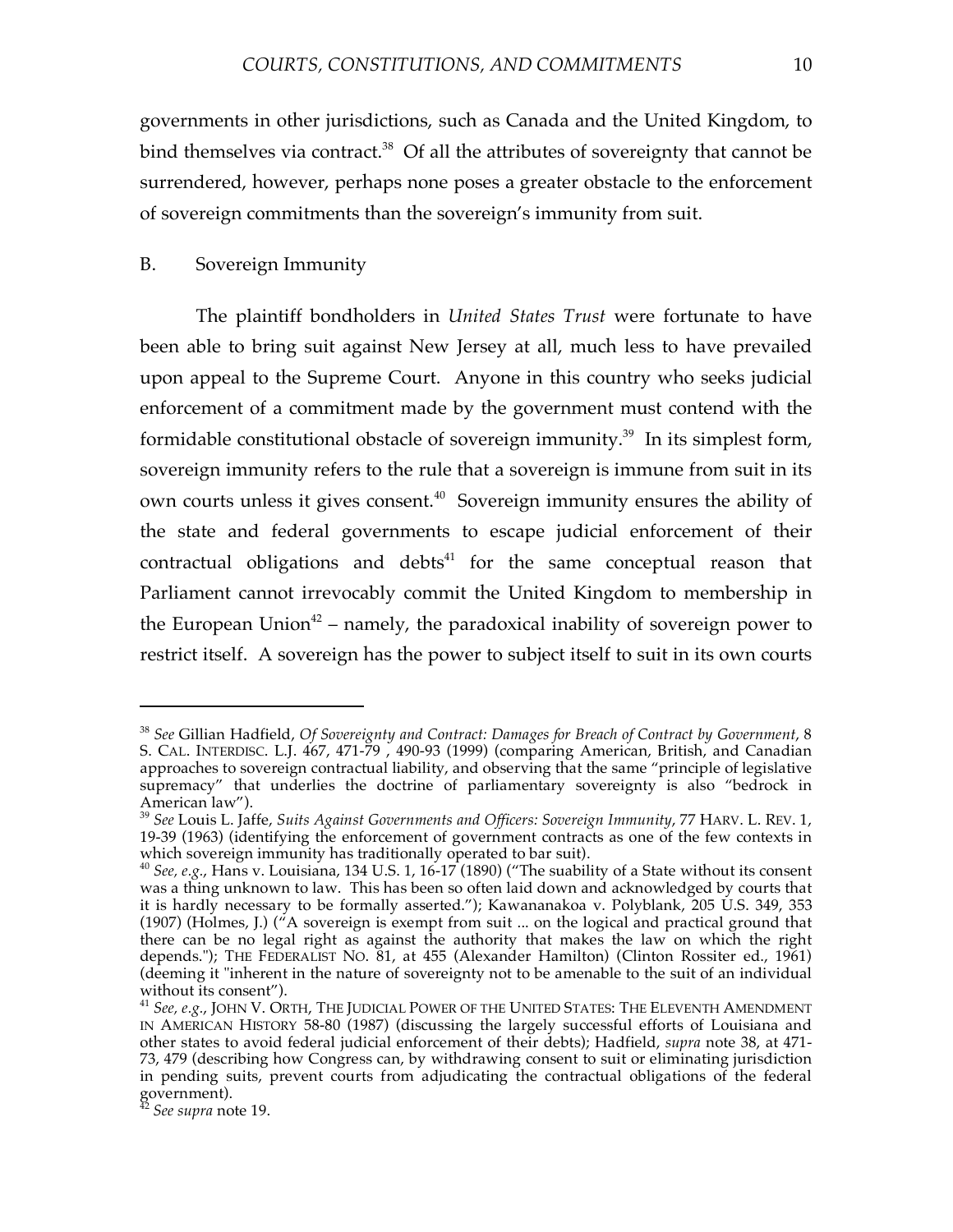today, but it also has the power to revoke its consent tomorrow, and it cannot rid itself today of the power to revoke its consent tomorrow.  $^{43}$ 

The history of sovereign immunity doctrine in this country is, in significant part, a story of how states have struggled from the nation's inception to avoid paying their debts. The states had incurred heavy debts in the course of the Revolutionary War; in some cases, interest payments alone amounted to 90% of all government expenditures. <sup>44</sup> Efforts by state governments to dilute or repudiate their debts were common, <sup>45</sup> and such policies had predictably ruinous effects upon the ability of the states to obtain further capital.<sup>46</sup> Creditors favored ratification of the Constitution in the hope that it would institute a strong national government willing and able to assume and discharge public debt on terms favorable to them.<sup>47</sup> The provisions of the Constitution were indeed kind, on the whole, to creditors<sup>48</sup> – too much so, in the eyes of some. North Carolina, for example, initially declined to ratify the Constitution partly for fear that the Contract Clause<sup>49</sup> and the prohibitions against issuance of paper money or enforcement of tender laws<sup>50</sup> would require states to honor their debts at face value. 51

The Anti-Federalists argued, in particular, that the federal judiciary contemplated by Article III of the proposed Constitution would enable creditors

<sup>43</sup> *See, e.g.*, Lynch v. United States, 292 U.S. 571, 580-82 (1934) (observing that "immunity from suit is an attribute of sovereignty which may not be bartered away," and that Congress may withdraw all judicial and administrative remedies for breach of the federal government's contracts "[s]o long as the contractual obligation is recognized" and honored by other means); District of Columbia v. Eslin, 183 U.S. 62, 62-66 (1901) (dismissing for lack of jurisdiction a suit to enforce contractual liabilities incurred by the District of Columbia's Board of Public Works because Congress had enacted a statute directing the dismissal of such proceedings and forbidding the payment of judgments in such cases). <sup>44</sup> *See* WILLIAM G. ANDERSON, THE PRICE OF LIBERTY: THE PUBLIC DEBT OF THE AMERICAN

REVOLUTION 27 (1983).<br><sup>45</sup> Rhode Island, for example, forced its creditors to accept partial repayment of principal in badly

devalued paper money, while North Carolina chose simply to repudiate one-quarter of the value of its outstanding debt certificates. *See id.* at 30, 32. <sup>46</sup> *See id.* at 24. <sup>47</sup> *See id.* at 40-41; CALVIN H. JOHNSON, RIGHTEOUS ANGER AT THE WICKED STATES: THE MEANING

OF THE FOUNDERS' CONSTITUTION chs. 10, 12 (forthcoming 2005) (describing Hamilton's successful efforts to secure adoption of a constitution that would enable the federal government to salvage its creditworthiness).

<sup>&</sup>lt;sup>48</sup> See, e.g., ANDERSON, supra note 44, at 40-41; JOHNSON, supra note 47, at ch. 10.<br><sup>49</sup> U.S. CONST. art. I, § 10, cl. 1.<br><sup>50</sup> See id.<br><sup>51</sup> See ANDERSON, supra note 44, at 30; JOHNSON, supra note 47, at ch. 12.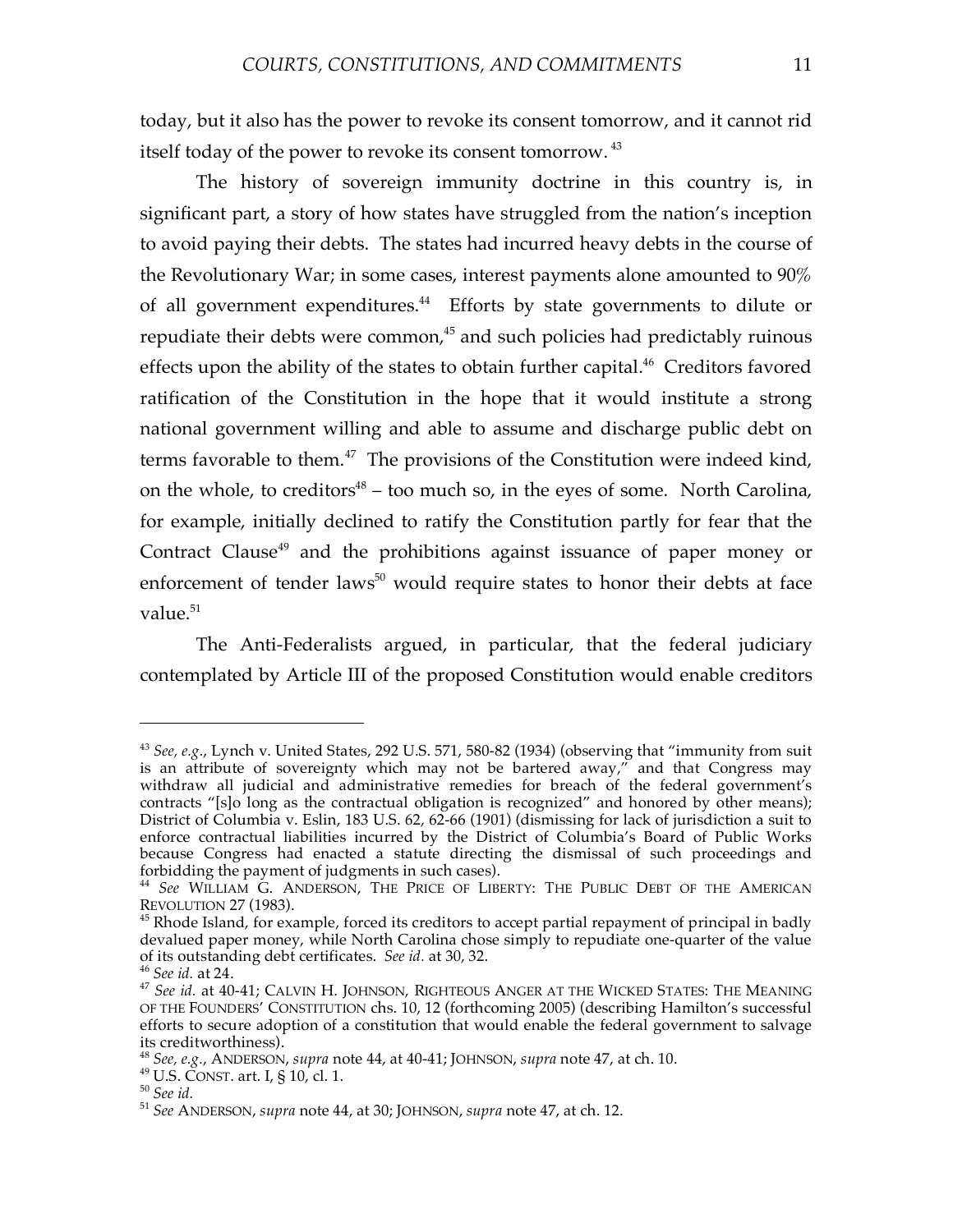to obtain federal enforcement of state debts. The criticism, made by Brutus and echoed by other Anti-Federalists, that Article III would enable individuals to obtain federal "judgments and executions ... against the state for the whole amount of the state debt"52 prompted Hamilton to insist in *Federalist No. 81* that sovereign immunity would shield the states from federal judicial enforcement: "It is inherent in the nature of sovereignty," he asserted, "not to be amenable to the suit of an individual without its consent."53 As it turned out, however, the fears expressed by Brutus were well founded. In *Chisholm v. Georgia*, <sup>54</sup> the Supreme Court concluded that it had jurisdiction under Article III over a suit brought by a citizen of South Carolina against the unconsenting state of Georgia to collect money owed for goods sold to Revolutionary forces.<sup>55</sup> Scholars have disagreed over whether it was understood at the time the Constitution was ratified that the states would enjoy sovereign immunity from suit in federal court. <sup>56</sup> Nevertheless, *Chisholm* created such a "shock of surprise," in the Court's own words, <sup>57</sup> that the states quickly secured passage of the Eleventh Amendment, which stripped the federal courts of jurisdiction over suits "against one of the United States by Citizens of another State, or by Citizens or Subjects of any Foreign State."58

The Reconstruction era inaugured a second round of debt repudiations by state governments that would culminate, once again, in the expansion of sovereign immunity. In Southern states left destitute by the Civil War and the end of slavery, "carpetbagger" state governments compounded antebellum debts

<sup>52</sup> BRUTUS XIII, N.Y. J., Feb. 21, 1788, *reprinted in* 2 THE COMPLETE ANTI-FEDERALIST 428, 429 (Herbert J. Storing ed., 1981); *see* LEONARD LEVY, ORIGINAL INTENT AND THE FRAMERS'

<sup>&</sup>lt;sup>53</sup> THE FEDERALIST NO. 81, at 455 (Alexander Hamilton) (Clinton Rossiter ed., 1961); *see* Hans v. Louisiana, 134 U.S. 1, 12-14 (1890) (quoting the views of Hamilton, Madison, and John Marshall); James E. Pfander, *History and State Suability: An "Explanatory" Account of the Eleventh Amendment*,

<sup>&</sup>lt;sup>54</sup> 2 U.S. (2 Dall.) 419 (1793). <sup>54</sup> 2 U.S. (2 Dall.) 419 (1793). **55** *See id.* at 452 (opinion of Blair, J.); *id.* at 479-80 (opinion of Jay, 65 *See id.* at 452 (opinion of Jay, C.J.); JOHNSON, *supra* note 47, at ch. 12; Doyle Mathis, Chisholm v. Georgia*: Background and Settlement*, <sup>54</sup> J. AM. HIST. 19, 20-23 (1967). <sup>56</sup> *See* ORTH, *supra* note 41, at 22-29; John V. Orth, *The Eleventh Amendment and the North Carolina*

State Debt, 59 N.C. L. REV. 747, 750 (1981); Pfander, *supra* note 53, at 1272-73.<br><sup>57</sup> Hans v. Louisiana, 134 U.S. 1, 11 (1890).<br><sup>58</sup> U.S. CONST. amt. 11; *see* LEVY, *supra* note 52, at 59; Orth, *supra* note 41, at 7.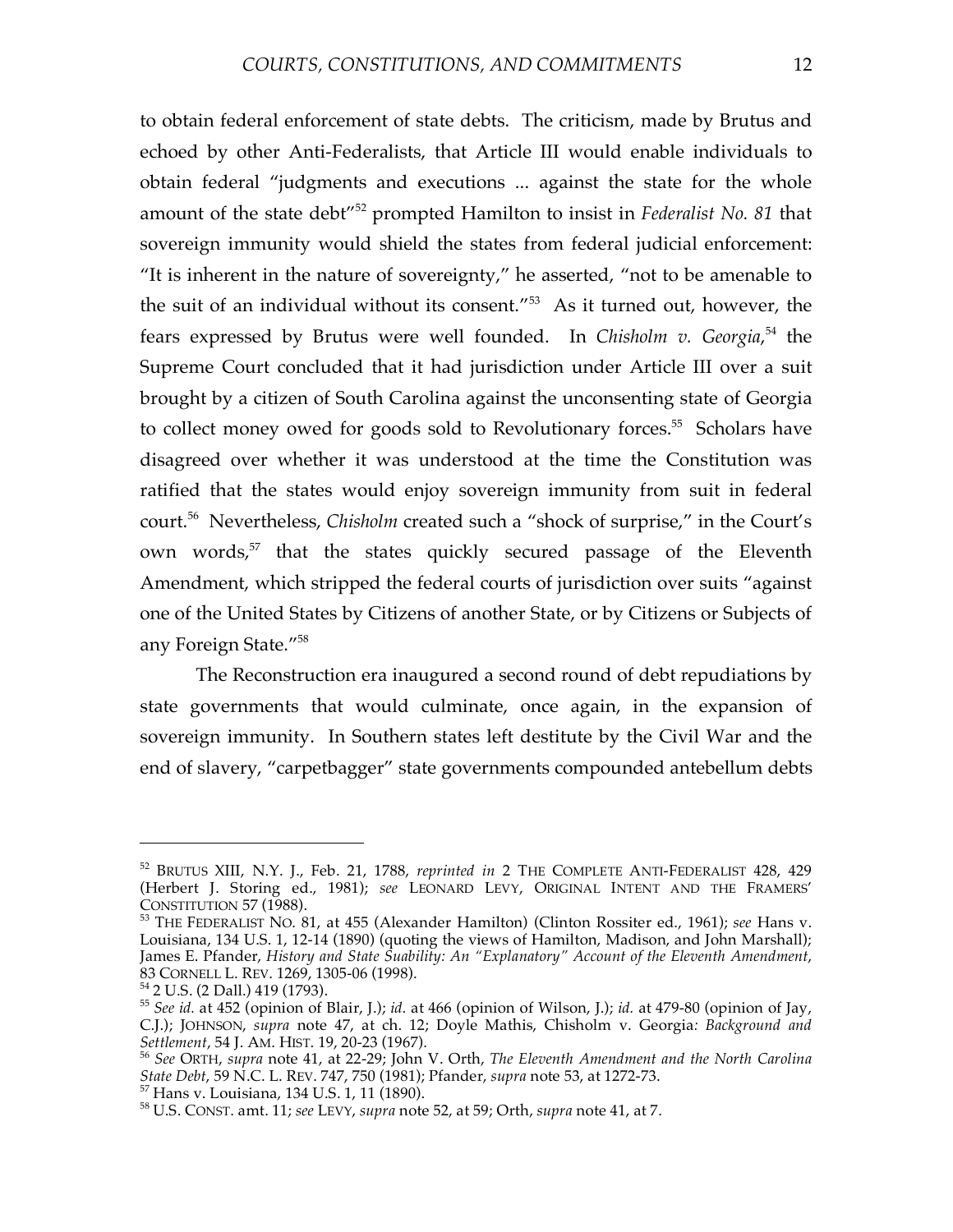with extravagant borrowing and spending.<sup>59</sup> The end of Reconstruction and the restoration of home rule to the former Confederate states proved disastrous to former slaves and state creditors alike.<sup>60</sup> The question was not whether the Southern states would attempt to repudiate their debts, but how they would seek to do so. $^{61}$  As if to mock the notion that constitutions enable sovereigns to make credible commitments, Louisiana and North Carolina amended their constitutions to *prohibit* the full repayment of their bonds. <sup>62</sup> Litigation over the Louisiana amendment and similar legislative maneuvers would prove to have far-reaching consequences for the law of sovereign immunity.

On its face, the Eleventh Amendment purported only to eliminate federal jurisdiction over lawsuits brought against a state by citizens of *another* state or by subjects of a *foreign* state; its language did not speak to suits by a citizen against his own state, to suits brought by a state itself, or to suits brought by a foreign nation. In *Hans v. Louisiana*, <sup>63</sup> however, the Court held that the states enjoy sovereign immunity in federal court from suits brought by their *own* citizens: it construed the Eleventh Amendment, in effect, as merely the visible reminder of a broader constitutional "rule which exempts a sovereign State from prosecution in a court of justice at the suit of individuals."64 Bondholders sought federal judicial enforcement by other means but were frustrated repeatedly by the judicial expansion of sovereign immunity doctrine. Some sought to avoid the Eleventh Amendment, and to bring themselves within Article III's explicit grant of federal jurisdiction over suits between states, by assigning their bonds to states – namely, New York and New Hampshire - that had volunteered to sue the debtor states for payment and to remit any net recovery to the original bondholders. <sup>65</sup> The ploy failed: the Supreme Court reasoned, in *New Hampshire v. Louisiana*, <sup>66</sup> that the Eleventh Amendment barred suits in which a state acted as

<sup>&</sup>lt;sup>59</sup> See ORTH, supra note 41, at 5; Orth, supra note 56, at 753-54.<br><sup>60</sup> See Orth, supra note 56, at 758.<br><sup>61</sup> See, e.g., ORTH, supra note 41, at 94-96 (describing the tactics of Virginia's "Readjusters").<br><sup>62</sup> See ORTH,

<sup>1879</sup> amendment to North Carolina's constitution prohibiting the repayment of certain bonds

<sup>&</sup>lt;sup>63</sup> 134 U.S. 1 (1890).<br><sup>64</sup> *Id.* at 21.<br><sup>65</sup> *See* ORTH, *supra* note 41, at 66-71.<br><sup>66</sup> 108 U.S. 76 (1883).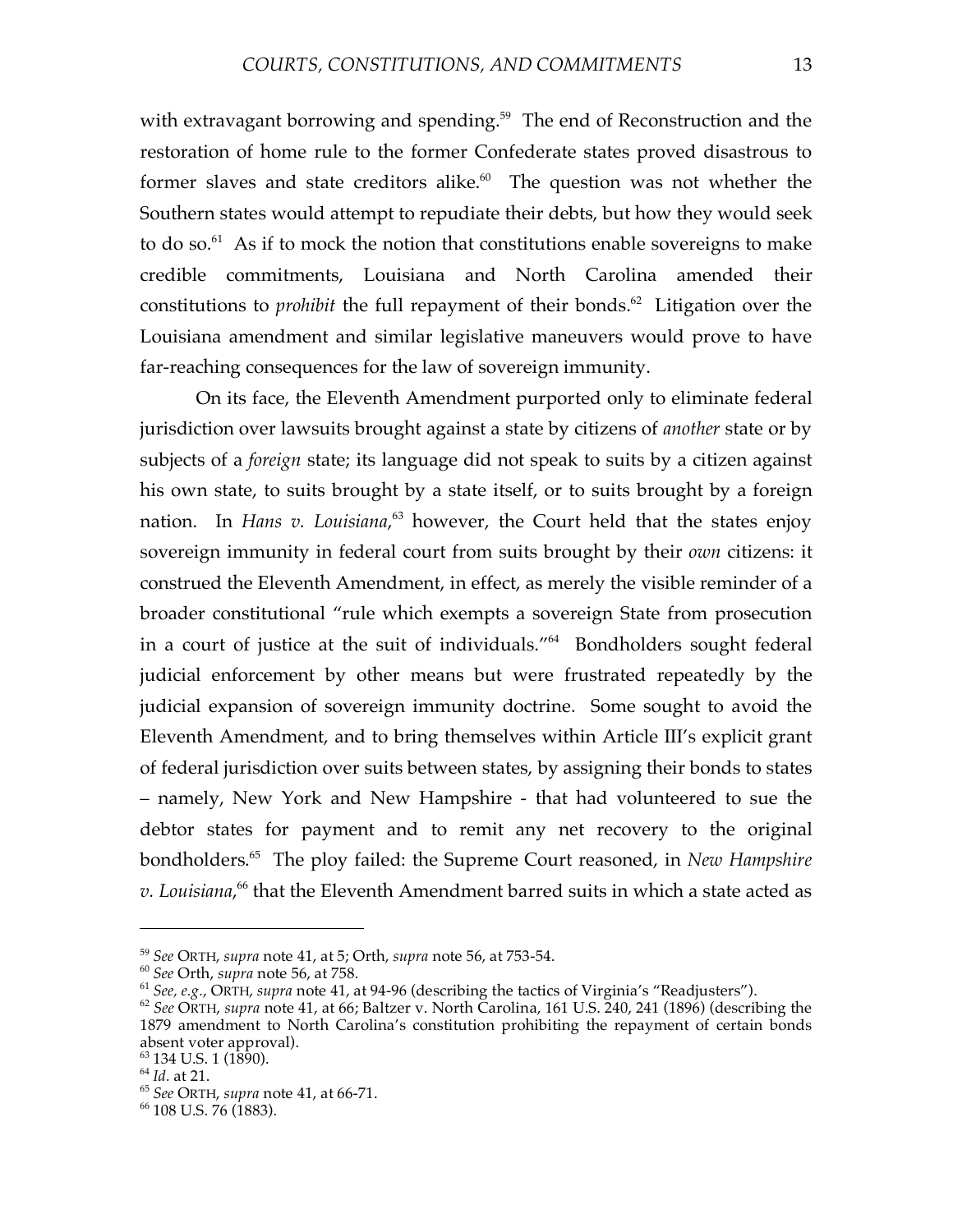a "mere collecting agent" for private citizens. $57$  Nor did the Constitution permit a *foreign* sovereign to bring suit against an unconsenting state in federal court, as Monaco discovered when it attempted to collect on bonds issued by Mississippi. 68

In sixteenth-century England and France, the ease with which the sovereign could renege upon its commitments raised the cost and increased the difficulty of public borrowing, to the sovereign's own detriment. By the same token, the protection of sovereign immunity may do states more harm than good. History surely teaches creditors that sovereign immunity enables states to repudiate their debts without fear of judicial intervention, and rational creditors must be expected to demand greater returns in exchange for taking such risks. Nevertheless, the idea that sovereigns must enjoy immunity from suit absent their consent – an idea long ago criticized by Chief Justice Jay as "feudal" $69 - is$ one that the Supreme Court has only nurtured in recent years. $^{70}$ 

## C. Unenforceability of Judgments

 $\overline{a}$ 

Even if a sovereign explicitly waives its constitutional immunity from suit and allows a suit to proceed to judgment without revoking its consent, there remains the issue of whether a court can then enforce that judgment against the sovereign. Such enforcement raises both practical and legal problems. As a practical matter, it is not surprising that a court might balk at rendering money judgments against a distinct sovereign or, worse still, a coordinate branch of

<sup>67</sup> *Id.* at 89. *But see* South Dakota v. North Carolina, 192 U.S. 286, 309-22 (1904) (holding, by a 5 to 4 vote, that South Dakota could sue on its own behalf for payment on bonds that it had received by way of outright gift); ORTH, *supra* note 41, at 83-85 (describing how creditors sought to encourage repayment by threatening to donate state bonds to sovereigns capable of bringing suit

<sup>&</sup>lt;sup>68</sup> See Principality of Monaco v. Mississippi, 292 U.S. 313, 330-32 (1934); ORTH, *supra* note 41, at 85-86, 140-41. <sup>69</sup> Chisholm v. Georgia, <sup>2</sup> U.S. (2 Dall.) 419, 457-58 (1793) (opinion of Jay, C.J.); *see also, e.g.*, United

States v. Nordic Village, 503 U.S. 30, 42-43 (1992) (Stevens, J., dissenting) (denouncing the Court's "love affair" with the "thoroughly discredited" doctrine of sovereign immunity).

<sup>&</sup>lt;sup>70</sup> See, *e.g.*, Seminole Tribe v. Florida, 517 U.S. 44, 47 (1996) (holding that Congress lacks power under the Indian Commerce Clause to abrogate the sovereign immunity of states); Alden v. Maine, 527 U.S. 706, 712 (1999) (holding that Congress lacks power under Article I to subject nonconsenting states to private suits for damages in state court); *Nordic Village*, 503 U.S. at 33-34 (insisting that any waiver by the federal government of its sovereign immunity be "unequivocally expressed" and narrowly construed).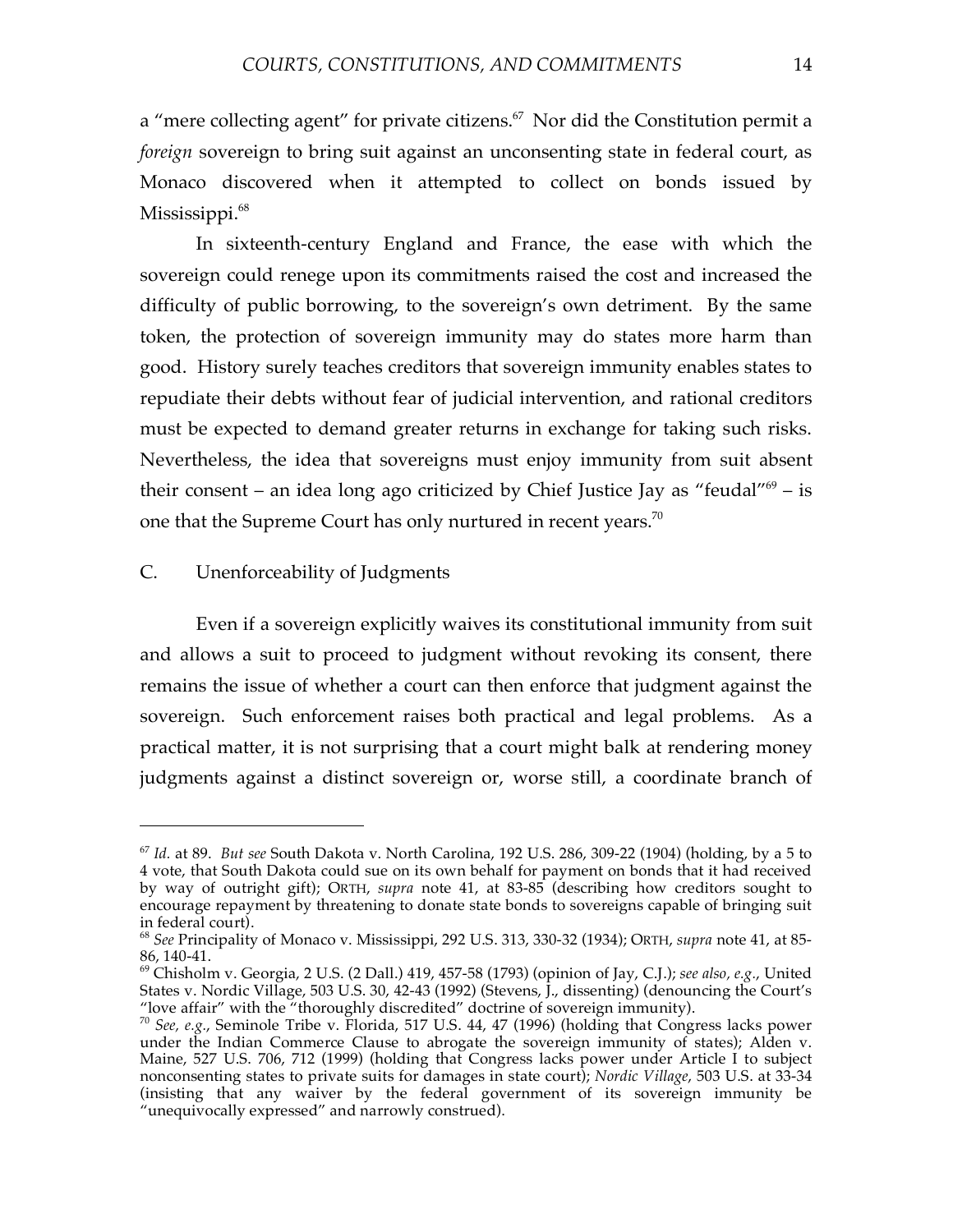government. When courts dare to direct their judgments at the institutions of government that control the powers of purse and sword, they may be lucky merely to escape retaliation, much less to secure compliance. This inability of courts either to resort to force or to allocate scarce resources leads courts to fret over their "legitimacy," which refers in practice simply to their ability to obtain voluntary compliance with their decisions.<sup>71</sup>

Not surprisingly, the practical difficulty of enforcing judgments against an unconsenting sovereign has loomed large in the Court's sovereign immunity decisions. <sup>72</sup> In *Chisholm v. Georgia*, for example, Chief Justice Jay balked at the notion that the federal courts could entertain private suits for damages against the federal government itself, in light of the problem of enforcement: "in all cases of actions against States or individual citizens," he observed, "the National Courts are supported in all their legal and Constitutional proceedings and judgments, by the arm of the Executive power of the United States; but in cases of actions against the United States, there is no power which the Courts can call to their aid."73

The obstacles to enforcement of judgments against a sovereign may not, however, be wholly practical in nature. It may be *constitutionally* impossible for a court to compel a sovereign to honor a judgment. Consider the tortured history of the Court of Claims, a specialized court created by Congress to hear a wide range of money claims, including contractual claims, against the United States.<sup>74</sup> Prior to creation of this court, the Supreme Court had held that no money judgment can be executed against the United States until Congress has appropriated the necessary sum from the Treasury.<sup>75</sup> No court, however, can compel Congress to make the necessary appropriation. <sup>76</sup> Nor can Congress bind

<sup>&</sup>lt;sup>71</sup> *See* Law, *supra* note 18, at 679.<br><sup>72</sup> *See*, *e.g.*, Louisiana v. Jumel, 107 U.S. 711, 728 (1882) (questioning the notion that a federal court could "assume all the executive authority of the State," including its taxing and spending powers, in order to ensure that a state's bonds were repaid in full); ORTH, supra note 41, at 67, 77.

 $^{73}$  2 U.S. (2 Dall.) at 478 (opinion of Jay, C.J.).<br> $^{74}$  See Glidden Co. v. Zdanok, 370 U.S. 530, 552-57 (1962) (plurality opinion of Harlan, J.) (recounting the history of the Court of Claims). <sup>75</sup> *See id.* at <sup>570</sup> (citing Reeside v. Walker, <sup>52</sup> U.S. (11 How.) 272, <sup>291</sup> (1850)). <sup>76</sup> *See, e.g.*, *id.* at 568-71; United States ex rel. Goodrich v. Guthrie, <sup>58</sup> U.S. (17 How.) 284, <sup>303</sup> (1854)

<sup>(</sup>expressly rejecting the proposition that a federal court "can command the withdrawal of a sum or sums of money from the Treasury of the United States, to be applied in satisfaction of disputed or controverted claims against the United States"); Williams v. United States, 289 U.S. 553, 580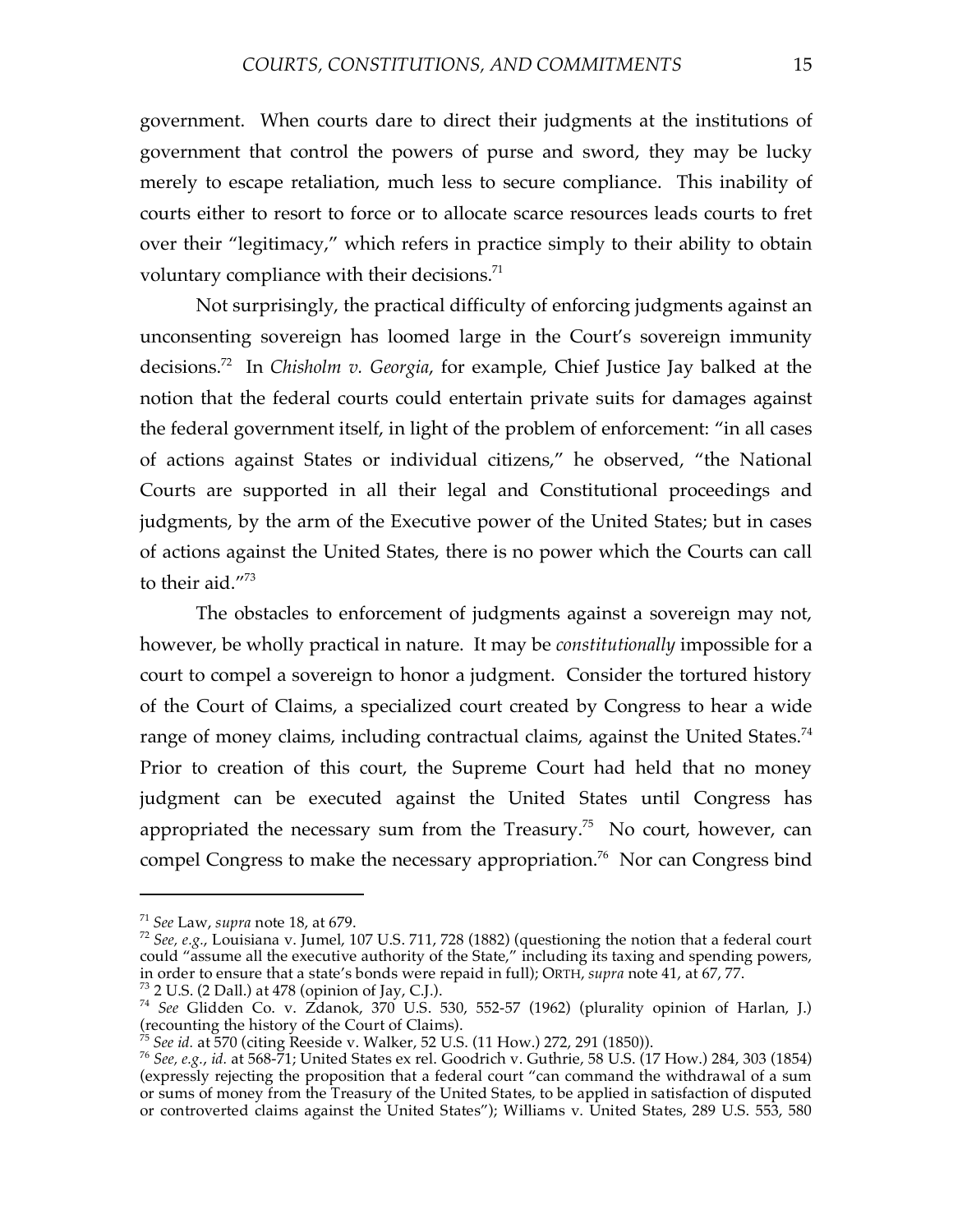itself to do so: burdened in this respect with legislative omnipotence, it may always decline to appropriate, just as it may always choose to repeal any appropriation that it enacts. As a result, the Court of Claims is *legally* incapable of enforcing its money judgments against the United States.<sup>77</sup> This problem of legal enforceability did not deter Congress from creating the Court of Claims, or from attempting to designate it a federal court within the meaning of Article III.<sup>78</sup> Twice, however, the Supreme Court concluded that the Court of Claims lacked Article III status,<sup>79</sup> and on both occasions, Congress revised the law in an effort to bring the Court of Claims within the scope of Article III. $^{\textrm{80}}$ 

In *Glidden Co. v. Zdanok*, <sup>81</sup> the Supreme Court finally extended the Court of Claims official membership in the federal judiciary. To reach that result, however, a plurality of the Court found it necessary to contend with the argument, suggested long ago by Chief Justice Taney, that the Court of Claims lacks judicial power for purposes of Article III because the money judgments that it renders are legally unenforceable and lack effect absent voluntary compliance on the part of Congress. <sup>82</sup> Writing for the plurality, Justice Harlan acknowledged the problem that "if ability to enforce judgments were made a criterion of judicial power, no tribunal created under Article III would be able to assume jurisdiction

<sup>(1933)</sup> ("[A] power definitely assigned by the Constitution to one department can neither be surrendered nor delegated by that department, nor vested by statute in another department or agency.").

It is not entirely clear whether individual legislators might, in lieu of Congress itself, be enjoined to vote for an appropriation necessary to satisfy a federal judgment. The prospects for obtaining enforceable injunctive relief against individual members of Congress seem, however, rather dim. *Cf.* Spallone v. United States, 493 U.S. 265, 278-80 (1990) (noting the relevance of both the Speech or Debate Clause and the doctrine of legislative immunity to the range of remedies available against legislators, and holding that the use of contempt sanctions against city councilmembers for failure to pass legislation required by a federal injunction constituted an abuse of equitable discretion). I am indebted to Richard Fallon for his thoughts on this question.  $^{77}$  See Glidden, 370 U.S. at 568-70; 1 LAURENCE H. TRIBE, AMERICAN CONSTITUTIONAL LAW § 3-12, at 361, 364 (3d ed. 2000) (categorizing money judgments rendered by the Court of Claims against the United States as "imperfectly enforceable" and "entirely dependent upon subsequent

<sup>&</sup>lt;sup>78</sup> See Glidden, 370 U.S. at 552-58.<br><sup>79</sup> See id. at 554-56 (discussing, inter alia, Gordon v. United States, 69 U.S. (2 Wall.) 561 (1865)); Gordon v. United States, 117 U.S. 697, 702 (1865) (posthumous opinion of Taney, C.J.); Williams v. United States, 289 U.S. 553, 567-81 (1933).<br><sup>80</sup> *See Glidden*, 370 U.S. at 531-32, 554.<br><sup>81</sup> 370 U.S. 530 (1962).<br><sup>82</sup> *See id.* at 569 (discussing Gordon v. United States, 117 U.S. at 702).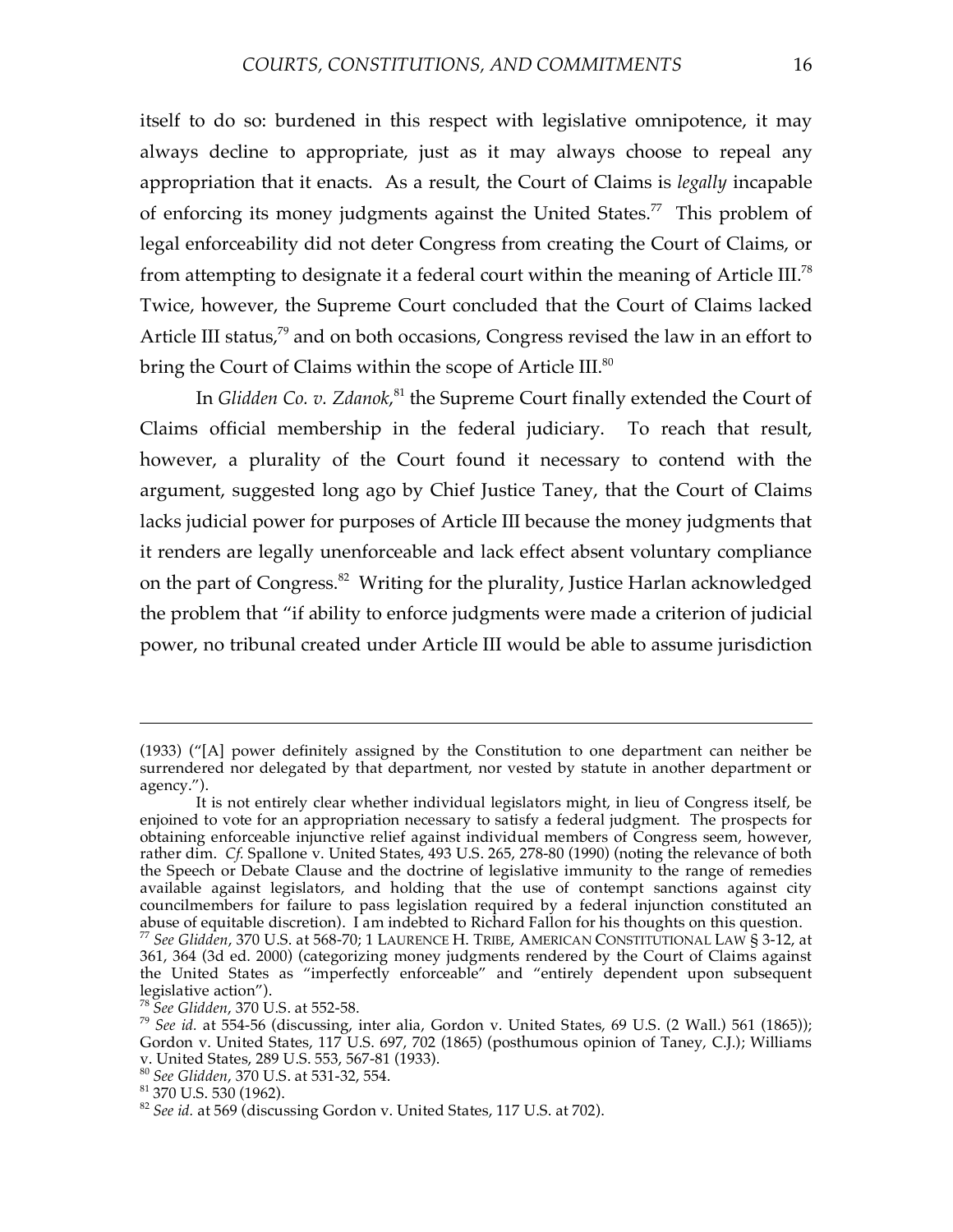of money claims against the United States.<sup>"83</sup> The plurality's response to this theoretically intractable problem was astonishingly practical, as constitutional reasoning goes. Rather than attempt to argue that the Court of Claims could enforce its judgments as a matter of law, it relied instead upon the fact that, as a historical matter, Congress had refused only fifteen times in seventy years to pay a judgment of the Court of Claims – a record "surely more favorable to prevailing parties than that obtaining in private litigation."<sup>84</sup> In light of the fact that successful plaintiffs were more likely to obtain actual satisfaction from decisions of the Court of Claims than from the legally efficacious judgments of other courts against private parties, the plurality refused to be unduly troubled by the constitutional unenforceability of money judgments against the United States. 85

The efforts of Congress to confer Article III status upon the Court of Claims amount in substance to the efforts of an omnipotent sovereign to make a credible commitment. It is obviously in the federal government's best interest to encourage individuals to contract with the United States as willingly as they would with ordinary private parties. The alternative is costly: potential contracting parties can be expected to demand a risk premium in their dealings with their government to compensate them for the possibility that Congress will exercise its inalienable sovereign power to repudiate contractual debts. To put minds at ease, Congress created the Court of Claims and sought to confer upon it the irrevocable guarantees of judicial independence contained in Article III – namely, life tenure and protection from salary diminution.

It is tempting to view *Glidden* as proof that there is nothing a court can do to enable a sovereign to make credible commitments if judgments against the sovereign happen to be unenforceable as a matter of constitutional law. On this view, neither the existence of the Court of Claims nor the imprimatur of Article III status conferred by *Glidden* does anything to encourage private parties to contract with the United States on favorable terms. In substance, it might be

<sup>&</sup>lt;sup>83</sup> *Id.* at 570.<br><sup>84</sup> *Id.* 85 *See id.* at 70 (questioning whether, in light of Congress's superior record of actual compliance, <sup>85</sup> *See id.* at 70 (questioning whether, in light of Congress's superior record of indic "the capacity to enforce a judgment is always indispensable for the exercise of judicial power").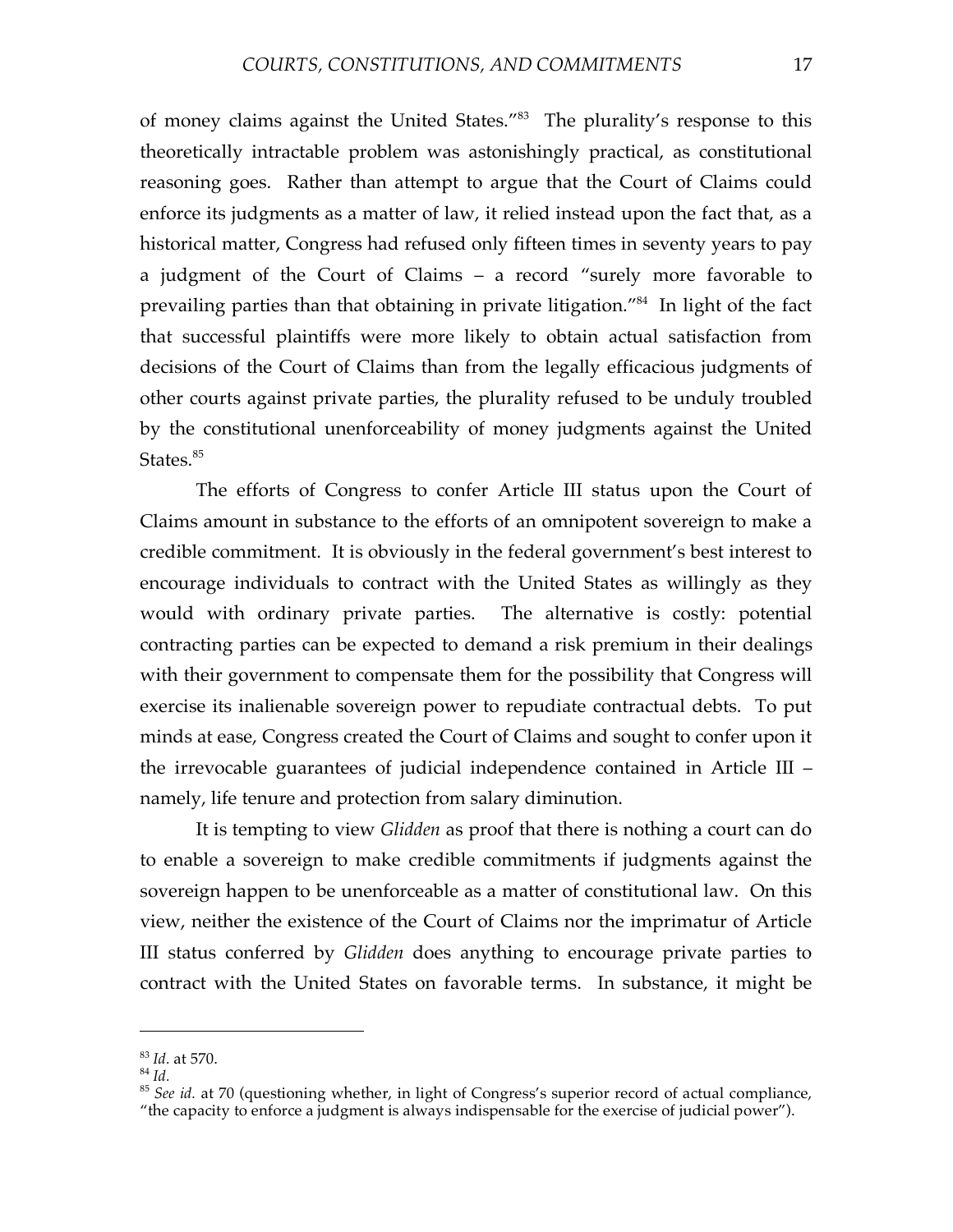argued, the plurality opinion in *Glidden* did nothing more than point to Congress's record of voluntary compliance and ask potential contracting parties to decide for themselves, in light of this record, whether to take the risk that Congress might exercise its inalienable sovereign power to repudiate its financial obligations – and, if so, what premium to demand in exchange for assuming this risk. If Congress's past performance, by itself, is inadequate to assuage the fears of potential contracting parties, there is nothing the federal judiciary can do to reduce those fears any further: a court cannot bolster the credibility of Congress's promises by rendering admittedly unenforceable judgments. The efforts of Congress to interpose the federal courts between itself and contracting parties amount, therefore, to nothing more than an unconvincing attempt by Congress to bootstrap additional credibility from its own reputation.

This view, I will argue in Part III, is mistaken. There are conceptual reasons to think that the existence of the Court of Claims, and its official status as a "true" federal court within the meaning of Article III, do in fact help to persuade potential contracting parties that the United States will honor its contractual commitments. More generally, Part III will argue that a court can enable a sovereign to make *credible* commitments even if constitutional rules or practical considerations render the sovereign incapable of making *binding or irrevocable* commitments. Before it can be explained how courts can help sovereigns to make credible commitments even in the face of constitutional barriers, however, we must first identify the types of commitment problems that sovereigns confront, and that courts may be capable of solving. To that end, the next part of this article proposes and illustrates two analytical distinctions – a distinction between effective and persuasive commitments, on the one hand, and between the problems of overcommitment and undercommitment, on the other.

#### II. TYPES OF COMMITMENTS AND COMMITMENT PROBLEMS

#### A. Effective Versus Persuasive Commitments

Social scientists have resorted to a few paradigmatic examples to illustrate why individuals might wish to restrict their own options. Ulysses tied himself to the mast so that he might experience the song of the sirens without also dooming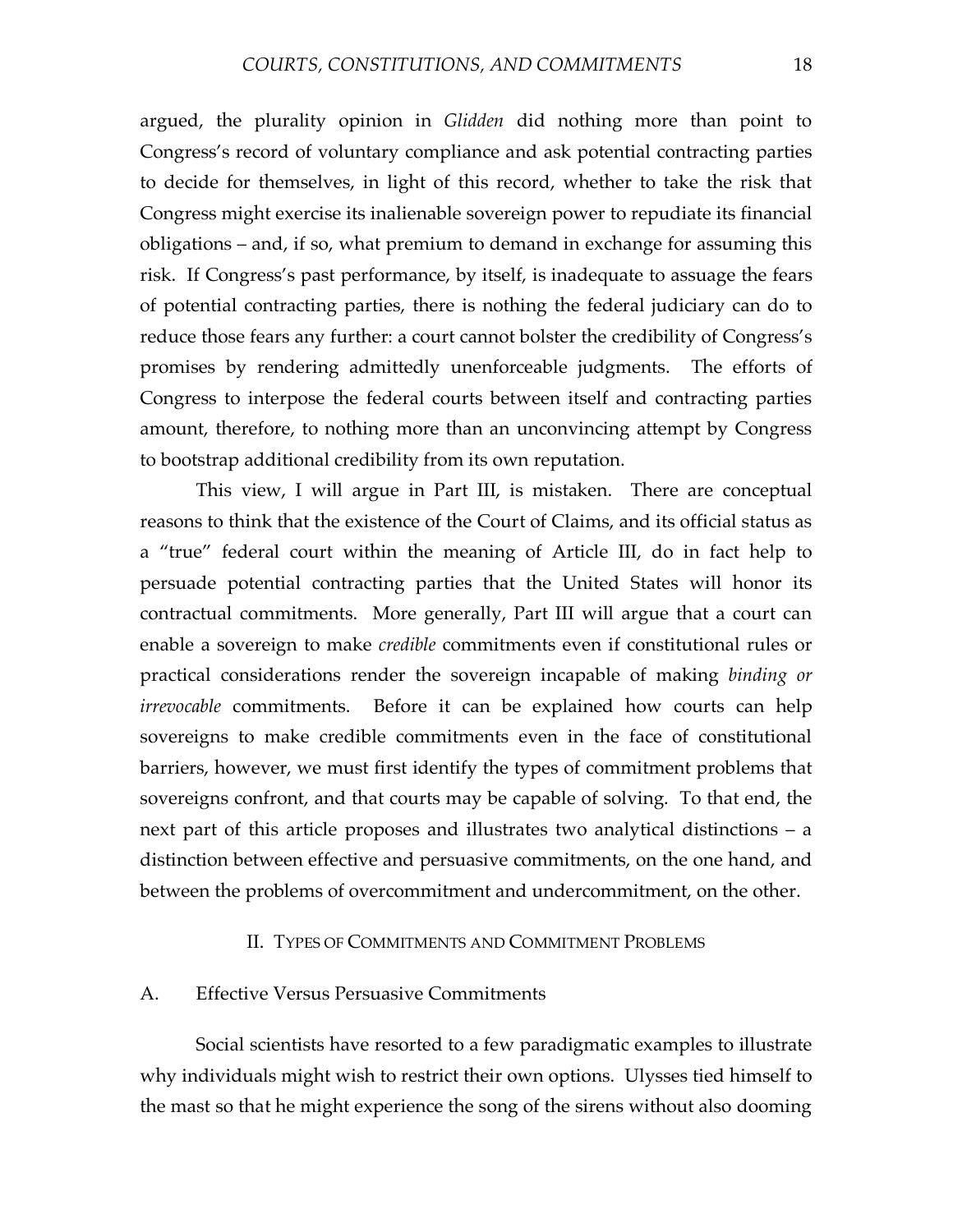himself. <sup>86</sup> Military leaders have burned their own bridges, or sunk their own ships, in order to prevent even the thought of retreat and thereby increase the likelihood of victory. <sup>87</sup> Other examples are decidedly less glorious, but perhaps more familiar to the average person. I may want to lose weight but realize that, once I am hungry, I will eat indiscriminately, so I order my meals in advance and keep no fattening foods readily available.<sup>88</sup> I do not want to drive while intoxicated, but I am afraid that I may attempt to do so anyway once I have consumed a few too many drinks, so I hand my keys to the host immediately upon my arrival.<sup>89</sup> Though I might enjoy driving on both sides of the road, I would willingly commit myself, and everyone else, to drive on only one side. Indeed, I might even prefer to specify a particular side of the road. $^{\textrm{\tiny{90}}}$ 

These examples all share a common structure: there exists some valuable end that cannot be achieved unless we stay the course (or agree upon the same course), but we know in advance that we will be sorely tempted to stray (or find ourselves unable to coordinate). As a result, we seek in advance to limit our future options, or to "precommit" ourselves.<sup>91</sup> Thomas Schelling has thus characterized deliberate precommitment as "anticipatory self-command."<sup>92</sup> As for the reasons why people seek to precommit themselves, Jon Elster uses the

<sup>86</sup> *See* ELSTER, *supra* note 2, at 3, 94; ELSTER, *supra* note 14, at 36. <sup>87</sup> *See, e.g.*, AVINASH DIXIT & SUSAN SKEATH, GAMES OF STRATEGY <sup>309</sup> (1999) (quoting SUN TZU, THE ART OF WAR 110 (Samuel B. Griffith trans., 1963)) ("Wild beasts, when they are at bay, fight desperately. How much more is this true of men!"); Jon Elster, *Don't Burn Your Bridge Before You Come To It: Some Ambiguities and Complexities of Precommitment*, 81 TEX. L. REV. 1751, 1761-63

<sup>&</sup>lt;sup>88</sup> See, e.g., THOMAS C. SCHELLING, CHOICE AND CONSEQUENCE 84-85 (1984); Thomas C. Schelling, *Self-Command in Practice, in Policy, and in a Theory of Rational Choice*, 74 AM. ECON. REV. 1, 1-2, 4-5

<sup>&</sup>lt;sup>89</sup> See SCHELLING, *supra* note 88, at 88; Schelling, *supra* note 88, at 1-2.<br><sup>90</sup> See RUSSELL HARDIN, MORALITY WITHIN THE LIMITS OF REASON 51-52 (1988) (using Sweden's switch from driving on the left to driving on the right as an example of a legal rule that solves a coordination problem).

<sup>&</sup>lt;sup>91</sup> See, *e.g.*, ELSTER, *supra* note 2, at 4 (defining "precommitment" as synonymous with such terms as "self-binding," "commitment," and "self-commitment"); Ferejohn & Sager, *supra* note 15, at 1936-38 & 1938 n.15 (drawing a distinction between "internal" and "external" commitments, but adhering deliberately to the conventional terminology of "commitment" and "precommitment"); Sunstein, *supra* note 14, at 636-42 (discussing "constitutional precommitment strategies"); HOLMES, *supra* note 14, at 173 ("To achieve his desired ends despite his melting resolve, an individual must restrict his available options.").<br><sup>92</sup> Schelling defines "anticipatory self-command" as follows: "a person in evident possession of

her faculties and knowing what she is talking about will rationally seek to prevent, to compel, or to alter her own later behavior - to restrict her own options in violation of what she knows will be her preference at the time the behavior is to take place." Schelling, *supra* note 88, at 1.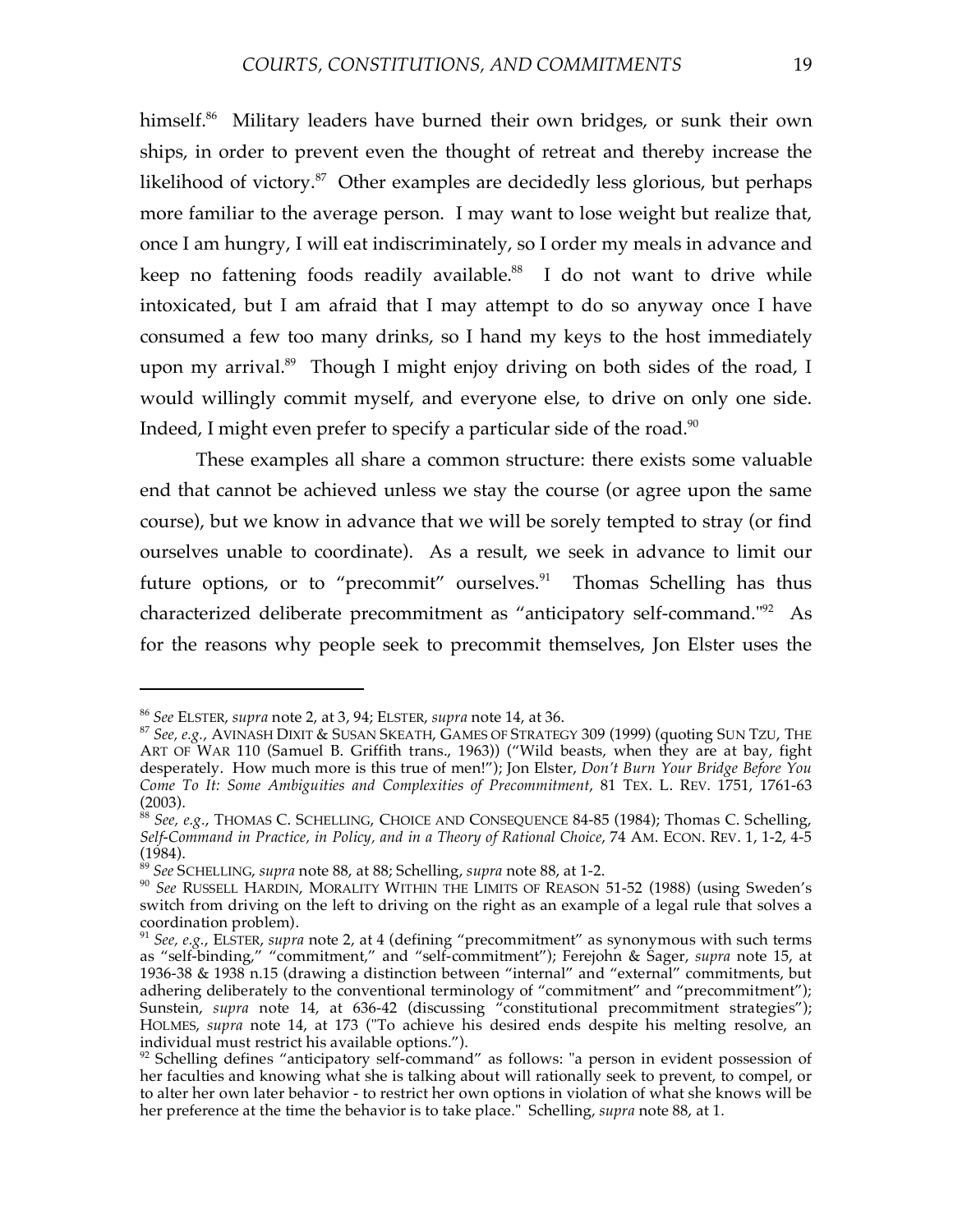concept of "time-inconsistency" to describe conflict between what we wish to accomplish now and what we may choose to do later,<sup>93</sup> while Russell Hardin identifies "coordination" as the imperative that leads us to bind ourselves with legal rules and constitutions.<sup>94</sup> By their very nature, coordination problems occur only at a collective level, but problems of time-inconsistency can occur at the collective level as well. For example, as political philosophers have long observed, freedom of expression is valuable not only to those who hold unpopular viewpoints, but also to those in the majority, because it makes possible "the correction and instruction of the majority" and thereby enhances the quality of democratic decisionmaking. <sup>95</sup> Even a society that values freedom of expression, however, may be tempted in the heat of the moment to silence dissidents. A polity might therefore try to restrain itself in anticipation of its own weakness by adopting a constitutional provision that protects freedom of expression from popular or legislative infringement – a provision that can be amended only with great difficulty, and that is enforceable by judges who cannot easily be replaced or removed from office.<sup>96</sup>

Time-inconsistency and coordination are not, however, the only reasons why people make commitments. Often we are motivated to make commitments not to regulate our own behavior, but to persuade others to behave a particular way. All of the examples described above concern situations in which actors must commit themselves *effectively*: that is, the actors in question cannot achieve

<sup>93</sup> ELSTER, *supra* note 2, at 24-45 (discussing time-inconsistency); *see also* ELSTER, *supra* note 14, at 65-86 (using both time-inconsistency and endogenous preference change to explain why choices

<sup>&</sup>lt;sup>94</sup> *See, e.g.,* HARDIN, *supra* note 90, at 80 (arguing that the point of legal rules is to "constrain" individuals' choice of strategy in order to produce a better outcome than would have resulted from unconstrained choices"); RUSSELL HARDIN, LIBERALISM, CONSTITUTIONALISM, AND DEMOCRACY 140 (1999) (describing the establishment of a constitution as "a massive act of

coordination").<br><sup>95</sup> HOLMES*, supra* note 14, at 172; *see also, e.g.,* JOHN STUART MILL, ON LIBERTY 15-52 (Elizabeth Rapaport ed., Hackett Publishing 1978) (1859) ("The beliefs which we have most warrant for have no safeguard to rest on but <sup>a</sup> standing invitation to the whole world to prove them unfounded."). <sup>96</sup> *See, e.g.*, HOLMES, *supra* note 14, at 135-37, 169-72 (discussing the First Amendment); Sunstein, supra note 14, at 637 (citing speech and voting rights as examples of "precommitment strategy" by which people seek to "protect democratic processes against their own potential excesses or misjudgments"); Freeman, *supra* note 14, at 348-55 (arguing that countermajoritarian judicial review constitutes a form of collective "precommitment" to the ideals underlying "democratic sovereignty"); *see also, e.g.*, ELSTER, *supra* note 14, at 88 (using the Greek practice of ostracism, "which in practice was the right to banish well-known demagogues," as an example of precommitment to democracy).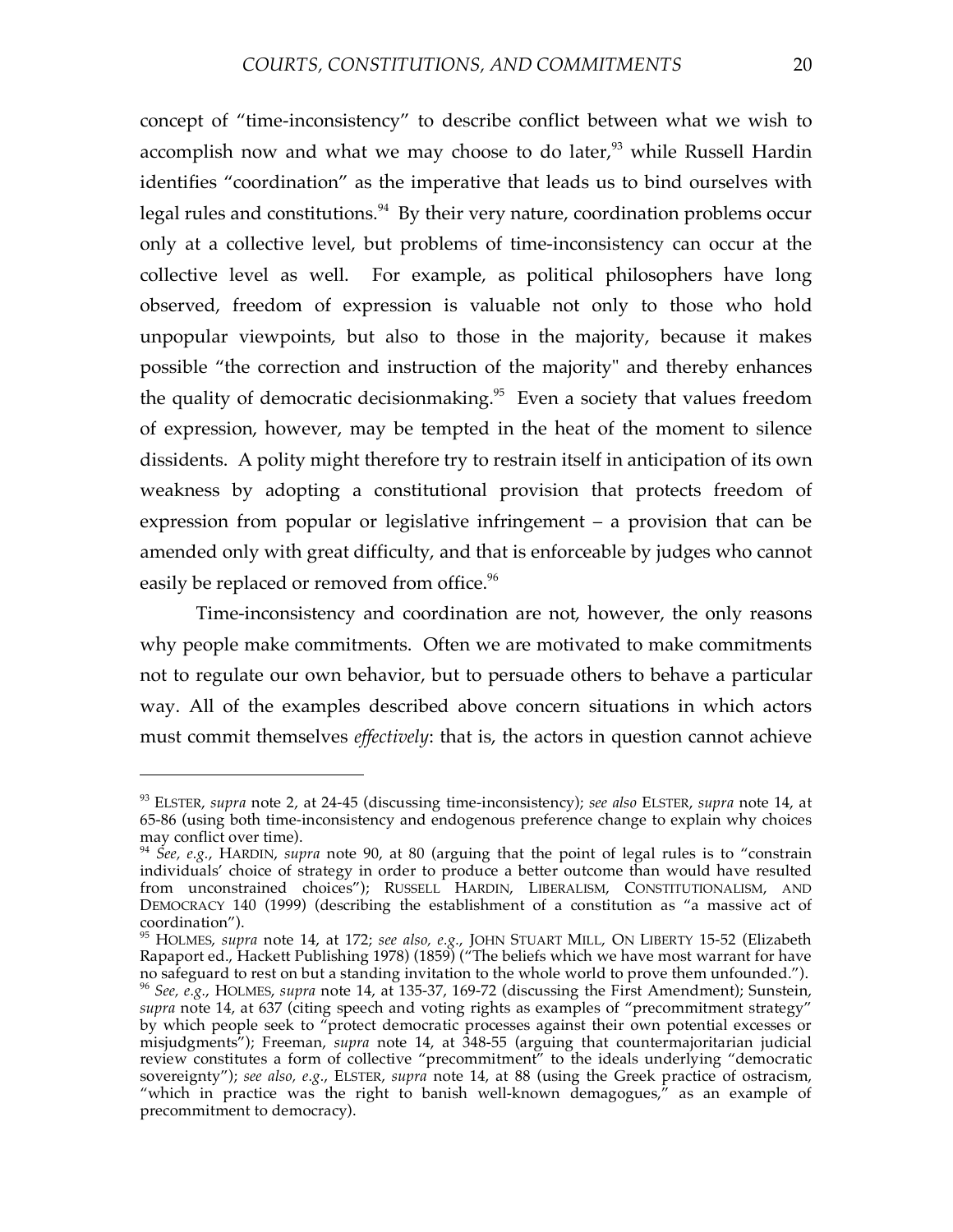their ends unless they actually confine themselves to a particular course of action. It is often the case, however, that actors merely seek to commit themselves *credibly*: their goals do not require that they actually behave a certain way, but rather that they convince others that they will behave that way. Thus, for instance, I cannot succeed at losing weight unless I actually prevent myself from binge-eating, but I can succeed at borrowing money from others if I merely persuade them that I will repay the debt. It may be that the only way for me to convince others that I will honor my debts is to make a commitment that actually forces me to make payments. But the opposite may instead be true: there may be some difference between a commitment that looks binding to others and one that will in fact constrain me to act a certain way. In the eighteenth century, for example, Sir Robert Walpole saved the Bank of England from collapse by introducing the idea of a "sinking fund," the purpose of which was not to repay the national debt, but rather to convince the public that it would be repaid. $\mathrm{^{97}}$ 

To distinguish between these two types of situations is to contrast what might be called *effective* and *persuasive* commitments. In the first type of situation, actors cannot achieve their ends unless they actually refrain from certain behavior. In such cases, commitments must actually be binding, or *effective*, in order for actors to achieve their goals. In the second type of situation, by contrast, the goal of making a commitment is to persuade others that one's ability to perform certain acts is impeded. In such cases, commitments need only be credible, or *persuasive*, to fulfill their purpose. Actors do not make persuasive commitments for the purpose of actually constraining themselves. They may in fact prefer to fool others – to convey the impression that they have restrained themselves, while remaining free in reality to do as they choose. One makes an *effective commitment* in order to restrain oneself, whereas one makes a *persuasive commitment* in order to persuade others that one is restrained. An effective commitment serves its purpose if it imposes actual constraint; a persuasive

<sup>97</sup> *E.g.*, ANDERSON, *supra* note 44, at 43-44; P.G.M. DICKSON, THE FINANCIAL REVOLUTION IN ENGLAND: A STUDY IN THE DEVELOPMENT OF PUBLIC CREDIT, 1688-1756, at 84-89, 210-12 (1967) (describing both the fund's salutary impact on English public finance and the tendency of politicians to raid the fund for purposes other than repayment of the national debt).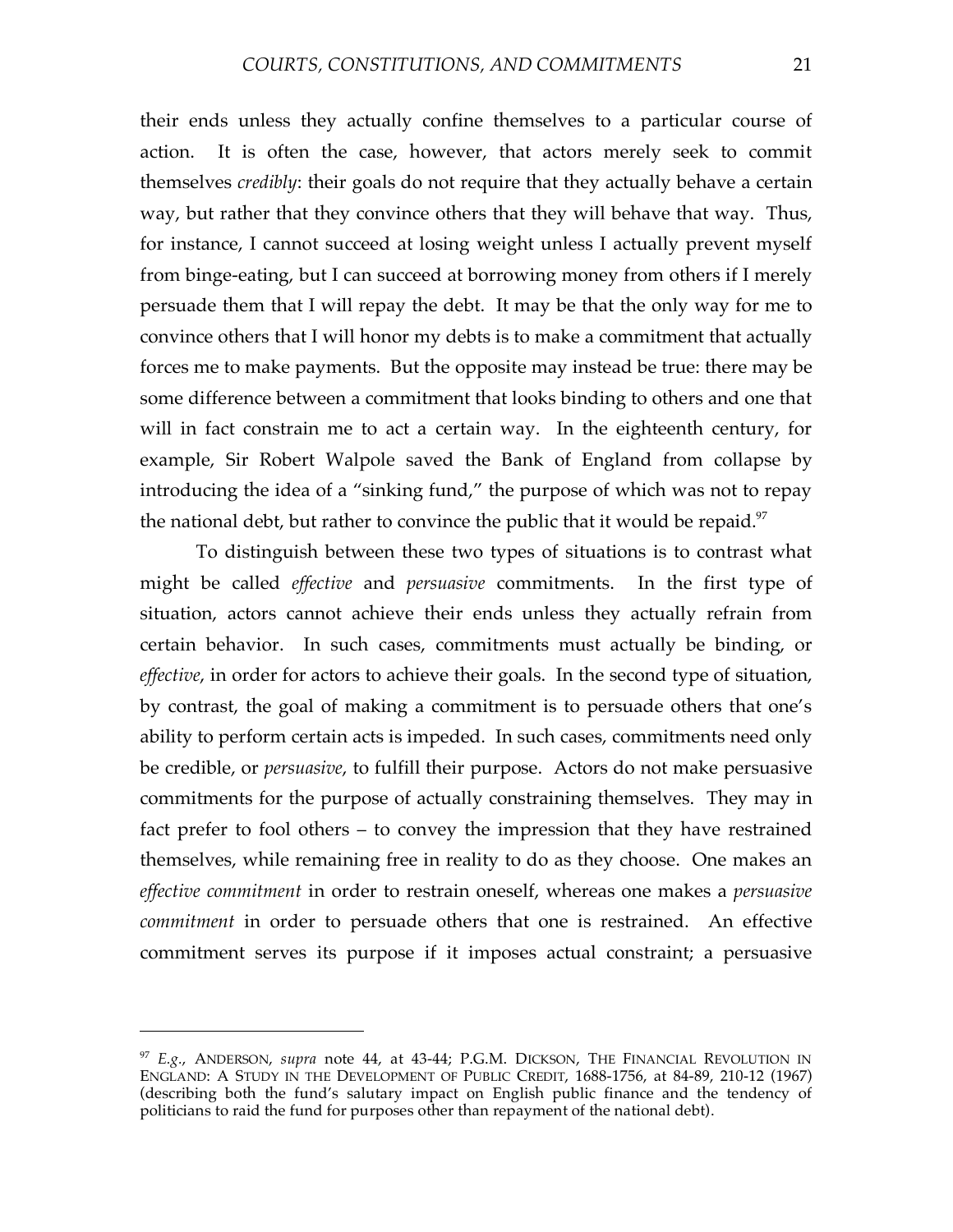commitment serves its purpose if others believe that it imposes actual constraint – that is, if the commitment is credible.

#### B. Undercommitment Versus Overcommitment

Both the plight of the English and French monarchies in the seventeenth century and the more recent history of the Court of Claims illustrate the same type of commitment problem – namely, the difficulty of making credible, or persuasive, commitments. Though this problem affects a broad range of ordinary economic actors,<sup>98</sup> it is harder for sovereigns to solve. Like other economic actors, sovereigns require capital, goods, and services, but they are unlikely to obtain the desired quantity and quality of such things without the voluntary participation of private parties. <sup>99</sup> Private parties may be reluctant, however, to deal with a sovereign that cannot credibly commit to honor its end of a bargain. Ordinarily, private parties can render their commitments credible by making them legally binding and therefore eligible for enforcement by the sovereign. But sovereign enforcement is not a highly credible option for the sovereign itself, for the kinds of reasons discussed in Part I. Even if the sovereign somehow solves the paradox of omnipotence and manages to bind itself *legally* with its own laws, it is not clear why private parties should, as a *practical* matter, trust the sovereign to honor its commitments. As history has demonstrated, not even the threat of retaliation over repeat play may be enough to deter a sovereign from repudiating its debts. $^{100}$  The risk that the sovereign will do so is reason for private parties to demand a premium in their dealings with the sovereign, or perhaps to refuse to deal at all. In such situations, the challenge for the sovereign is to convince others that it will make good on its promises – that is, to commit credibly.

The inability of an actor to commit itself adequately in the eyes of others

<sup>98</sup> *See* OLIVER E. WILLIAMSON, THE ECONOMIC INSTITUTIONS OF CAPITALISM 167-205 (1985) (exploring the making of credible commitments in the context of exchange between private firms).<br><sup>99</sup> *Cf.* Hadfield, *supra* note 38, at 467 (observing that, "[t]hrough the use of contracts, government

has been able to perform its functions more effectively by drawing on private resources to deliver governmental goods and services"). <sup>100</sup> *See supra* notes 6-7 and accompanying text.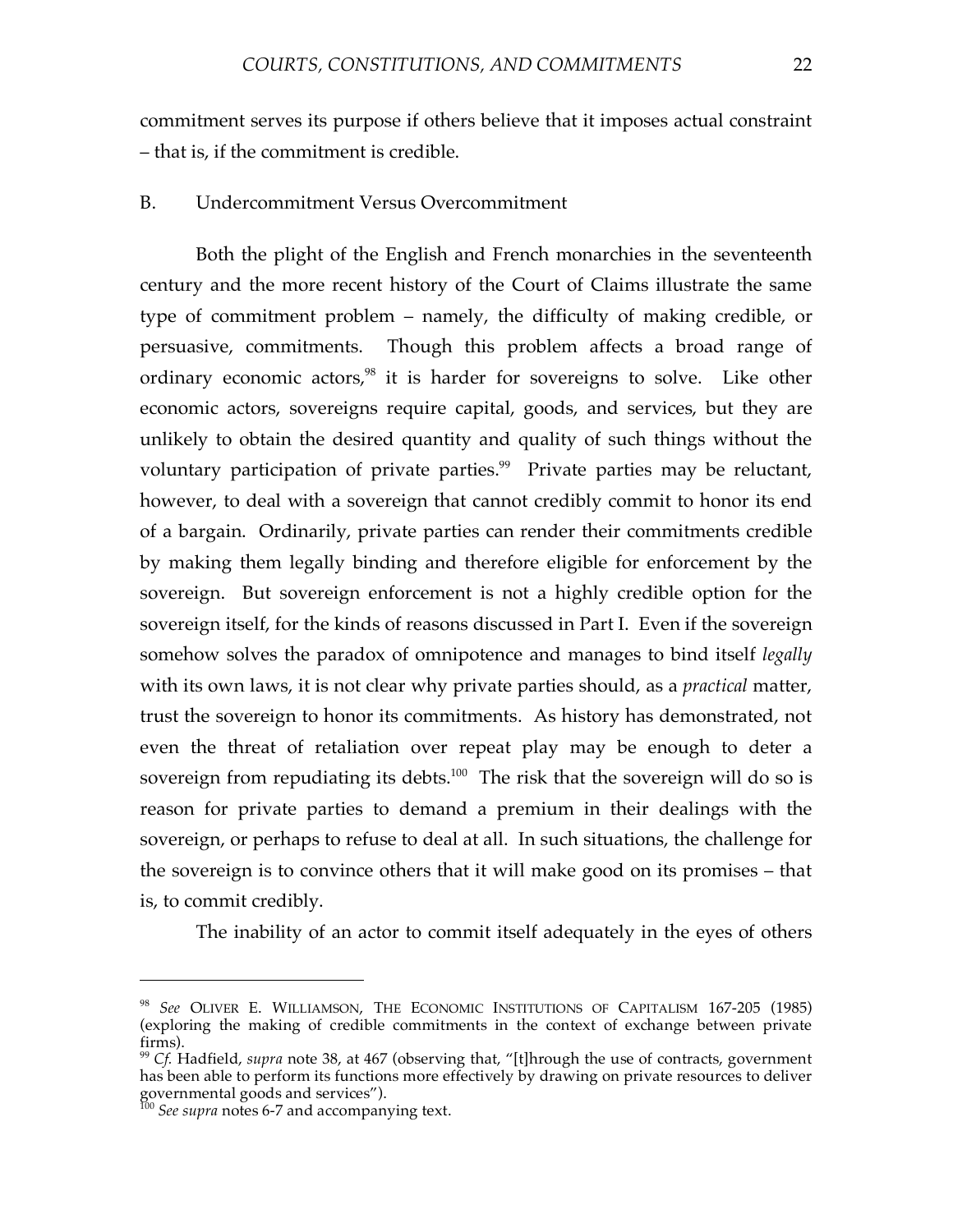might be called the problem of *undercommitment*. It should be apparent that this type of commitment problem arises only when actors seek to make persuasive commitments: because effective commitments are not intended to influence the beliefs of others, they need not be credible to others. At the opposite end of the spectrum, however, lies a different species of commitment problem. Imagine a family law regime under which divorce is illegal under any circumstances and adultery is a felony that carries a mandatory sentence of imprisonment. A successful marriage requires substantial investment, and neither partner may be willing to make the necessary investment if each fears that the other will break the commitment and leave for a more attractive opportunity.<sup>101</sup> That is, undercommitment is a potential impediment to a successful marriage. Draconian divorce and adultery laws may alleviate this problem by rendering marital commitments highly credible. At the same time, however, such laws may discourage people from making marital commitments in the first place, precisely because they so thoroughly exclude all other future possibilities – including, for example, the possibility of making a new marital commitment to a different person after a previous marriage has irretrievably failed for unforeseen reasons beyond one's own control. Commitments that cannot be broken or modified for any reason are risky because they can limit one's freedom of action in ways that prove unexpectedly onerous or costly in light of unforeseen circumstances. In other words, actors may experience a fear of *overcommitment* – of becoming unexpectedly or unacceptably constrained if they choose to commit. This fear may discourage rational actors from committing in the first place.

Like the problem of undercommitment, the problem of overcommitment affects sovereigns as well as individuals. For instance, Europe's existing nationstates might be said to face both problems in deciding whether to deepen their commitments to the European Union, as ratification of the proposed Constitution for Europe would entail.<sup>102</sup> On the one hand, to the extent that membership in the E.U. offers prosperity, security, and influence, the obvious way for member

<sup>101</sup> *See* ROBERT H. FRANK, PASSIONS WITHIN REASON: THE STRATEGIC ROLE OF THE EMOTIONS 49-50

<sup>&</sup>lt;sup>102</sup> See<sup>TREATY ESTABLISHING A CONSTITUTION FOR EUROPE, Dec. 16, 2004, O.J. (C 310) *passim* (2004).</sup>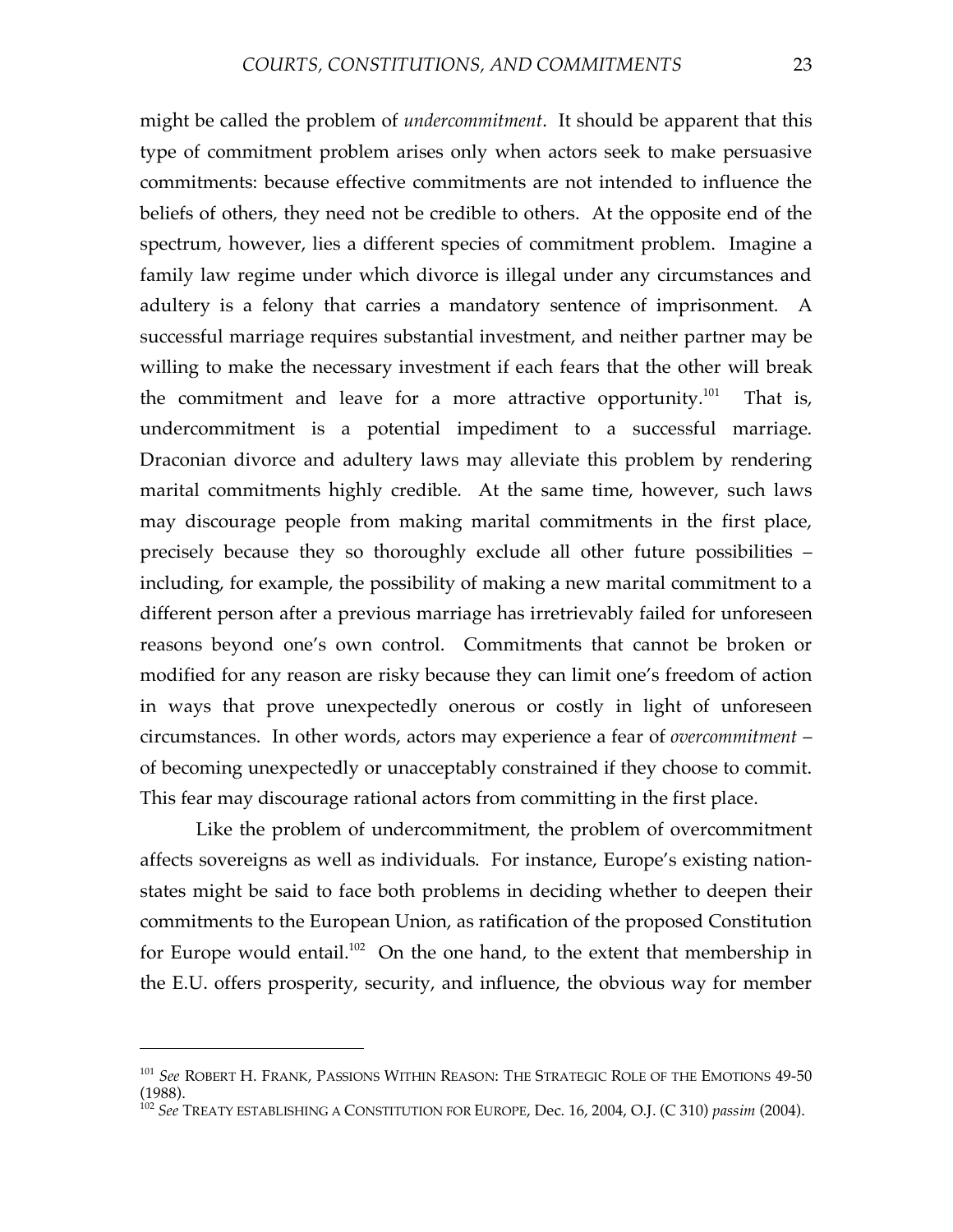states to heighten these benefits is to integrate more closely.<sup>103</sup> On the other hand, member states fear the loss of their own sovereignty and the creation of "an identity-smothering United States of Europe."<sup>104</sup> Insofar as the member states have defined their commitments to the E.U. in legal terms, it is not surprising that European courts have been required to chart a path between the twin perils of undercommitment and overcommitment. National courts have clashed repeatedly with the European Court of Justice over the reach of E.U. law and, in particular, the question of *Kompetenz-Kompetenz* – namely, who has the authority to define the limits of the E.U.'s authority. <sup>105</sup> Predictably, the European Court of Justice has fought to establish the supremacy and domestic enforceability of E.U. law, while national courts have resisted the notion that the E.C.J. alone is entitled to decide the extent of the member states' legal subjugation to the E.U. $^{106}$  By alleviating fears of overcommitment, however, the recalcitrance of the national courts may actually facilitate further commitment by the member states. The knowledge that national courts will perform a sanity check on the actions of the E.U. – together, perhaps, with some reassurance that the E.C.J. itself will police the outer limits of E.U. power $107 -$  may render the prospect of closer integration less threatening to national political actors and

<sup>103</sup> *See, e.g.*, Tony Blair, *Foreword* to FOREIGN & COMMONWEALTH OFFICE, WHITE PAPER ON THE TREATY ESTABLISHING A CONSTITUTION FOR EUROPE 1 (2004) (arguing that "a Britain strongly engaged in the European Union has much greater political influence than a Britain disengaged from Europe"); *Europe's incoming tide*, ECONOMIST, Nov. 6, 1999, at 12, 14-15 (noting the argument made by British proponents of European integration that the United Kingdom's failure to join the common currency impairs its influence over the E.U.'s economic policymaking).

<sup>&</sup>lt;sup>104</sup> Europe's incoming tide, supra note 103, at 14; see also, e.g., KAREN J. ALTER, ESTABLISHING THE SUPREMACY OF EUROPEAN LAW: THE MAKING OF AN INTERNATIONAL RULE OF LAW IN EUROPE 65

<sup>(2001)</sup> (describing disagreement in Germany over the prospect of <sup>a</sup> "United States of Europe"). <sup>105</sup> *See, e.g.*, ALTER, *supra* note 104, at 49, 101-04; PAUL CRAIG & GRÁINNE DE BÚRCA, EU LAW <sup>284</sup> (3d ed. 2003) (defining *Kompetenz-Kompetenz* as the question of "who has ultimate authority to

define the allocation of competence as between the [E.U.] and the Member States"). <sup>106</sup> *See, e.g.*, Brunner v. The European Union Treaty ("*Maastricht* Decision"), <sup>2</sup> BverfGE 2134/92 & 215992 (F.R.G.), *translated in* 1994 (1) C.M.L.R. 57; ALTER, *supra* note 104, at 16-24, 59-181 (discussing, inter alia, decisions by French, German, Italian, and Danish courts); SIMON HIX, THE

<sup>&</sup>lt;sup>107</sup> See, e.g., Opinion 2/94, Accession by the Community to the ECHR, 1996 E.C.R. I-1759,  $\P$  123-26, at I-1787 to I-1789 (holding that the E.U., as currently constituted, lacks the power to join the European Convention on Human Rights) ("No Treaty provision confers on the Community institutions any general power to enact rules on human rights or to conclude international conventions in this field."); Case 376/98, Germany v. European Parliament & Council, 2000 E.C.R. I-8419, ¶¶ 76-118, at I-8523 to I-8532 (holding that it was not within the power of the E.U. to adopt a directive regulating tobacco advertising on the basis of a qualified majority vote of the member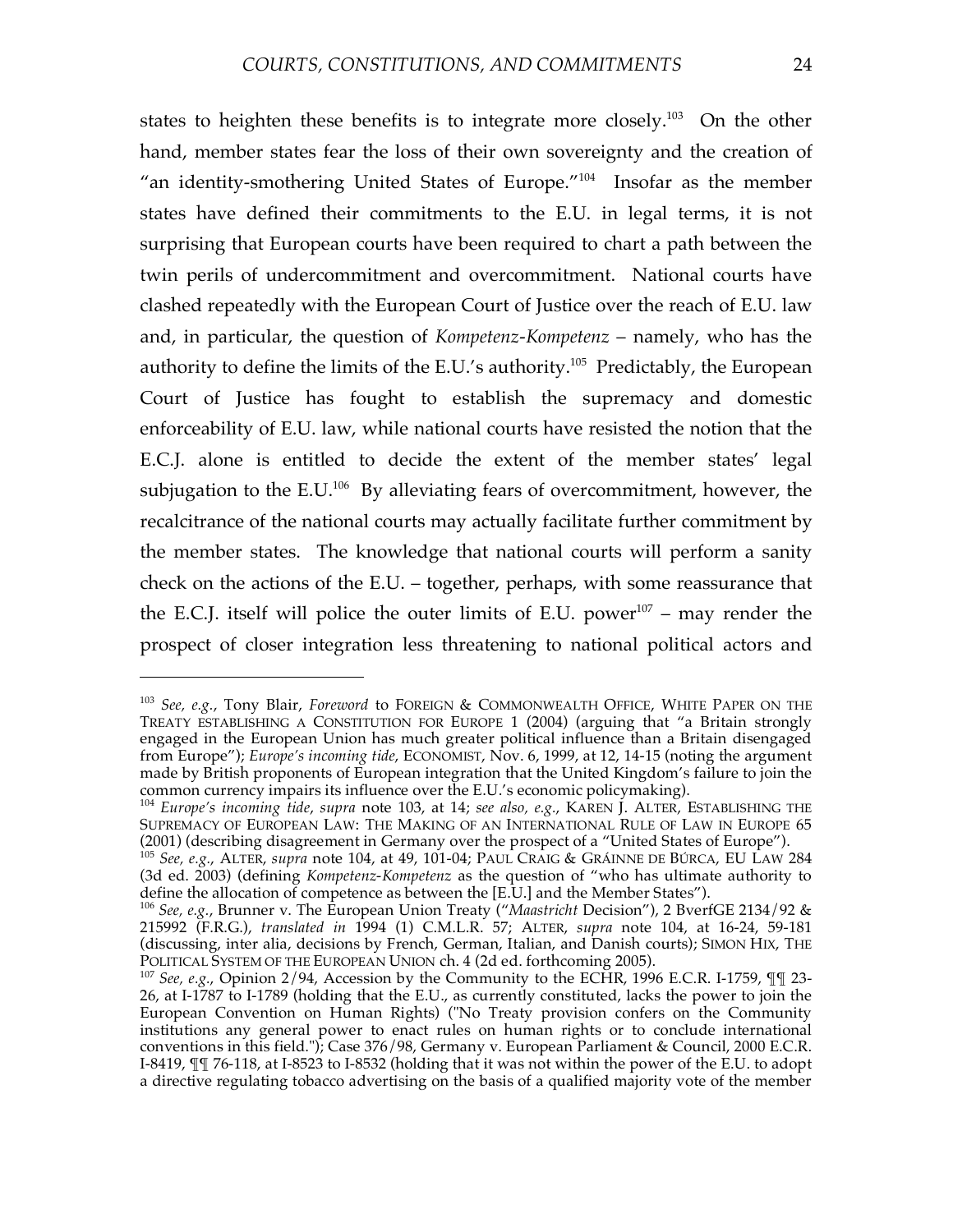therefore more palatable.<sup>108</sup>

For an example closer to home, the Supreme Court's decision in the *Charles River Bridge Case* <sup>109</sup> starkly illustrates why it is necessary for sovereigns to steer a course between undercommitment and overcommitment – and how courts may help them to do so. The stage for the Charles River Bridge dispute was set by an earlier case, *Trustees of Dartmouth College v. Woodward*, <sup>110</sup> in which the Court had tackled the problem of sovereign undercommitment. That case involved legislative efforts by New Hampshire to assert control over Dartmouth College, which had been privately founded and owed its corporate existence to a charter granted in colonial times by the British Crown.<sup>111</sup> The trustees of the college argued, and the Court agreed, that the charter constituted a binding contract with the sovereign, and that New Hampshire's efforts to amend the charter by legislation therefore violated the Contract Clause.<sup>112</sup> Writing for the Court, Chief Justice Marshall reasoned that failure to regard such charters as binding upon the sovereign would only deter the kind of philanthropy that had established Dartmouth College in the first place.<sup>113</sup> That is, the Court explicitly

states, and that adoption of the directive would instead member state unanimity); HIX, *supra* note

<sup>&</sup>lt;sup>108</sup> *See, e.g.*, ALTER, *supra* note 104, at 54 (describing how the E.C.J. has fueled perceptions that European integration "unduly compromise[s] national sovereignty and threaten[s] the national constitutional order"); Anthony Arnull, *A Preemptive Strike from the Palais Royal*, 30 EUR. L. REV. 1, 1-2 (2005) (discussing the Conseil Constitutionnel's recent holding that, under the proposed Constitution for Europe, the extent of the supremacy of E.U. law over French law would continue to be governed by the French Constitution, not the case law of the E.C.J., and concluding that a broader reading of the E.C.J.'s power "would doubtless have made more difficult the task of securing a positive outcome in the forthcoming French referendum" on the proposed E.U.

constitution).<br><sup>109</sup> Proprietors of Charles River Bridge v. Proprietors of Warren Bridge, 36 U.S. (11 Pet.) 420<br>(1837).<br><sup>110</sup> 17 U.S. (4 Wheat.) 518 (1819).

<sup>&</sup>lt;sup>111</sup> See *id.* at 519-51, 626-27, 631-35.<br><sup>112</sup> *See id.* at 626-50. <sup>113</sup> The gifts that established the college, the Chief Justice observed, were

donations to education; donations, which any government must be disposed rather to encourage than to discountenance. It requires no very critical examination of the human mind to enable us to determine, that one great inducement to these gifts is the conviction felt by the giver, that the disposition he makes of them is immutable. It is probable, that no man ever was, and that no man ever will be, the founder of a college, believing at the time, that an act of incorporation constitutes no security for the institution; believing, that it is immediately to be deemed a public institution, whose funds are to be governed and applied, not by the will of the donor, but by the will of the legislature.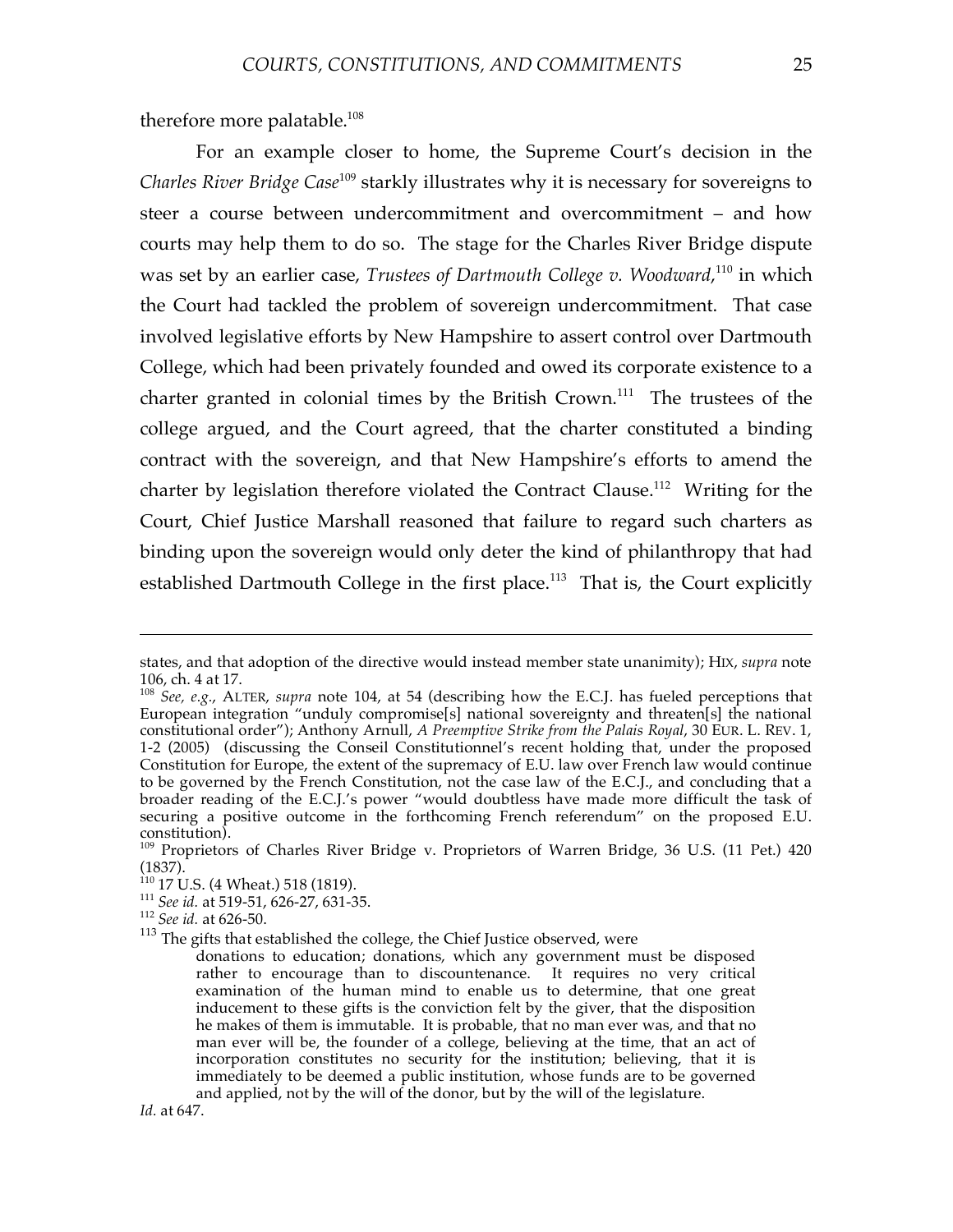grasped that failure to hold the sovereign to its commitments would only discourage highly desirable behavior on the part of private actors.

As Martin Shapiro has explained, the Court's decision in *Dartmouth College* proved an economic boon to the states.<sup>114</sup> In the immediate aftermath of the Revolution, the federal government and the states alike were poor in land and tax revenue.<sup>115</sup> Even the western lands owned by the United States were relatively worthless without the necessary infrastructure to transport persons and goods.<sup>116</sup> To their advantage, these financially impoverished sovereigns did possess "the greatest development resource of all governments" – namely, the power to make laws, which includes the ability to grant corporate charters and monopolies in exchange for private investment in infrastructure.<sup>117</sup> However, a sovereign that is incapable of making credible commitments is also incapable of tapping the investment-generating potential of its own lawmaking powers: one is unlikely to invest in infrastructure if there is nothing to prevent the sovereign from confiscating or destroying the value of one's investment.<sup>118</sup> By signaling that the federal judiciary would force states to honor whatever charters they issued, the *Dartmouth College* decision made it possible for states to commit themselves credibly and "thus at a stroke ... filled the state treasuries."119

The Court's solution in *Dartmouth College* to the problem of undercommitment, however, placed the states in a new quandary. *Dartmouth College* had been decided in a time of rapid technological advance, and no sooner had states issued charters to secure the private construction of turnpikes and

<sup>114</sup> *See* Martin Shapiro, *Introduction to* Charles Warren, *The Charles River Bridge Case*, 3 GREEN BAG

<sup>&</sup>lt;sup>115</sup> *See id.* 116 See id. 117 *Id.* 118 In Shapiro's words:

<sup>[</sup>I]f your riches consist in your capacity to make legal promises of things like monopoly privileges, then you are only as rich as the confidence others have that you will or must keep your promises. Where a sovereign makes promises by law, precisely because he is sovereign and they are law, the promises may be broken. The sovereign, of course, may repeal or amend his laws at any time. Thus the paradox that a sovereign's law-making capacities are a potentially rich development resource for government but also one of little practical value.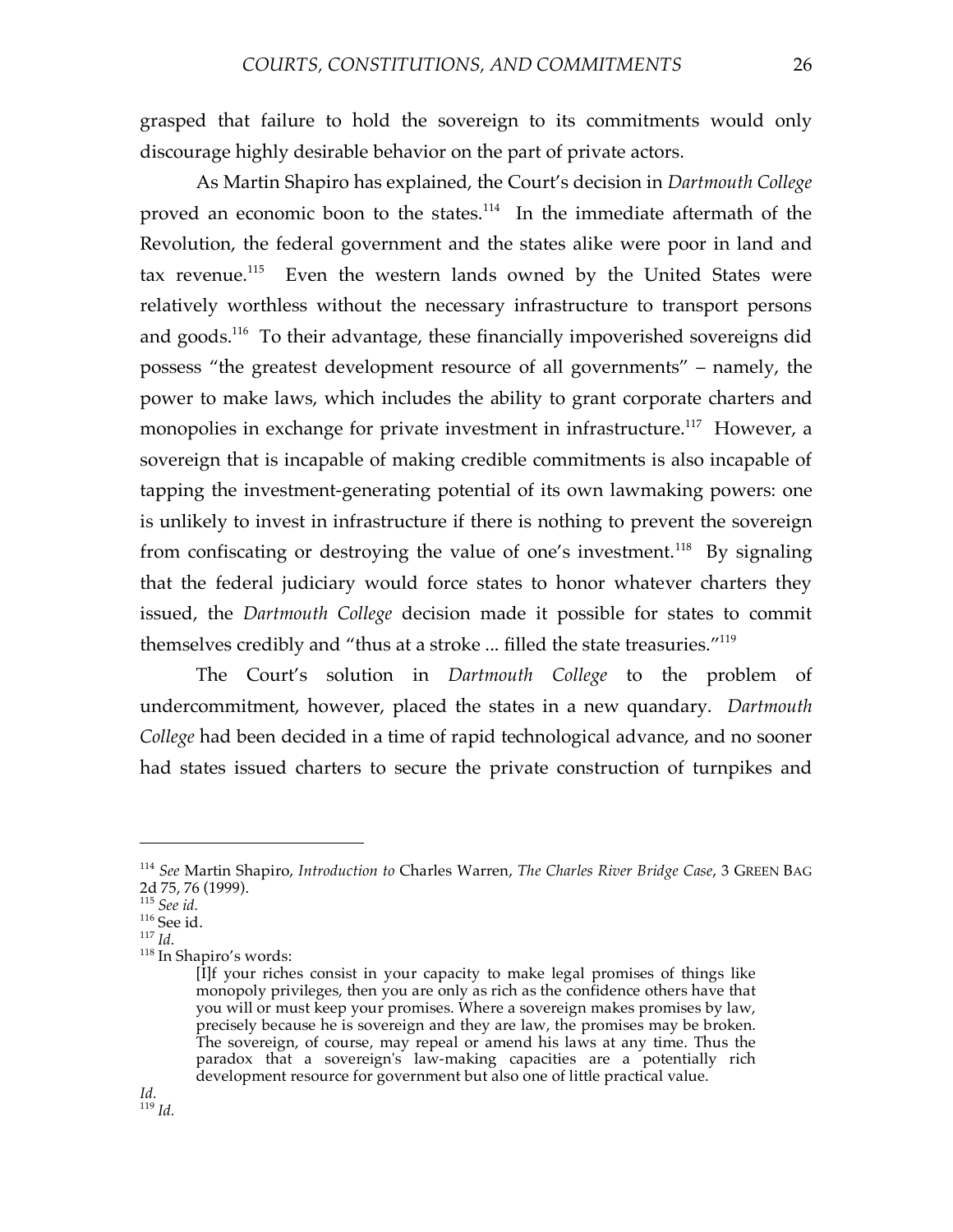canals than they wished to encourage railroad expansion instead.<sup>120</sup> The states needed the freedom to make new commitments that would promote new forms of investment, but their earlier commitments threatened to block the way. If the charters previously issued to turnpike and canal companies were construed as conferring monopoly privileges, the owners of the old infrastructure could blackmail or exclude any railroads that sought to compete.<sup>121</sup> The states were thus caught between the Scylla of undercommitment and the Charybdis of overcommitment. On the one hand, to give the old commitments their intended scope might preclude the states from making new commitments. On the other hand, to permit the states simply to repudiate their old commitments to the turnpike and canal operators would ruin the credibility of any new commitments that might be offered to the railroad entrepreneurs.

Such was the dilemma that the Court confronted in the *Charles River Bridge Case*. Early in its colonial history, Massachusetts had granted to Harvard College the right to operate ferry service between Charlestown and Boston.<sup>122</sup> Over a century later, the state issued a corporate charter to John Hancock and others that authorized them to build a bridge in place of the ferry, but also obligated them to make annual payments to Harvard to compensate for the loss of income. <sup>123</sup> Unlike the ferry that it had replaced, the Charles River Bridge proved enormously profitable, but the extent of its profits roused the ire of the public, which clamored for a bridge that would be free of tolls.<sup>124</sup> In response, the state legislature eventually chartered the competing Warren Bridge, subject to the condition that it would become a free bridge once its investors had recouped a specified return. <sup>125</sup> Realizing that their investment would soon be rendered worthless, the proprietors of the Charles River Bridge challenged the state's

<sup>120</sup> *See id.* at 76-77. <sup>121</sup> *See id.* at 77. <sup>122</sup> *See* Charles Warren, *The Charles River Bridge Case*, <sup>3</sup> GREEN BAG 2d 75, <sup>79</sup> (1999) [hereinafter Warren, *Part I*]. The facts recounted here are drawn from Charles Warren's exhaustive historical account of the case, which varies in minor details from the Court's own factual summary. *Compare id.* at 78-91 *and* Charles Warren, *The Charles River Bridge Case, Part II*, 3 GREEN BAG 2d 203 *passim* (2000) [hereinafter Warren, *Part II*] *with* Proprietors of Charles River Bridge v. Proprietors

<sup>&</sup>lt;sup>123</sup> See Warren, *Part I, supra* note 122, at 79.<br><sup>124</sup> *See id.* at 79-82. <sup>125</sup> *See id.* at 84-85.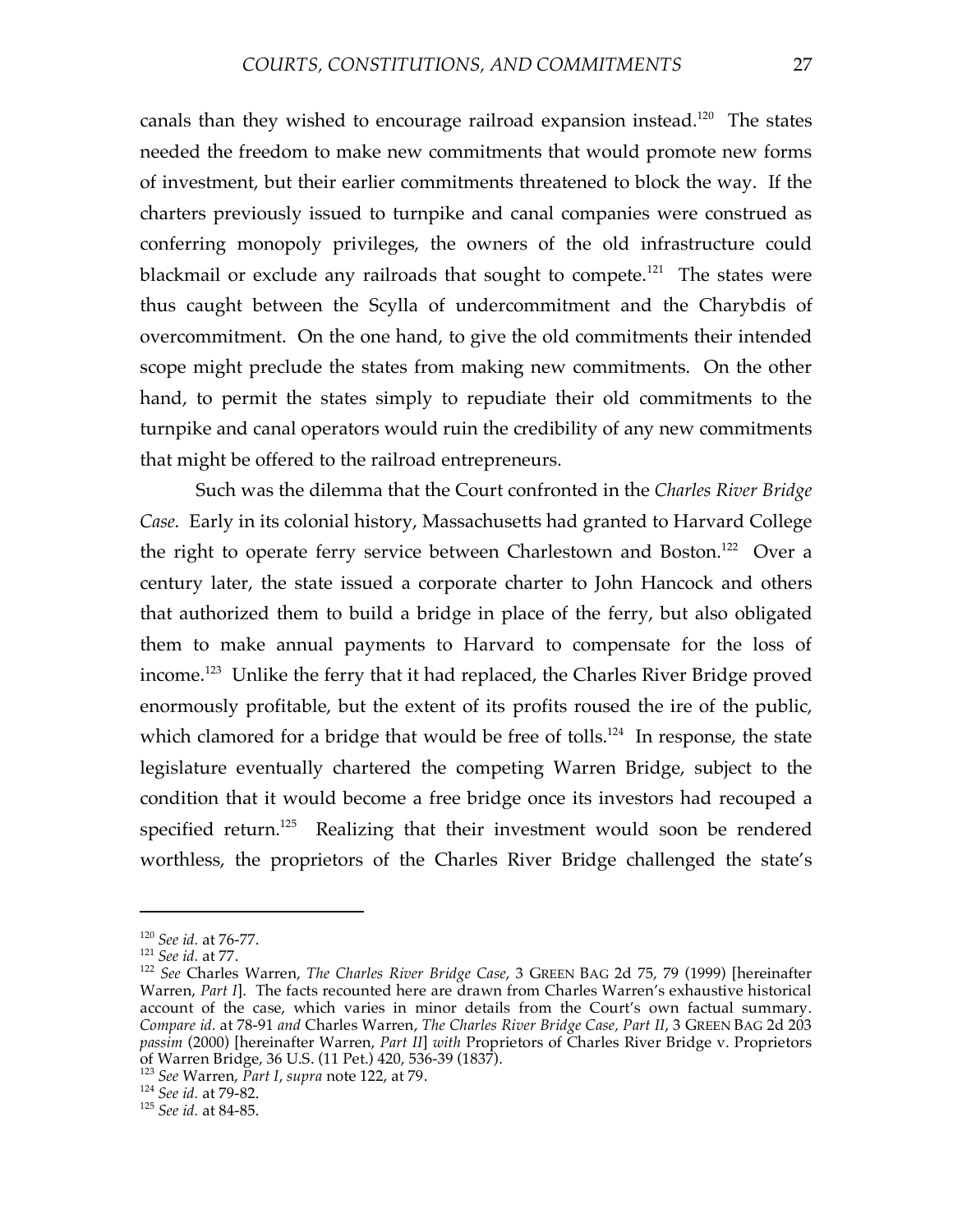issuance of the Warren Bridge charter as an unconstitutional impairment of their own charter.<sup>126</sup> Neither the original colonial grant of ferry service to Harvard nor the Charles River Bridge charter, however, had contained any explicit grant of monopoly privileges with respect to the river crossing. 127

The implications of the case for the nation's economic development were not lost on the Court. Chief Justice Taney, writing for the majority, and Justice Story, in dissent, agreed that the state's ability to make commitments in the form of charters was critical to securing needed infrastructure. They clashed instead over what reading of the state's existing commitments would best ensure the future flow of private investment. Justice Story argued emphatically that failure to protect private investors from repeated state efforts to confer the same right of way would have ruinous effects upon future investment:

No man will hazard his capital in any enterprise, in which, if there be a loss, it must be borne exclusively by himself; and if there be success, he has not the slightest security of enjoying the rewards of that success for a single moment. If the government means to invite its citizens to enlarge the public comforts and conveniences, to establish bridges, or turnpikes, or canals, or railroads, there must be some pledge, that the property will be safe; that the enjoyment will be co-extensive with the grant: and that success will not be the signal of a general combination to overthrow its rights, and to take away its profits.<sup>128</sup>

In Story's view, no compromise was possible between the alternatives of promise-breaking and promise-keeping. If the sovereign's existing commitments were rendered worthless, so too were its future commitments. There could be no point, in turn, to preserving the sovereign's ability to make worthless commitments.

<sup>&</sup>lt;sup>126</sup> Proprietors of Charles River Bridge v. Proprietors of Warren Bridge, 36 U.S. (11 Pet.) 420, 539 (1837).

<sup>&</sup>lt;sup>127</sup> *See id.* at 549 (describing the Charles River Bridge charter); *id.* at 536 (quoting early legislation that granted Harvard "the liberty and power" to operate ferry service); Warren, *Part I*, *supra* note 122, at 79 (quoting the resolution of the General Court of Massachusetts Bay Colony that "the ferry between Boston and Charlestown is granted to the College").

<sup>&</sup>lt;sup>128</sup> Charles River Bridge, 36 U.S. (11 Pet.) at 608 (Story, J., dissenting); *see also* HERBERT HOVENKAMP, ENTERPRISE AND AMERICAN LAW, 1836-1937, at 18 (1991) (noting the view held at the time by "many prominent lawyers, including Joseph Story and Alexander Hamilton," that monopoly rights were "essential to economic development" and "should be implied in charters for works of public improvement"); *id.* at 313 (observing that toll bridges are characterized by high fixed costs that can render them economically unviable in the face of competition, and describing Daniel Webster's argument to the Court on behalf of the Charles River Bridge to this effect).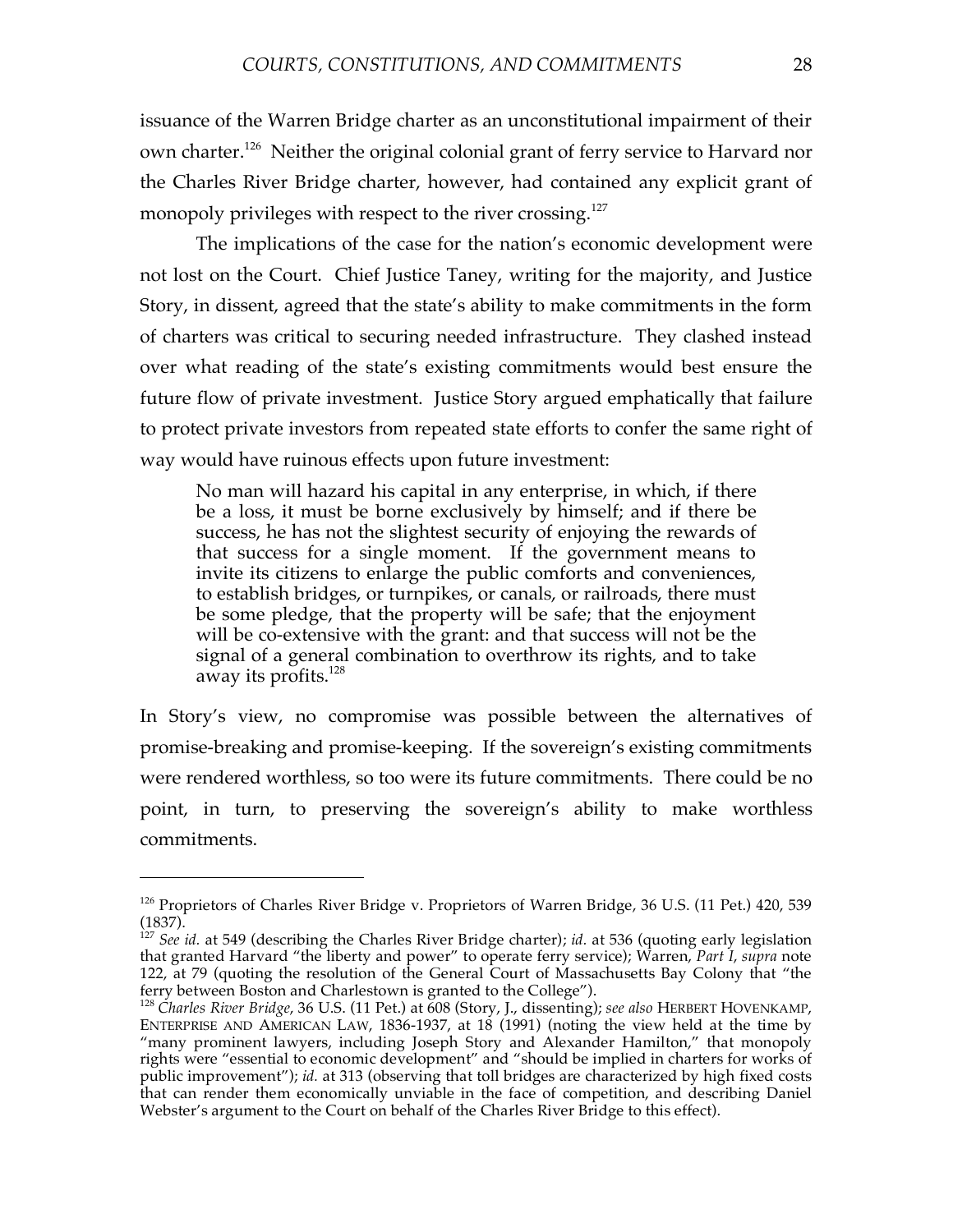The majority of the Court, by comparison, was loathe to construe existing charters as conferring monopoly privileges, for fear of rendering the states incapable of promoting infrastructural improvements. Warned Chief Justice Taney:

Let it once be understood that such charters carry with them [monopoly privileges]; and you will soon find the old turnpike corporations awakening from their sleep, and calling upon this Court to put down the improvements which have taken their place. The millions of property which have been invested in rail roads and canals, upon lines of travel which had been before occupied by turnpike corporations, will be put in jeopardy. We shall be thrown back to the improvements of the last century, and obliged to stand still, until the claims of the old turnpike corporations shall be satisfied; and they shall consent to permit these states to avail themselves of the lights of modern science, and to partake of the benefit of those improvements which are now adding to the wealth and prosperity, and the convenience and comfort, of every other part of the civilized world.<sup>129</sup>

Taney found room to maneuver, however, between the problem of undercommitment that Story found insurmountable, and the prospect of overcommitment that could choke economic development. The solution was a lawyer's trick – a rule of contractual interpretation, drawn surreptitiously from the civil law tradition, that ambiguities in a contract with the sovereign would be construed in favor of the sovereign.<sup>130</sup> No doubt the proprietors of the Charles River Bridge – and probably the Massachusetts legislature as well<sup>131</sup> – believed from the outset that the first bridge's charter necessarily implied some form of monopoly that would exclude the construction of a second bridge a mere 260 feet away.<sup>132</sup> Nevertheless, the first charter's failure to confer a monopoly in unmistakable terms proved fatal to the argument.

<sup>129</sup> *Charles River Bridge*, <sup>36</sup> U.S. (11 Pet.) at 552-53 (Taney, C.J.). <sup>130</sup> *See id.* at 544-49; Shapiro, *supra* note 114, at 77-78 (discussing the civil law origins of the rule). This "canon of construction disfavoring implied governmental obligations in public contracts" has spawned what is known today as unmistakability doctrine: any contractual surrender of sovereign power, the Court has explained, must be expressed in "unmistakable terms." United States v. Winstar Corp., 518 U.S. 839, 871-72, 874 (1996) (plurality opinion of Souter, J.) (quoting Bowen v. Public Agencies Opposed to Social Security Entrapment, 477 U.S. 41, 52 (1986)).

Bowen v. Public Agencies Opposed to Social Security Entrappendix 131 *See* Warren, *Part I*, *supra* note 122, at 82 (describing a joint legislative committee's conclusion that construction of <sup>a</sup> new bridge would impair the charter rights of the old bridge). <sup>132</sup> *See id.* at 85.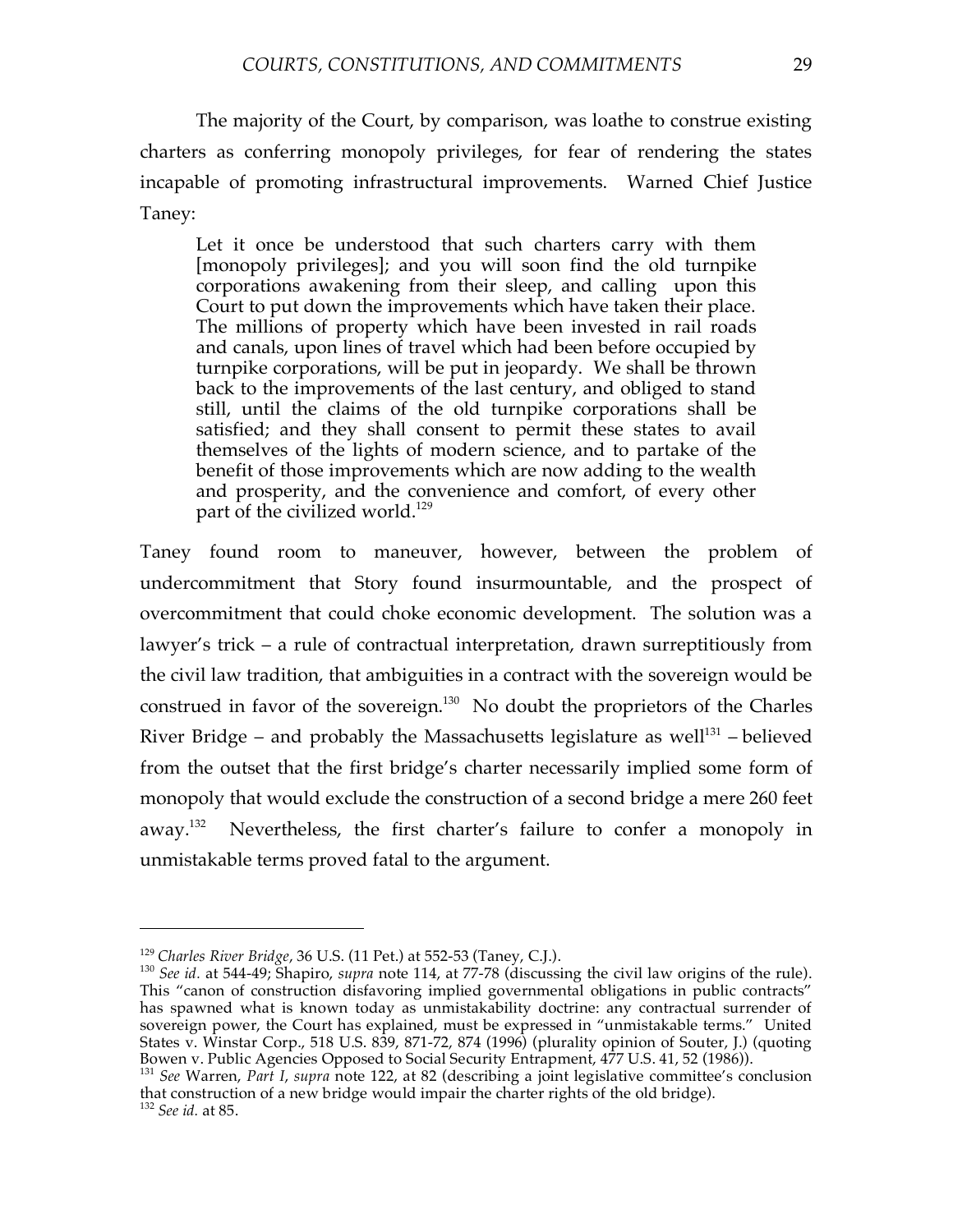The Court's decision thus placed potential contracting parties on notice that only an explicit promise of monopoly privileges would suffice to guarantee such privileges. But at the same time, it left potential contracting parties with no reason to doubt that an *explicit* promise would indeed be enforced against the sovereign. This means of escape from the old charters was, by its nature, not one that could be repeated, for careful investors could now avoid the fate of the Charles River Bridge by insisting upon an explicit statement of their monopoly rights. <sup>133</sup> For the very same reason, however, the Court's decision in the *Charles River Bridge Case* did little to deter such investors from bargaining with the states in the future. In the meantime, and with the benefit of hindsight, the states had the opportunity to learn a valuable lesson – namely, that it would behoove them to think twice before conferring monopolies of long or indefinite duration.<sup>134</sup>

#### III. COURTS AS COMMITMENT OPTIMIZERS

#### A. Between Scylla and Charybdis: The Path of Restrained Restraint

By itself, the problem of sovereign overcommitment is not hard for courts to solve. As a practical matter, a court may be unable and therefore unwilling to enforce commitments against a coordinate branch of government, as Chief Justice Jay candidly confessed in *Chisholm*. <sup>135</sup> But when a court simply declares that the government is free of any legal commitment, there is nothing to enforce and thus no possibility of disobedience. The challenge for courts, rather, is to solve the problem of overcommitment without also creating a problem of undercommitment, and vice versa. If, for example, the Supreme Court's only goal in the *Charles River Bridge Case* had been to liberate the states from their

<sup>&</sup>lt;sup>133</sup> Subsequent decisions of the Taney Court never wholly repudiated the principle that states could escape an express grant of monopoly privileges, but forced investors to take ever greater care in their dealings with states. *See* HOVENKAMP, *supra* note 128, at 26 (discussing cases in which the Taney Court narrowly construed grants of monopoly and "applied every available argument to permit states to withdraw from previous entanglements with private corporations"); *id.* at 33-35 (concluding that, by the end of the nineteenth century, the notion that corporate charters amounted to contracts with the state that conferred "unique privileges" was itself "dead").

<sup>&</sup>lt;sup>134</sup> *See id.* at 27 (describing how states learned to hedge their commitments by enacting statutory reservation clauses).

<sup>&</sup>lt;sup>135</sup> See *supra* note 73 and accompanying text.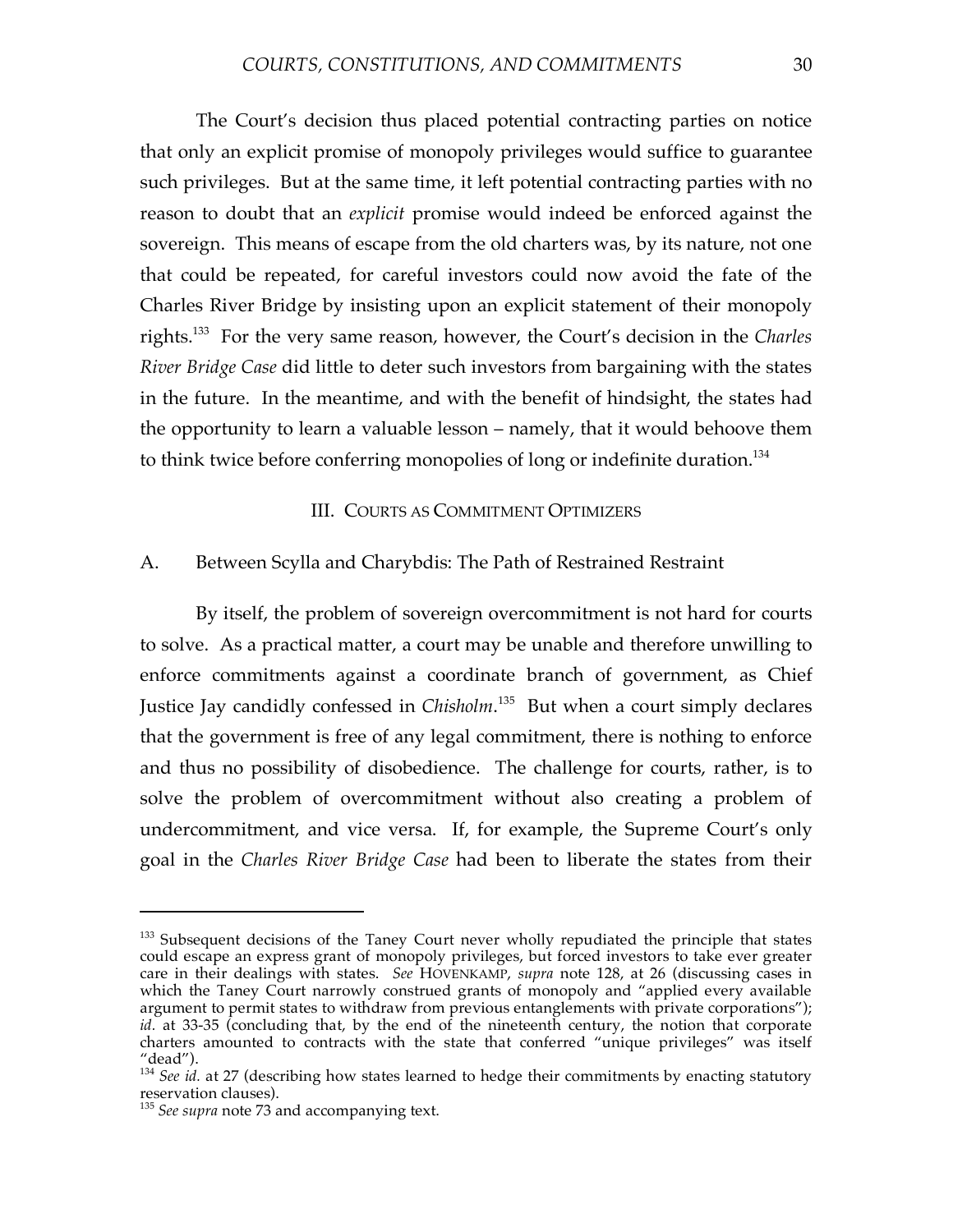previous commitments, it could simply have limited or overruled *Dartmouth College*. The Court's actual task, however, demanded greater finesse. As Shapiro puts it: "How could the judges arrange it so that the government could break its old promises while still retaining its capacity to make new ones that would be believed?"<sup>136</sup> To solve both types of commitment problems that sovereigns face, courts must perform a balancing act: they must enable the sovereign to make credible commitments, without also rendering the sovereign ineffectual by excessively restricting its freedom of action.

One way in which courts can try to achieve this balance is to distinguish between commitments that encourage desirable behavior – such as the establishment of private educational institutions, or public lending at favorable interest rates – and should therefore be judicially enforced, and those that permit undesirable behavior, such as gambling, which need not be judicially enforced. 137 The constitutional rule that a state cannot contract away its police power to protect public health, safety, or morals<sup>138</sup> enables, if not requires, courts to apply precisely this distinction. To allow a state to revoke gambling charters may discourage subsequent investment in casinos, but that may not be a bad thing even from the state's point of view. Like the Taney Court's adoption of a prosovereign rule of contractual interpretation, however, this particular solution is difficult to repeat because other actors can be expected to learn from the first time that it is used. Presumably, a sovereign does not issue a gambling charter in the first place unless it has concluded that the benefits of the activity – the tax revenues generated and the jobs created – will outweigh its costs. A court may enable the sovereign to change its mind once by releasing it from such commitments, but once it has been judicially established that gambling charters are subject to revocation, the sovereign may be unable to regain the faith of investors should it experience yet another change of heart.

Another way for courts to strike the necessary balance between undercommitment and overcommitment is to weigh the importance and urgency

<sup>&</sup>lt;sup>136</sup> Shapiro, *supra* note 114, at 77.<br><sup>137</sup> *See* Stone v. Mississippi, 101 U.S. 814, 818-21 (1880) (holding that the Contract Clause does not prevent a state from prematurely revoking a charter to operate a lottery, in light of the fact that lotteries are "a species of gambling, and wrong in their influences").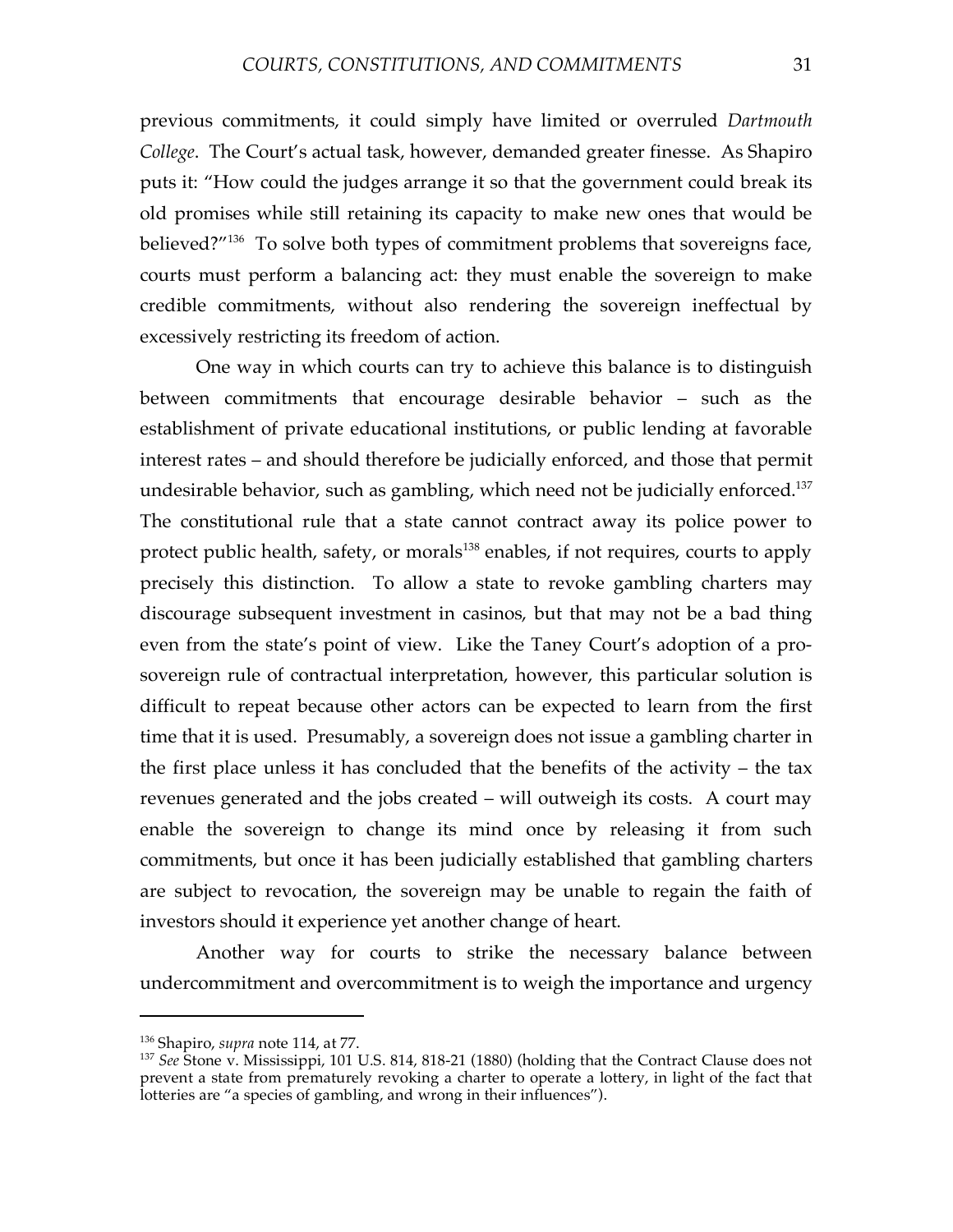of the sovereign's reasons for wanting to break a particular commitment. This approach underlies the judicially fashioned constitutional rule that states retain the inalienable ability to impair contracts to the extent "reasonable and necessary to serve an important public purpose."<sup>139</sup> Such a rule means that judicial enforcement of a state commitment turns upon a judicial assessment of both the importance of the state's reasons for breaking the commitment and the availability of other means by which the state might realize its objectives. Balancing and means-end analysis of this type is, of course, not unique to Contract Clause doctrine or even American constitutional jurisprudence; it amounts instead to a generic approach taken by most courts whenever they are asked to review governmental action that, on its face, oversteps constitutional limitations. 140

## B. The Emperor Has No Clothes: The Nature of Judicial Power and the Credibility of Sovereign Commitments

Whichever approach that a court adopts, the credibility of the sovereign's commitments will rest upon the court's reputation for allowing the sovereign to break its commitments only in exceptional cases: the more leeway that the court allows the sovereign, the less credible that the sovereign's commitments become. The efficacy of any judicial solution to the problem of sovereign undercommitment is likely to depend in substantial part upon the reputation of the courts. In particular, for a judicial solution to be effective, the courts must cultivate a reputation not only for deciding cases involving the sovereign in an acceptably impartial manner, but also for rendering judgments that are in fact efficacious.

Why is the reputation of the judiciary so crucial to solving the problem of

<sup>&</sup>lt;sup>138</sup> *See supra* text accompanying notes 29-35.<br><sup>139</sup> *United States Trust*, 431 U.S. at 25. 140 *See, e.g.*, DAVID M. BEATTY, CONSTITUTIONAL LAW IN THEORY AND PRACTICE 15-16 (1995) (arguing that "the rules of constitutional law can be reduced to two basic principles or tests" – namely, balancing and means-end analysis); Law, *supra* note 18, at 687-98 (explaining why balancing and means-end analysis amount to a form of "generic constitutional analysis" shared by constitutional courts worldwide); Martin Shapiro, *The Success of Judicial Review and Democracy*, *in* ON LAW, POLITICS, & JUDICIALIZATION 149, 179 (Martin Shapiro & Alec Stone Sweet eds., 2002)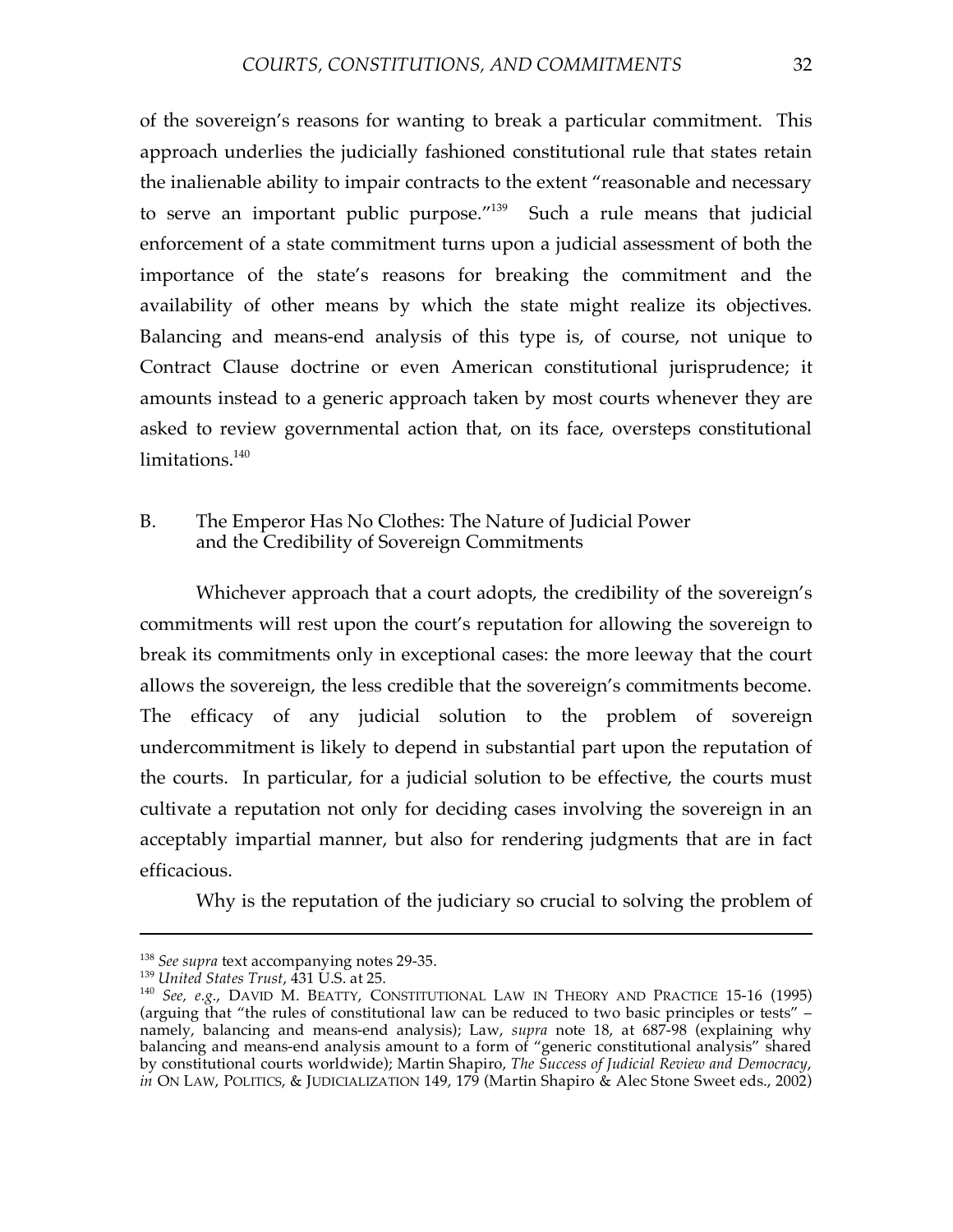sovereign undercommitment? At root, there are only a few ways by which one actor can persuade another that it will honor a commitment, none of which is foolproof. One way is to post a bond or offer a hostage – that is, to surrender something of value that will be forfeited if the commitment is broken.<sup>141</sup> The posting of a bond may simply shift the risk of being cheated from one party to the other, of course, insofar as there is no guarantee that the bond itself will be returned.<sup>142</sup> Another way is to convey information about type – that is, to signal one's innate characteristics and predispositions. To revisit an earlier example,<sup>144</sup> one might place more confidence in the marriage vows of the type of person who falls madly and irrevocably in love (assuming, of course, that one believes that such types exist and can be identified).<sup>145</sup> If, however, it is too easy for actors to transmit false and self-serving information about themselves – that is, to engage in what game theorists call "cheap talk"146 – then the information that they send ceases to be credible. A final option is third-party enforcement. To express a commitment to someone else in the form of a legally binding

<sup>(&</sup>quot;Ultimately the rights provisions of all constitutions come down to the proposition that government may not limit a right unless it has a very, very good reason to do so.").<br><sup>141</sup> *See* WILLIAMSON, *supra* note 98, at 163-205 (describing how economic actors post bonds or offer

hostages in order to render their commitments credible); David M. Kreps, *Corporate Culture and Economic Theory*, *in* PERSPECTIVES ON POSITIVE POLITICAL ECONOMY 90, 109-10 (James E. Alt & Kenneth A. Shepsle eds., 1990) (observing that the posting of a bond can lead transacting parties to trust one another and to uphold their reputations).<br><sup>142</sup> The risk that the bond itself will be confiscated leads Oliver Williamson to use the example of a

king's ugly daughter as the ideal hostage: the daughter's great value to the king ensures that the king will honor his obligations, while the daughter's presumably limited value to the hostagetaker reduces the hostage-taker's incentive to keep her. *See* WILLIAMSON, *supra* note 98, at 176-77. The example is intended not, of course, to endorse the view that the worth of a woman depends upon her physical attractiveness, but rather to illustrate in simple terms that the ideal hostage has

greater value to the hostage-giver than to the hostage-taker.<br><sup>143</sup> *See, e.g.,* JAMES D. MORROW, GAME THEORY FOR POLITICAL SCIENTISTS 219-20 (1994) (discussing how knowledge about a player's "type" – such as its willingness to wage war as opposed to its propensity to surrender – will influence a opponent's choice of strategy); FRANK, *supra* note 101, at 91-94 (arguing that "moral sentiments" are "practical devices for solving commitment problems," and that cooperative behavior is more likely among those who can credibly convey that they are "motivated, at least in part, by considerations other than material self-interest"); Kreps, *supra* note 141, at 92-93, 118-20 (observing that firms and universities cultivate reputations in order to attract employees and students, respectively).<br><sup>144</sup> See supra text accompanying note 101.<br><sup>145</sup> See FRANK, supra note 101, at 83-84; see also, e.g., Kreps, supra note 141, at 90-94, 100-31 (arguing

that "corporate culture" can communicate the manner in which a firm will behave in the face of unforeseen contingencies and thereby help the firm to find and maintain economic opportunities). <sup>146</sup> *See, e.g.*, MORROW, *supra* note 143, at 250-56; DOUGLAS C. BAIRD, ROBERT H. GERTNER & RANDAL

C. PICKER, GAME THEORY AND THE LAW 303 (1994) (defining "cheap talk" as "a statement that may convey information even though the statement is costless, nonbinding, and nonverifiable").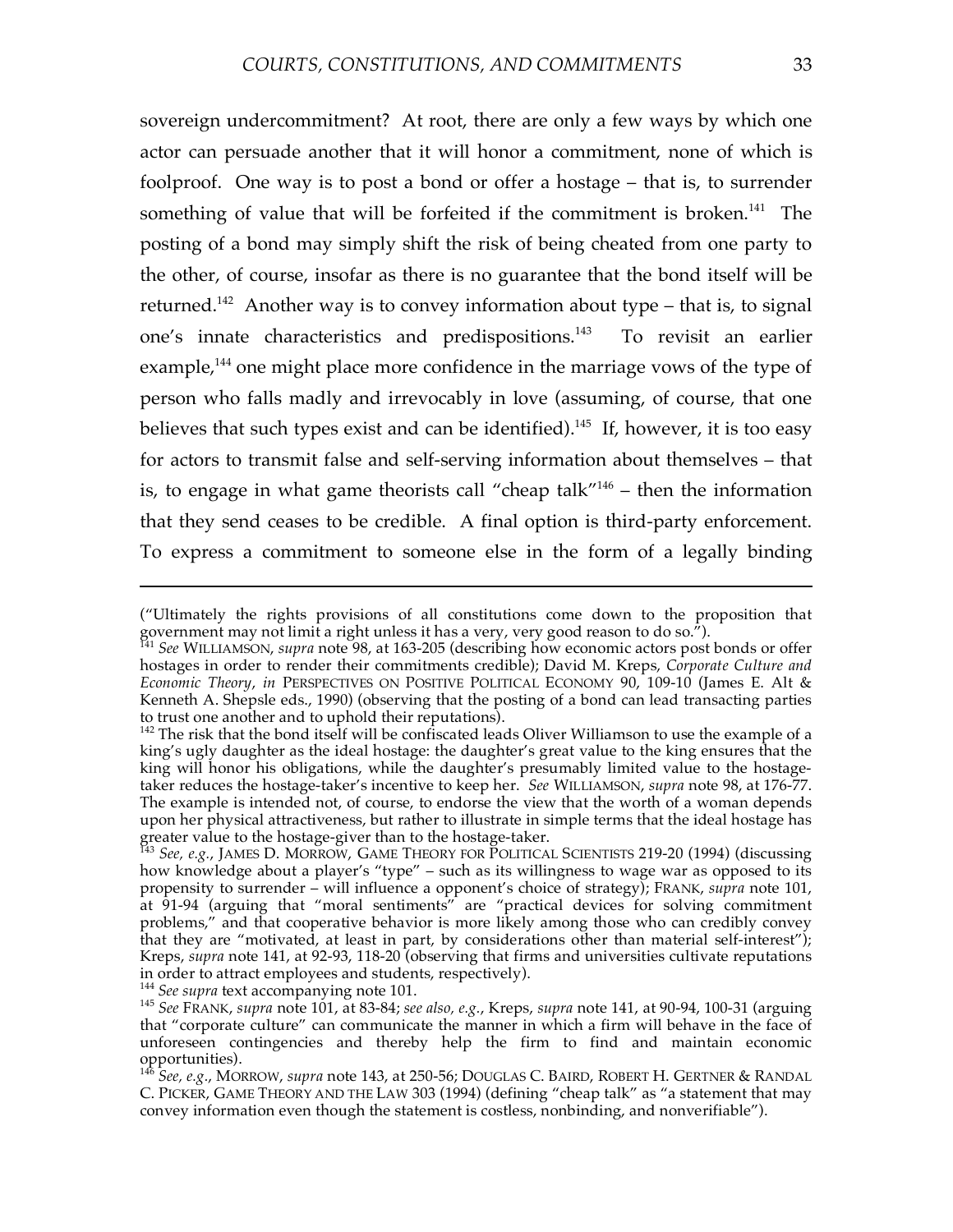contract, enforceable by the sovereign, is to offer a commitment with at least some credibility. But as most lawyers know, such enforcement can be costly to obtain and uncertain in likelihood – so costly and uncertain, perhaps, that a lawsuit may not be worth the effort.

These basic strategies need not be wholly distinct or mutually exclusive. To rely upon one's reputation partakes of both bond-posting and signaling of type: a reputation conveys information about one's type, but it is also a thing of value that can be forfeited by bad behavior. Bonds and hostages may be surrendered to a third party with a reputation for trustworthiness. Nor must these strategies make it impossible for a determined actor to break its commitments. Contracts may ordinarily be breached upon payment of damages; even constitutions can be amended by their own terms or abrogated by revolution. For these strategies to succeed at the task of rendering commitments credible, they need only ensure that commitment-breaking appears highly burdensome and therefore unlikely.

The strategy of third-party enforcement poses unique challenges, however, when sovereign commitments are involved. There is, at the outset, a conceptual obstacle to be overcome: how can a sovereign's own courts be said to provide third-party enforcement of the sovereign's own commitments? The fragmentation of sovereign power, accomplished by such mechanisms as federalism and separation of powers, constitutes an obvious answer. There is nothing conceptually implausible or paradoxical about federal judicial enforcement of commitments made by a state or a coordinate branch of government. Indeed, it was the very prospect that the federal courts would enforce state debts that prompted adoption of the Eleventh Amendment.<sup>147</sup> The supremacy of federal law<sup>148</sup> ensures, moreover, that states cannot legally abolish their commitments simply by changing their own laws.<sup>149</sup> Nor is it novel to think

<sup>&</sup>lt;sup>147</sup> *See supra* Part I.B.<br><sup>148</sup> *See* U.S. CONST. art. VI, cl. 2.<br><sup>149</sup> Indiana ex rel. Anderson v. Brand, 431 U.S. 95 (1938), offers a striking example of the extent to which federal constitutional law can prevent a state from relying upon state law to escape its commitments. *Brand* concerned the Indiana legislature's partial repeal of a law that purported to grant tenure to schoolteachers who had met specified requirements. *See id.* at 101-04. The Indiana courts had held that, as a matter of state constitutional law, the legislature was constitutionally incapable of conferring irrevocable tenure upon the state's teachers. *See id.* at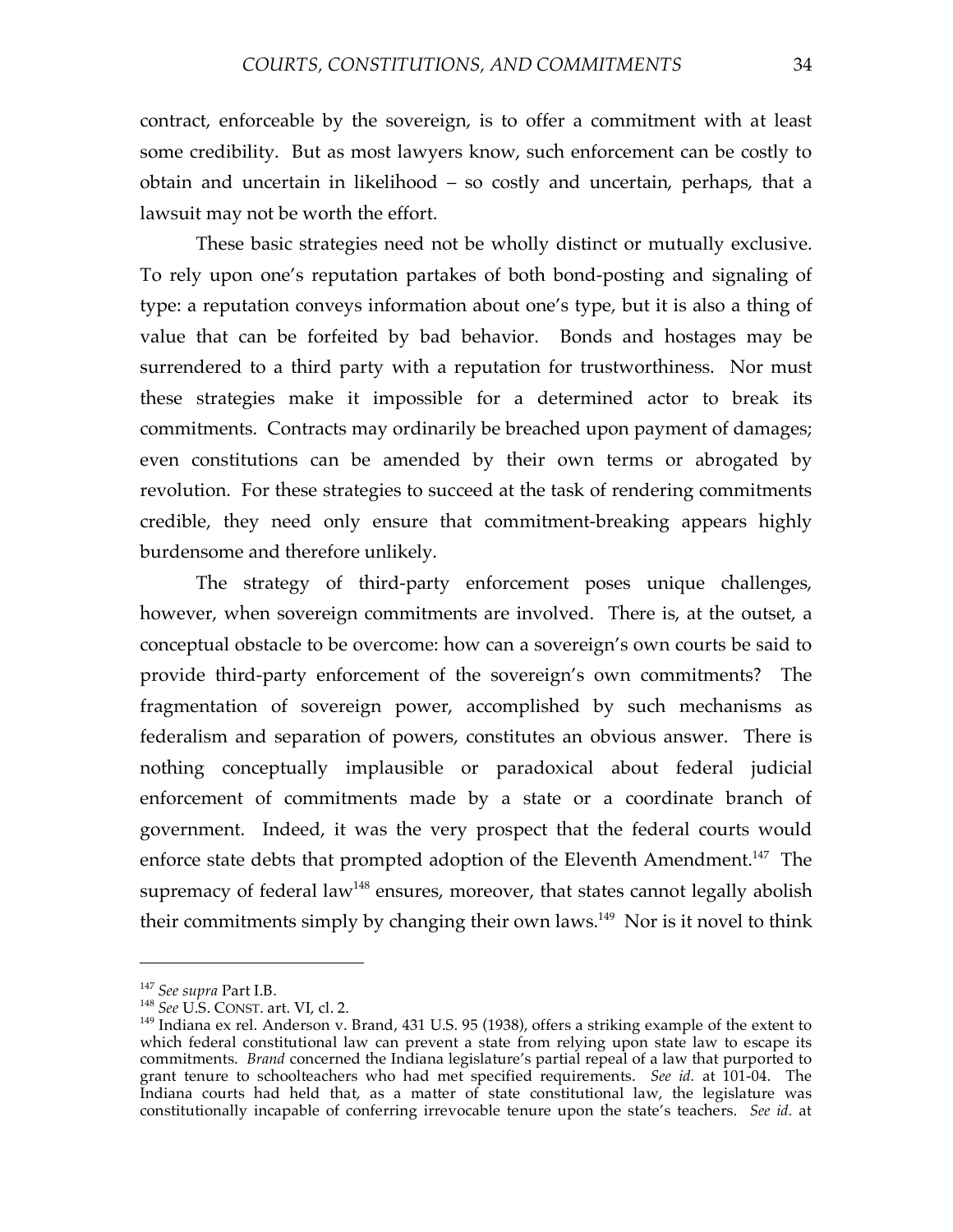that the separation of powers can enable a government to commit itself. North and Weingast draw precisely this conclusion from the ascendancy of Parliament and the courts following the Glorious Revolution, <sup>150</sup> while Jon Elster has credited Jeremy Bentham, in particular, with the first explicit statement of "the idea that separation of powers can facilitate political precommitment."<sup>151</sup>

Even if the fragmentation of sovereign power makes it *conceptually* plausible for courts to enforce sovereign commitments, there remains the question of whether courts are *practically* capable of enforcing those commitments. As argued above, courts demonstrate obsessive concern with their own legitimacy – that is, their ability to secure voluntary compliance with their decisions – precisely because they lack the instruments of coercion.<sup>152</sup> In the absence of assistance from the other branches, some judicial decisions may lack practical effect.<sup>153</sup> A federal court may, at the extreme, be able to obtain such assistance against a recalcitrant state: it is unusual for the President to deploy troops in support of a federal judgment, but it is not unprecedented.<sup>154</sup> Federal enforcement of federal judgments against the *federal* government, however, is another story. The President cannot logically be expected to use force against himself, and for him to do so against Congress would amount to a military coup. Moreover, even if the courts could somehow muster coercive power against the political branches, they remain vulnerable to painful retaliation: even the relatively independent Article III judiciary can legally be denied operational funding, stripped of large swaths of jurisdiction, and targeted with court-packing and impeachment campaigns.

<sup>114-17 (</sup>Black, J., dissenting). Nevertheless, the Court concluded that the partial repeal of the teacher tenure law violated the Contract Clause. See Brand, 431 U.S. at 105-09.

<sup>&</sup>lt;sup>150</sup> See supra text accompanying notes 3-13.<br><sup>151</sup> See Elster, *supra* note 87, at 1773 ("A unicameral assembly is too powerful to precommit itself – it is unable to make itself unable to untie itself from the mast.") (citing JEREMY BENTHAM, POLITICAL TACTICS 26 (Michael James et al. eds., 1999) (1843)).

<sup>&</sup>lt;sup>152</sup> See supra text accompanying notes 71-73 .<br><sup>153</sup> See GERALD N. ROSENBERG, THE HOLLOW HOPE: CAN COURTS BRING ABOUT SOCIAL CHANGE?, 9-169 (1991) (identifying types of judicial decisions that cannot be implemented without the affirmative cooperation of other political actors, and offering school desegregation as an example). <sup>154</sup> *See* RICHARD KLUGER, SIMPLE JUSTICE 753–54 (1977) (noting President Eisenhower's reluctance

to deploy troops to Little Rock in the wake of *Brown v. Board of Education*).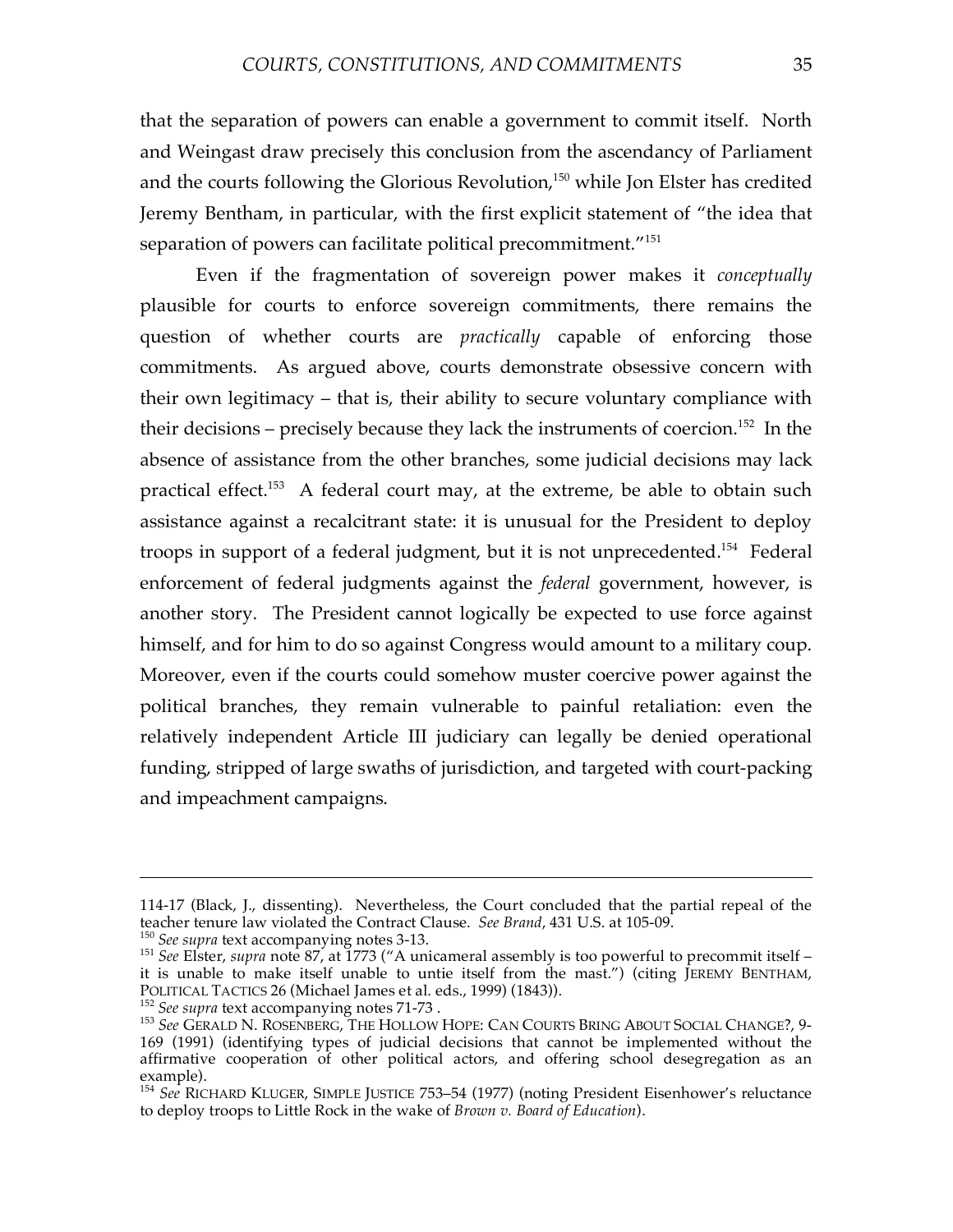The practical difficulty of enforcing judgments against another branch of government – not to mention the possibility of retaliation – poses two thorny questions for courts. First, should courts even attempt to decide cases in which litigants seek judicial enforcement of commitments made by the other branches? The relevant considerations will not be exclusively legal or normative, for a careless response may jeopardize the judiciary's institutional interests. Second, what can courts do to make such commitments credible, absent any means of enforcement? Close consideration of the *Glidden* scenario<sup>155</sup> suggests that the answer to both questions may turn precariously upon the reputation of the judiciary. On the one hand, in deciding whether to hear cases against the other branches, the judiciary must aim to preserve its reputation for rendering efficacious judgments. Only by protecting its reputation can the judiciary enhance the credibility of sovereign commitments. On the other hand, in order to preserve this reputation, the judiciary must be highly selective as to which sovereign commitments it chooses to adjudicate in the first place.

There are good institutional reasons for courts to avoid rendering judgments that lack practical effect. As a general matter, no legal system can operate without some degree of voluntary compliance<sup>156</sup>; sovereign enforcement is imperfect and consumes finite resources. But courts that engage in countermajoritarian review of executive and legislative action are especially dependent upon voluntary acquiescence, as they have little or no coercive power at their disposal in confrontations with the elected branches. There are only two basic ways, in turn, for courts to cultivate such compliance with their decisions. The first way is to author persuasive decisions. At their best, judges devise compelling legal and normative arguments that win public sympathy and prove difficult for political actors to dispute or ignore. In *realpolitik* terms, constitutional theory is therefore of much practical value to courts, insofar as it elucidates and illuminates effective rhetorical strategies for winning acceptance.

The second way for courts to cultivate compliance is to render only decisions that are likely to be obeyed. The underlying logic is simple. Absent

<sup>155</sup> Glidden Co. v. Zdanok, <sup>370</sup> U.S. <sup>530</sup> (1962); *see supra* Part I.C. <sup>156</sup> *See* HART, *supra* note 2, at 50-78 (discussing the "habit of obedience" that characterizes "any society where there is law").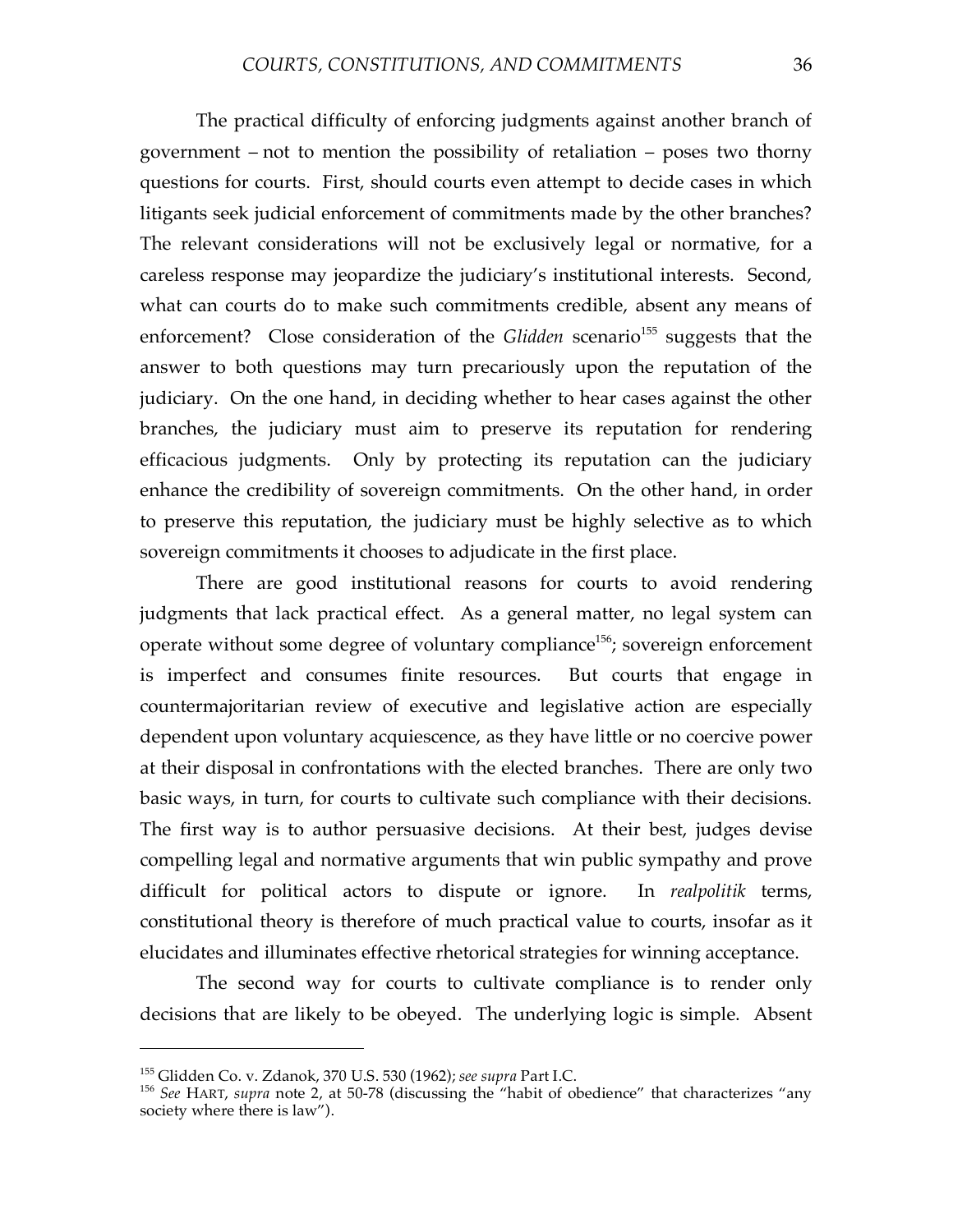any real means of enforcement, obedience to judicial decisionmaking is a political habit. Judicial decisions not backed by force are efficacious in part for the same reason that paper money not backed by gold is valuable: both are accepted because they are accepted. People will not accept intrinsically worthless pieces of paper in exchange for intrinsically valuable goods and services if they do not believe that they will be able to exchange those pieces of paper for other, intrinsically valuable goods and services. Likewise, political actors may not obey judicial decisions if they doubt that other political actors will do the same: there is little obvious cost to ignoring the edicts of a court that others already disregard with impunity. By contrast, the fact that people do accept paper money or judicial decisions in and of itself begets further acceptance. Value, as measured by exchange, is socially constructed; power, as measured by obedience, is the same. Only the uninitiated would think to say that the emperor has no clothes. In game-theoretic terms, political obedience to judicial decisionmaking can be considered a form of cooperative equilibrium $^{157}$ : effective judicial dispute resolution may be valued by all political actors, but its success relies upon their own continued obedience.

If political actors learn through experience and observation that judicial decisions may be revised or ignored without consequence, the habit of obedience may be broken, just as a cooperative equilibrium can unravel in the face of defection. The appearance of judicial weakness breeds judicial weakness; the appearance of judicial power breeds judicial power. And the obvious way for

 $157$  An equilibrium is a situation in which no player believes that it can achieve a better outcome by unilaterally changing strategies, in light of its beliefs as to the strategies of the other players and the probabilities of relevant events. In a cooperative equilibrium, the players attain a superior outcome through the common choice of cooperative strategies than they could achieve individually through the pursuit of uncoordinated, selfish strategies. *See, e.g.*, MORROW, *supra* note 143, at 80-98, 262-68 (defining Nash equilibrium, and discussing mutual cooperation in an iterated Prisoner's Dilemma); David S. Law, *Appointing Federal Judges: The President, the Senate, and the Prisoner's Dilemma*, 26 CARDOZO L. REV. 479, 505-07 (2005) (contrasting the noncooperative equilibrium of the single-iteration Prisoner's Dilemma with the possibility of cooperation over repeat play).

Russell Hardin has made the broader claim that a constitution as a whole can survive *only* if it forms the basis of an equilibrium. Because constitutions "lack the benefit of an outside enforcement agency," he argues, a stable constitution "must be self-enforcing" and "must be a coordination": "Establishing a constitution is a massive act of coordination that creates a convention that depends for its maintenance on its self-generating incentives and expectations." RUSSELL HARDIN, LIBERALISM, CONSTITUTIONALISM, AND DEMOCRACY 98, 140 (1999); *see also* Hardin, *supra* note 14, at 113-19.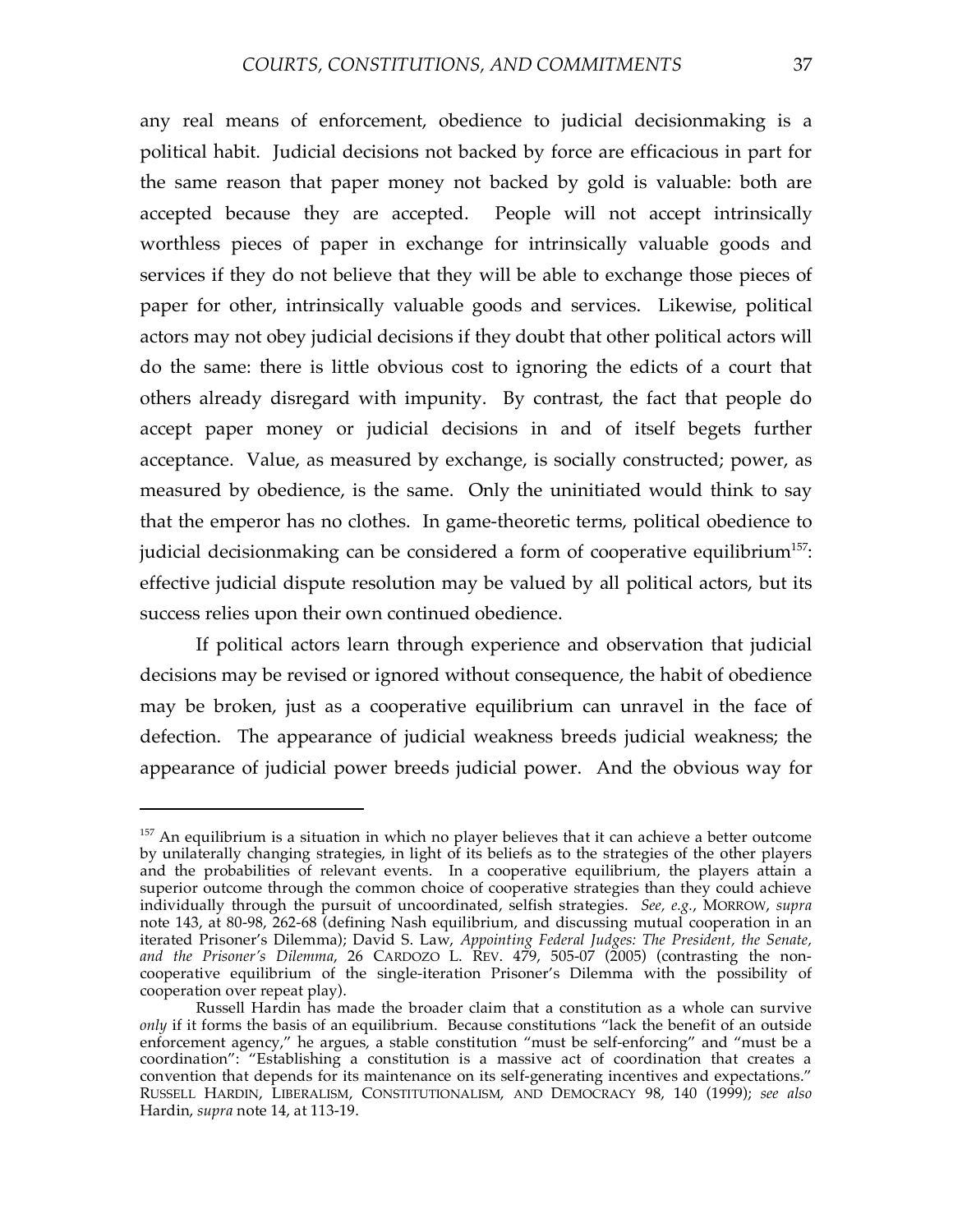courts to cultivate the appearance of judicial power is to pick only those fights that they can win, and to decide only those cases in which they are confident of their practical ability to vindicate the rights of successful litigants.<sup>158</sup> A prudent court might therefore refuse, for example, to decide so-called "political questions" that could trigger conflict with the other branches,<sup>159</sup> or to render decisions that are subject to executive or legislative revision.<sup>160</sup> The actual existence of these doctrines, as a matter of judge-made constitutional law, suggests that the Supreme Court has a more profound grasp of the necessities of judicial power than it is sometimes prepared to admit. 161

Just as reputation helps courts to obtain acceptance of their decisions without resort to coercion, reputation can also enable courts to render sovereign commitments credible – even commitments that they have no way of enforcing. If they are to preserve the very reputation that makes this magic possible, however, courts must be careful in selecting which commitments they are prepared to bless. On the one hand, they cannot be too harsh upon the sovereign, lest the sovereign balk and jeopardize their reputation for rendering efficacious judgments. On the other hand, they cannot afford to be too lenient upon the sovereign, lest they jeopardize their reputation for impartiality while leading creditors and others to conclude that the sovereign can repudiate its

<sup>158</sup> *See* Note, *Executive Revision of Judicial Decisions*, 109 HARV. L. REV. 2020, 2027 (1996) (arguing that the purpose of the constitutional rule against executive revision of judicial decisions, and indeed "the sine qua non of an Article III court," is "the practical ability to vindicate the interests of successful litigants").

<sup>&</sup>lt;sup>159</sup> See David Beatty, *Law and Politics*, 44 AM. J. COMP. L. 131, 132-34 (1996) (discussing the judicially fashioned doctrines by which American and Japanese courts avoid deciding what they deem to be "political questions"); Law, *supra* note 18, at 705 (suggesting that courts share a "generic" need "to define and justify their power in such a way as to secure widespread

acceptance," and that adoption of a "political question" doctrine is one such tactic).<br><sup>160</sup> See Executive Revision of Judicial Decisions, supra note 158, at 2022-24 (discussing the rules against executive and legislative revision and their justification on separation of powers grounds).<br><sup>161</sup> The claim made here that courts have institutional and strategic reasons for refusing to decide

certain types of cases should not be confused with the tiresomely familiar school of normative argument that courts should refrain, for reasons of democratic theory, from deciding certain types of cases. *See, e.g.*, ALEXANDER BICKEL, THE LEAST DANGEROUS BRANCH: THE SUPREME COURT AT THE BAR OF POLITICS 16-23, 111-98 (2d ed. 1986) (arguing that judicial review can "weaken the democratic process" over time, and lauding the Court's "passive virtues" and its various "techniques of 'not doing,' devices for disposing of a case while avoiding judgment," *id.* at 169, such as the political question doctrine); LEARNED HAND, THE BILL OF RIGHTS 14-15, 27-29 (1958) (arguing that the power of judicial review "need not be exercised whenever a court sees, or thinks that it sees, an invasion of the Constitution").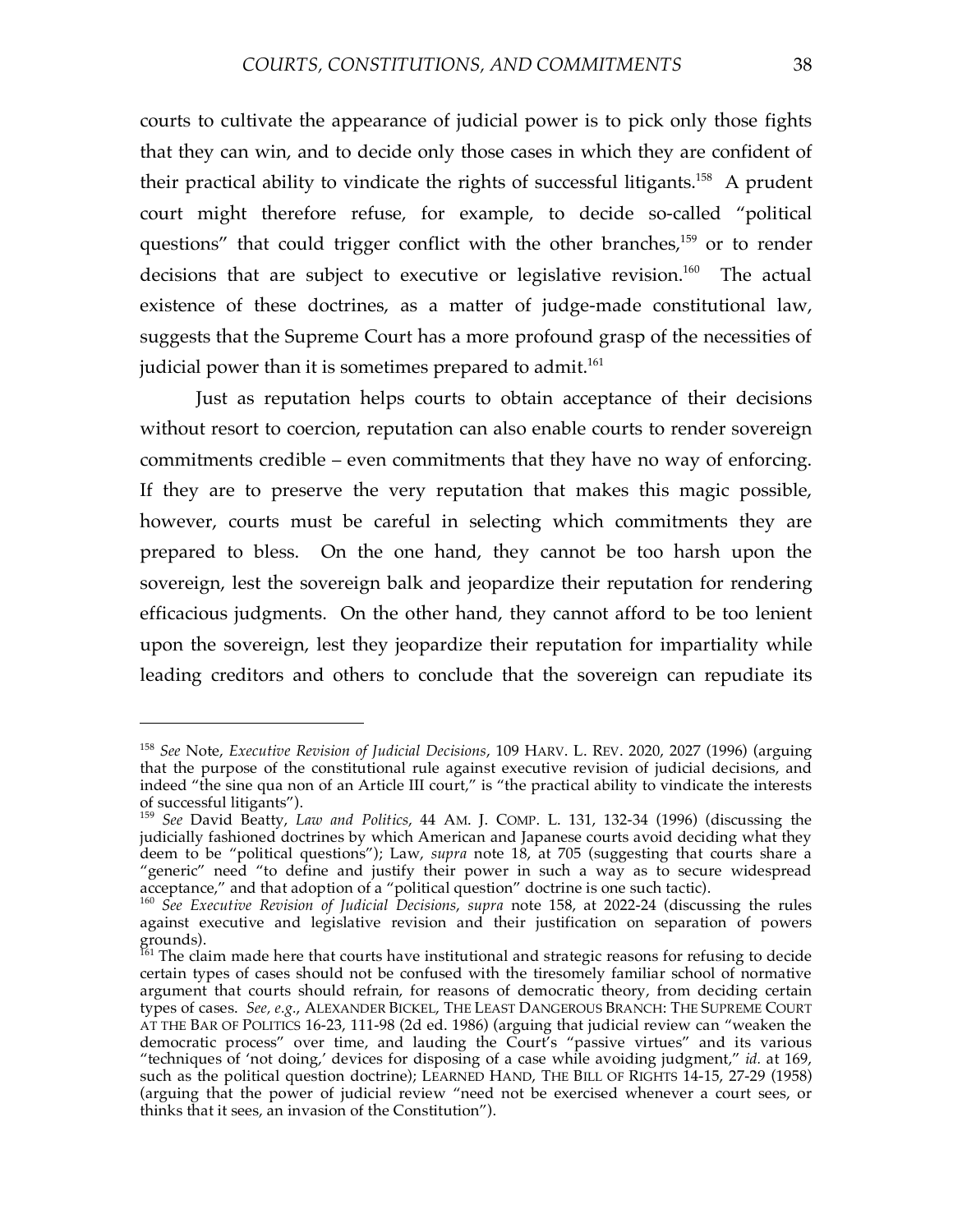commitments unpredictably or with excessive ease. The extent to which this balancing act poses obvious institutional perils to the judiciary may help to explain the Supreme Court's reluctance to conclude – as it ultimately did in Glidden, but only after years of prodding by Congress<sup>162</sup> – that the Court of Claims was a full-fledged member of the Article III judiciary, and that their reputations would henceforth be mutually dependent.

Why, then, was a majority of the Court finally willing in *Glidden* to stake the federal judiciary's most valuable yet vulnerable asset – its reputation – upon the judgments of the Court of Claims? And what good did the Court achieve by doing so? *Glidden* placed the judiciary in the undeniably awkward position of rendering judgments that are both legally and practically unenforceable.<sup>163</sup> It is a time-honored truism that, for every right, there must exist a remedy,<sup>164</sup> yet the work of the Court of Claims consists precisely of deciding rights for which there exists no remedy. Nevertheless, the decision was both sensible for the judiciary and advantageous for the nation.

From the perspective of the judiciary, Congress's nearly perfect record of honoring money judgments meant that the federal courts risked little damage to their precious reputation for rendering efficacious judgments. The Court minimized this risk by acting only with the benefit and reassurance of hindsight; had it conferred Article III status upon the Court of Claims from the very outsight, it would have lacked the necessary information upon which to assess the potential damage to the judiciary's reputation.

From the sovereign's point of view, the fact that its contracts and debts are to be adjudicated by a highly reputable judiciary increases the credibility of its commitments and thus lowers its costs in transacting with private parties. This should be the case, moreover, even if the judiciary lacks the formal or practical power to enforce its judgments against the sovereign. The willingness of the

<sup>162</sup> *See Glidden*, 370 U.S. at 541 (plurality opinion of Harlan, J.); *supra* text accompanying notes 78-

<sup>81.</sup> <sup>163</sup> *See Glidden*, <sup>370</sup> U.S. at 569-70 (noting that, as <sup>a</sup> constitutional matter, Congress cannot be compelled to appropriate money); *supra* text accompanying notes 71-73 (discussing the practical inability of courts to coerce other branches of government). inability of courts to coerce other branches of government).<br><sup>164</sup> *See, e.g.,* Marbury v. Madison, 5 U.S. (1 Cranch) 137, 163 (1803) ("[I]t is a settled and invariable

principle ... that every right, when withheld, must have a remedy, and every injury its proper redress.") (quoting Blackstone's *Commentaries*).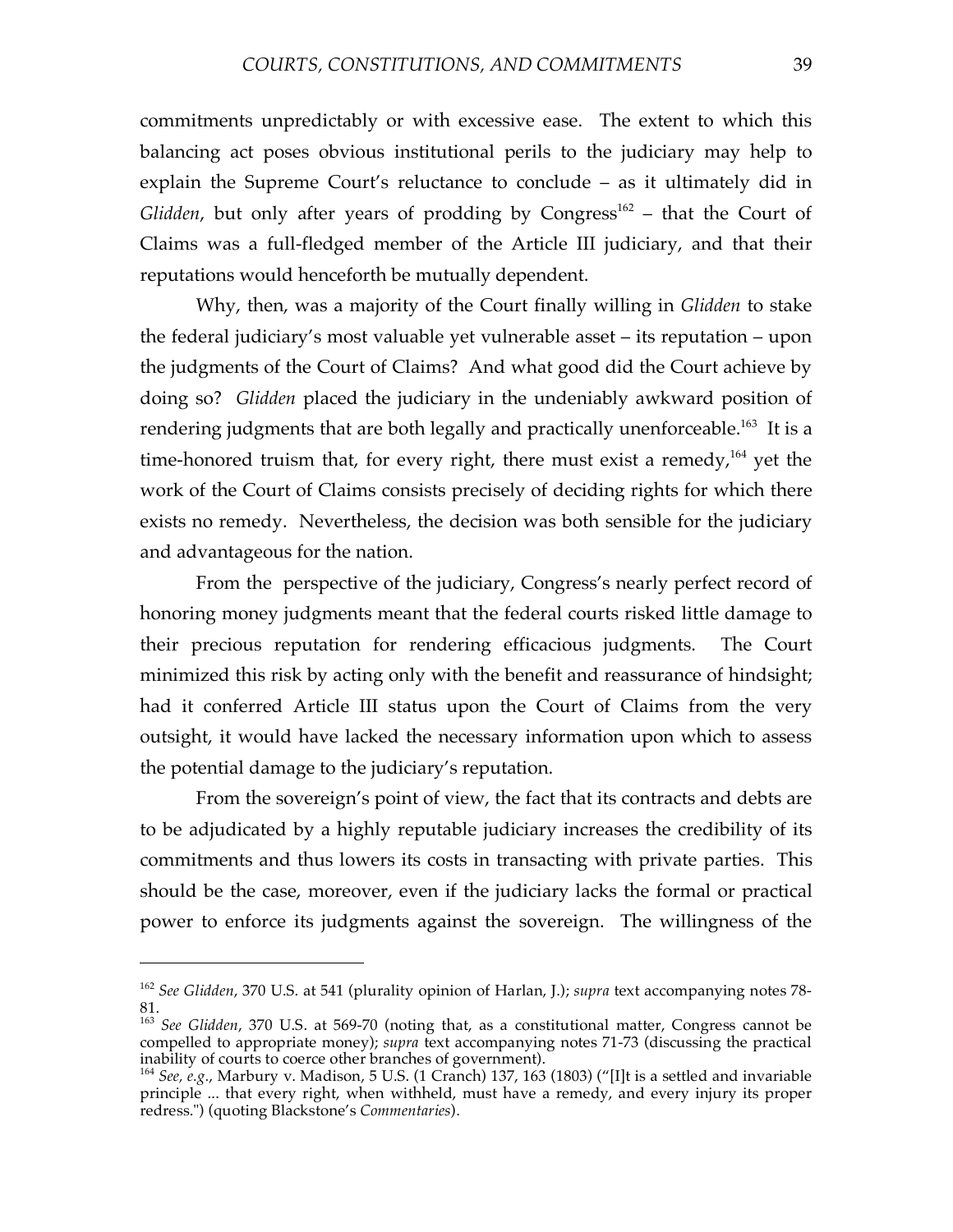courts to stake their own valuable reputation upon the sovereign's voluntary compliance gives the sovereign's commitments more credibility than the sovereign could achieve strictly on the basis of its own good behavior. Of the three basic strategies described above for making commitments credible – bondposting, type-signaling, and third-party enforcement<sup>165</sup> – only the third is unavailable to courts in the situation posed by *Glidden*: insurmountable legal and practical obstacles preclude the enforcement of judgments against an unconsenting Congress. A favorable reputation gives courts the means by which to pursue the other two strategies.

First, the judiciary can post its own reputation as a bond for performance of the sovereign's obligations. Congress's own reputation, by itself, can be expected to allay the fears of potential contracting partners to a substantial degree. If, however, Congress chooses not only to dishonor its debts and contractual obligations, but to do so in disregard of an Article III court, it sacrifices not only its own valuable reputation but also that of the federal courts. A prudent sovereign is unlikely, in turn, to want to jeopardize the reputation of the judiciary. A judiciary of good repute – one that elicits voluntary compliance by dint of its reputation – is valuable to the sovereign not merely because it can bolster the credibility of sovereign commitments, but more importantly because it discharges a crucial sovereign responsibility – that of dispute resolution<sup>166</sup> – at minimal cost to the sovereign in enforcement resources $^{167}$  or political support. $^{168}$ 

Second, a judicial reputation for rendering fair and efficacious judgments

<sup>&</sup>lt;sup>165</sup> See supra text accompanying notes 141-146.<br><sup>166</sup> See MARTIN SHAPIRO, COURTS: A COMPARATIVE AND POLITICAL ANALYSIS 1-37 (1981) (suggesting that the very origins of organized government lie in the substitution of law and courts for consensual dispute resolution); *id.* at 79 (arguing that sovereigns secure acceptance and loyalty from their subjects by providing "official dispute settlement and other legal services better than those available elsewhere"); Alec Stone Sweet, *Judicialization and the Construction of Governance*, *in* ON LAW, POLITICS, & JUDICIALIZATION, *supra* note 140, at 55, 55-71 (explaining how

<sup>&</sup>quot;systems of governance emerge and evolve" from "triadic dispute resolution"). <sup>167</sup> *See* SHAPIRO, *supra* note 166, at 13-14 (noting that courts "rarely have the administrative resources to follow up on their resolutions," and that judicial systems tend to operate upon a premise of voluntary compliance).<br><sup>168</sup> The existence of courts willing and able to resolve controversial issues can spare rulers the

political costs of having to confront such issues themselves. *Cf.* Mark A. Graber, *The Non-Majoritarian Difficulty: Legislative Deference to the Judiciary*, 7 STUD. AM. POL. DEV. 35 *passim* (1993) (arguing that elected leaders prefer to avoid political responsibility for resolving controversial issues that divide their own parties, and that they "consciously invite the judiciary to resolve [such] controversies" instead).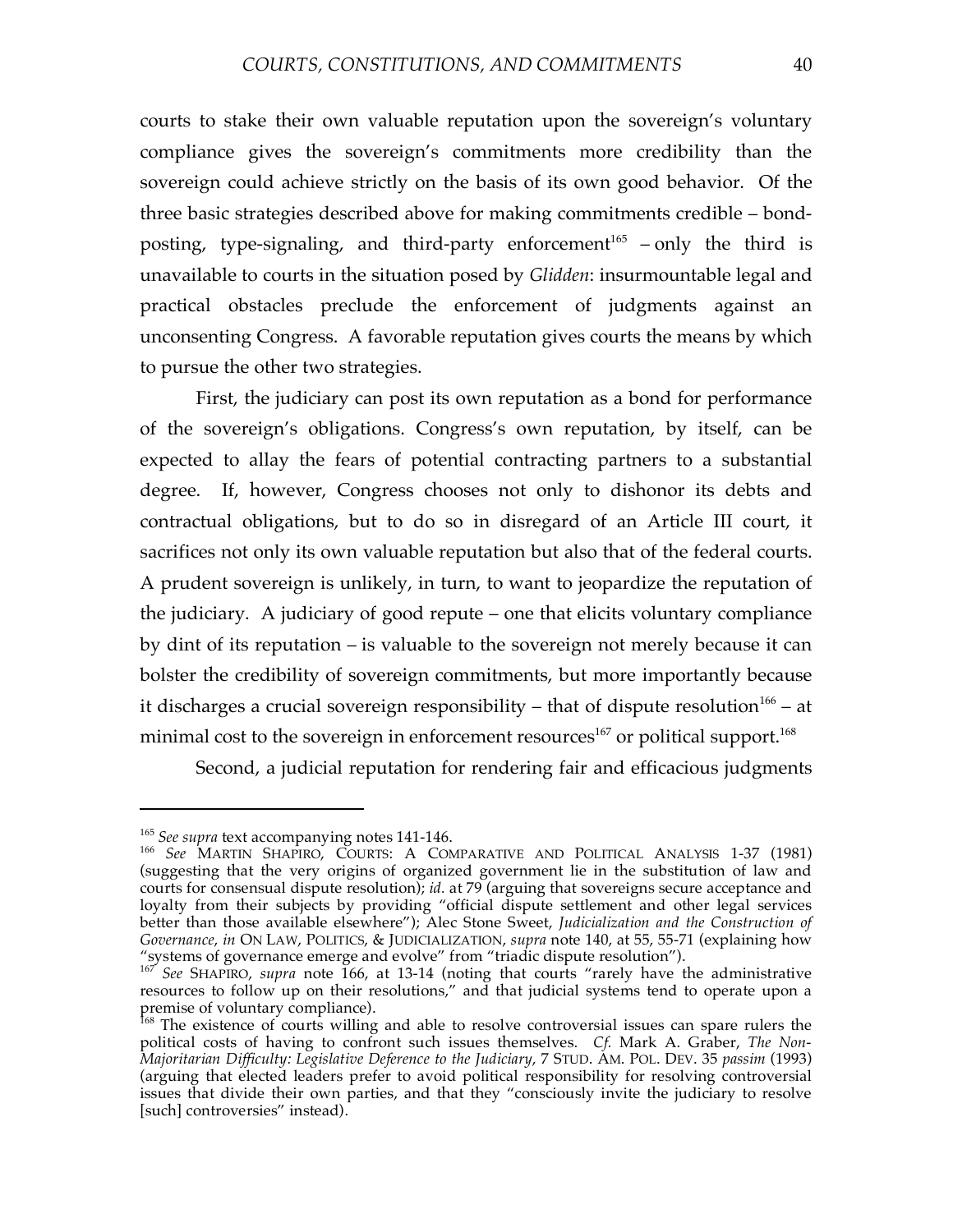gives private parties reason to expect that the courts will deliver more of the same in cases involving sovereign commitments. The mere knowledge that one can sue the United States in a "real" federal court – the type with a reputation for rendering fair and efficacious judgments – is likely to shape one's expectations. The fact of Article III adjudication is cheap and reliable information that one's legal rights are likely both to be decided impartially and to receive practical effect. Thus, some private parties may infer from the availability of an Article III forum that the contractual commitments of the United States will be enforced in much the same way as those of any other party. That is, they may (incorrectly) construe the judiciary's reputation as evidence of a willingness and ability to enforce the federal government's financial commitments.

The more sophisticated may realize that a federal court has no legal or practical power to compel the payment of money judgments against the United States. Nevertheless, they too may conclude from the track record of Article III courts that their legal rights will be fairly decided, and that any judgment they obtain is likely to be honored. That is, they may grasp that the Article III judiciary is profoundly unwilling to decide cases wherein its judgments will be ignored – so unwilling, in fact, that it will impose limits upon its own jurisdiction to avoid doing so.<sup>169</sup> The fact that the judiciary is willing to render money judgments against the sovereign signals to private parties the judiciary's belief that the sovereign will honor those judgments. Moreover, this signal is credible because it is costly for the judiciary to send false signals: the courts cannot render sham decisions for the sovereign to disregard without also jeopardizing their own reputation and power.

When constitutional barriers prevent the sovereign from binding itself, the problem of undercommitment is presented in the starkest of terms. In such cases, a reputable court may be able to parlay its own reputation into added credibility for the sovereign's commitments, as *Glidden* demonstrates. That process entails a certain amount of circularity, however, if not sleight of hand. The judiciary preserves its reputation for rendering efficacious judgments by

<sup>169</sup> *See supra* notes 158-161 and accompanying text (discussing the "political question" doctrine and the rules against executive or legislative revision of judicial decisions).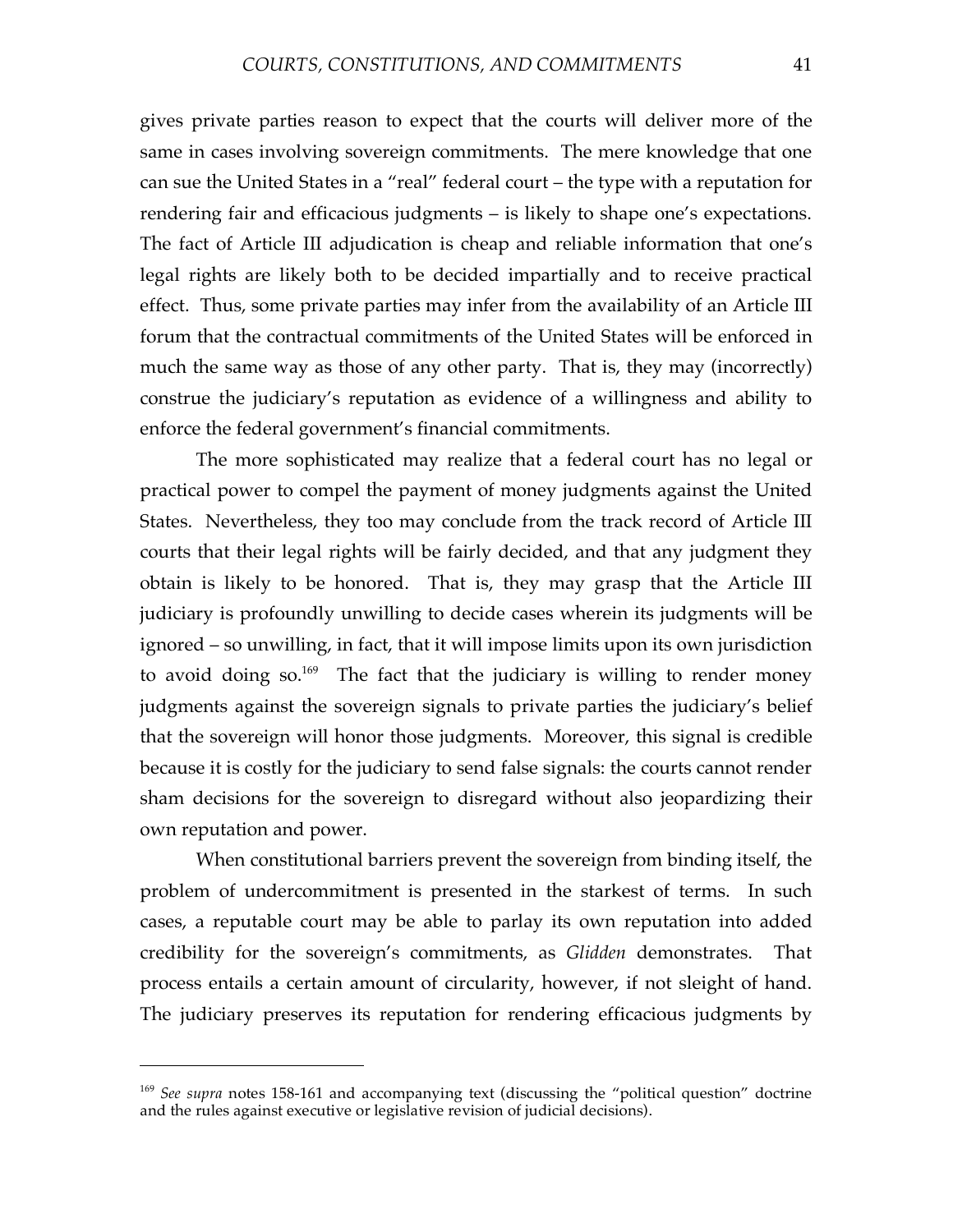lending its imprimatur only to commitments that it knows will be honored. But those commitments, in turn, become more credible because the judiciary has a reputation for rendering efficacious judgments.

CONCLUSION: FEDERALISM AND THE FORGOTTEN LESSONS OF THE PAST

Sovereigns face more than one variety of commitment problem. Though issues of undercommitment, or "credible commitment," have attracted all the scholarly attention, the potential for overcommitment is of no less practical concern to sovereigns. At the root of both problems is a tension between what appears beneficial or expedient in the short run, and what happens to be prudent in the long run: it cannot be assumed that what a sovereign demands or promises in the short run will prove to be in the sovereign's best interests in the long run. The problem of undercommitment is particularly acute for sovereigns because, of the three basic strategies available for making commitments credible – bondposting, type-signaling, and third-party enforcement – the last may be difficult or unavailable for both legal and practical reasons. As others have pointed out, it is possible for constitutional arrangements to remedy the problem by placing constraints upon the sovereign. But the reverse is also true: by entrenching inalienable governmental powers and immunities, a constitution can ordain the paradoxical situation in which the sovereign has too much power for its own good.

In the absence of any other authority to which a sovereign might conceivably respond, it falls upon courts to police – or, more accurately, to optimize – the sovereign's commitments as best they can. The challenges that they face are several. First, they must steer a course for the sovereign between overcommitment and undercommitment. That is, they must relieve the sovereign from past commitments that prove crippling, but they must do so without impairing the sovereign's ability to make credible commitments in the future. Second, they must find ways to bolster the credibility of the sovereign's commitments, even when they have no way of imposing either practical or legal constraint upon the sovereign. Third, they must accomplish these tasks without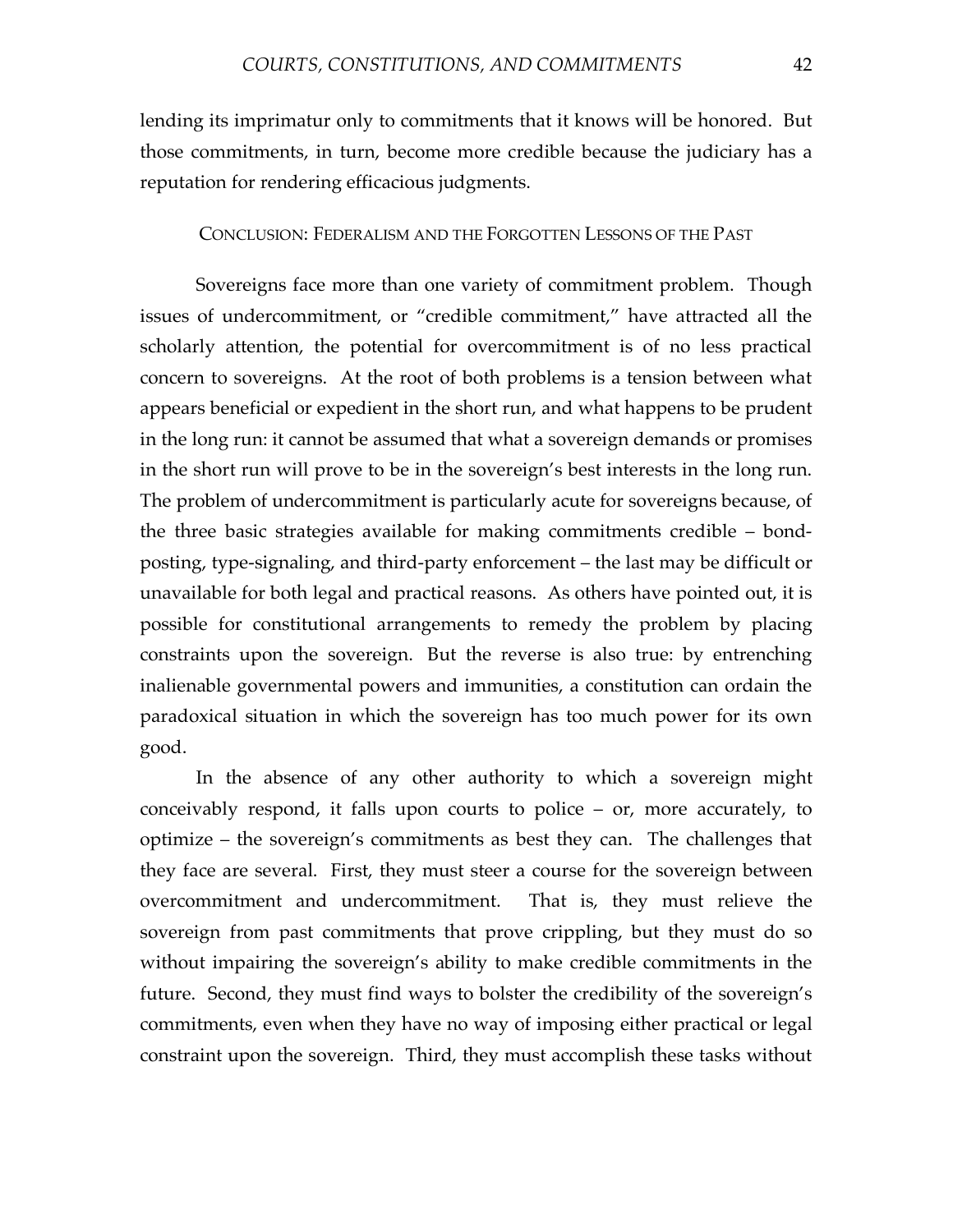undermining the basis of their own power – namely, their reputation for rendering fair and efficacious judgments.

The manner in which the Supreme Court has handled these tasks offers reason for both hope and disappointment. Nearly two centuries ago, the Marshall and Taney Courts demonstrated a keen grasp of the distinction between what a state may wish to do in the short run, and what is actually in the best interests of the state in the long run. In *Dartmouth College* and the *Charles River Bridge Case*, the Supreme Court approached enforcement of the Contract Clause with a pragmatic and paternalistic regard for the credibility of sovereign commitments and the future availability of private capital. In more recent times, the Justices have had occasion to remember that the enforcement of costly commitments is in the sovereign's own "long-run interest as a reliable contracting partner,"170 and that expansion of the sovereign's opportunities for reneging can serve only to "undermin[e] the Government's credibility at the bargaining table and increas[e] the cost of its engagements."171

Paternalistic concern for the sovereign's own long-run interest constitutes a particularly compelling justification for judicial enforcement of sovereign commitments insofar as public officials with an eye to reelection cannot be relied upon to pursue commitment-keeping policies that yield dividends in the long run but are costly in the short run. This potential disparity between what elected officials may *proclaim* to be in the public interest and what is *actually* in the public interest renders it both unnecessary and unwise for a court to imply – as the Supreme Court did in *United States Trust <sup>172</sup>* - that its goal in policing such commitments is to prevent the sovereign from pursuing its self-interest. The conflict in such cases is not simply between the interests of private parties who

<sup>170</sup> United States v. Winstar Corp., 518 U.S. 839, 883 (1996) (plurality opinion of Souter, J.); *see id.* at 871-910 (holding the United States liable for breach of contract to financial institutions that had agreed to acquire insolvent competitors in exchange for the right to engage in particular accounting practices, and which were themselves driven into insolvency by Congress's subsequent decision to prohibit such practices); *id.* at 913 (Breyer, J., concurring) (expressing concern for the government's practical ability "to obtain needed goods and services from parties who might otherwise, quite rightly, be unwilling to undertake the risk of government contracting").

<sup>&</sup>lt;sup>171</sup> *Id.* at 884.<br><sup>172</sup> *See* United States Trust Co. of New York v. New Jersey, 431 U.S. 1, 26 (1977) (promising careful scrutiny of a state's efforts to impair its own contractual obligations because, in such cases, "the State's self-interest is at stake"); *supra* note 36 and accompanying text.